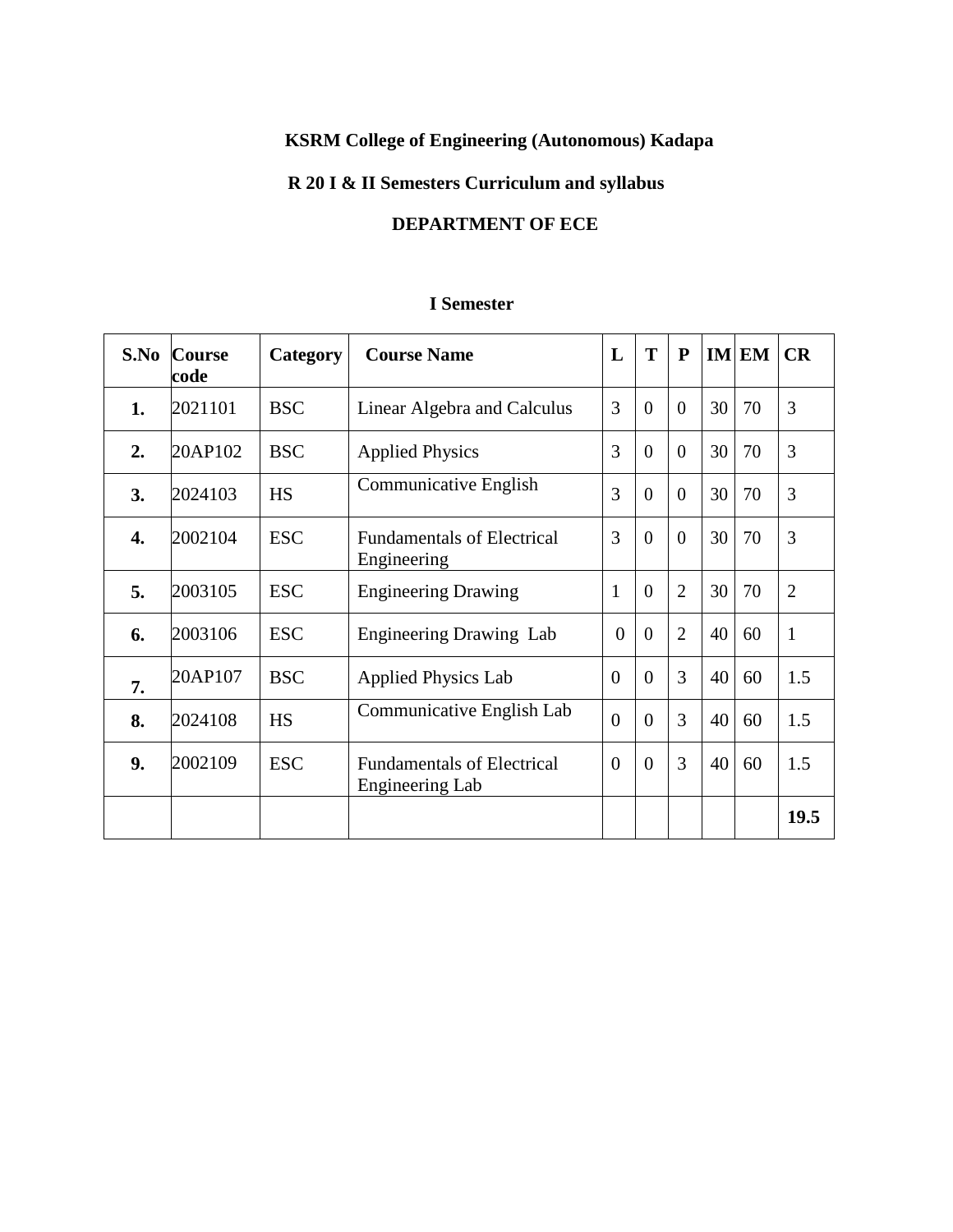|       |                       |            | <b>II</b> Semester                                   |                |                |                |    |          |         |
|-------|-----------------------|------------|------------------------------------------------------|----------------|----------------|----------------|----|----------|---------|
| S. No | <b>Course</b><br>code | Category   | <b>Course Name</b>                                   | L              | T              | $\mathbf{P}$   |    | $IM$ EM  | CR      |
| 1.    | 2021201               | <b>BSC</b> | Differential Equations and<br><b>Vector Calculus</b> | 3              | $\overline{0}$ | $\overline{0}$ | 30 | 70       | 3       |
| 2.    | 2023202               | <b>BSC</b> | Chemistry                                            | 3              | $\overline{0}$ | $\overline{0}$ | 30 | 70       | 3       |
| 3.    | 2005203               | <b>ESC</b> | C-Programming & Data<br><b>Structures</b>            | 3              | $\overline{0}$ | $\overline{0}$ | 30 | 70       | 3       |
| 4.    | 2004204               | <b>ESC</b> | Electronic Devices & Circuits                        | 3              | $\theta$       | $\overline{0}$ | 30 | 70       | 3       |
| 5.    | 20EW205               | LC         | <b>Engineering Workshop</b>                          | $\overline{0}$ | $\overline{0}$ | 3              | 40 | 60       | 1.5     |
| 6.    | 2005206               | LC         | IT Workshop                                          | $\theta$       | $\theta$       | 3              | 40 | 60       | 1.5     |
| 7.    | 2023207               | <b>BSC</b> | <b>Chemistry Lab</b>                                 | $\theta$       | $\theta$       | 3              | 40 | 60       | 1.5     |
| 8.    | 2005208               | <b>ESC</b> | C-Programming & Data<br><b>Structures Lab</b>        | $\theta$       | $\theta$       | 3              | 40 | 60       | 1.5     |
| 9.    | 2004209               | <b>ESC</b> | Electronic Devices & Circuits<br>Lab                 | $\overline{0}$ | $\theta$       | 3              | 40 | 60       | 1.5     |
| 10.   | 20MC210               | <b>MC</b>  | <b>Environmental Science</b>                         | 3              | $\theta$       | $\Omega$       | 30 | $\theta$ | $0.0\,$ |
|       |                       |            |                                                      |                |                |                |    |          | 19.5    |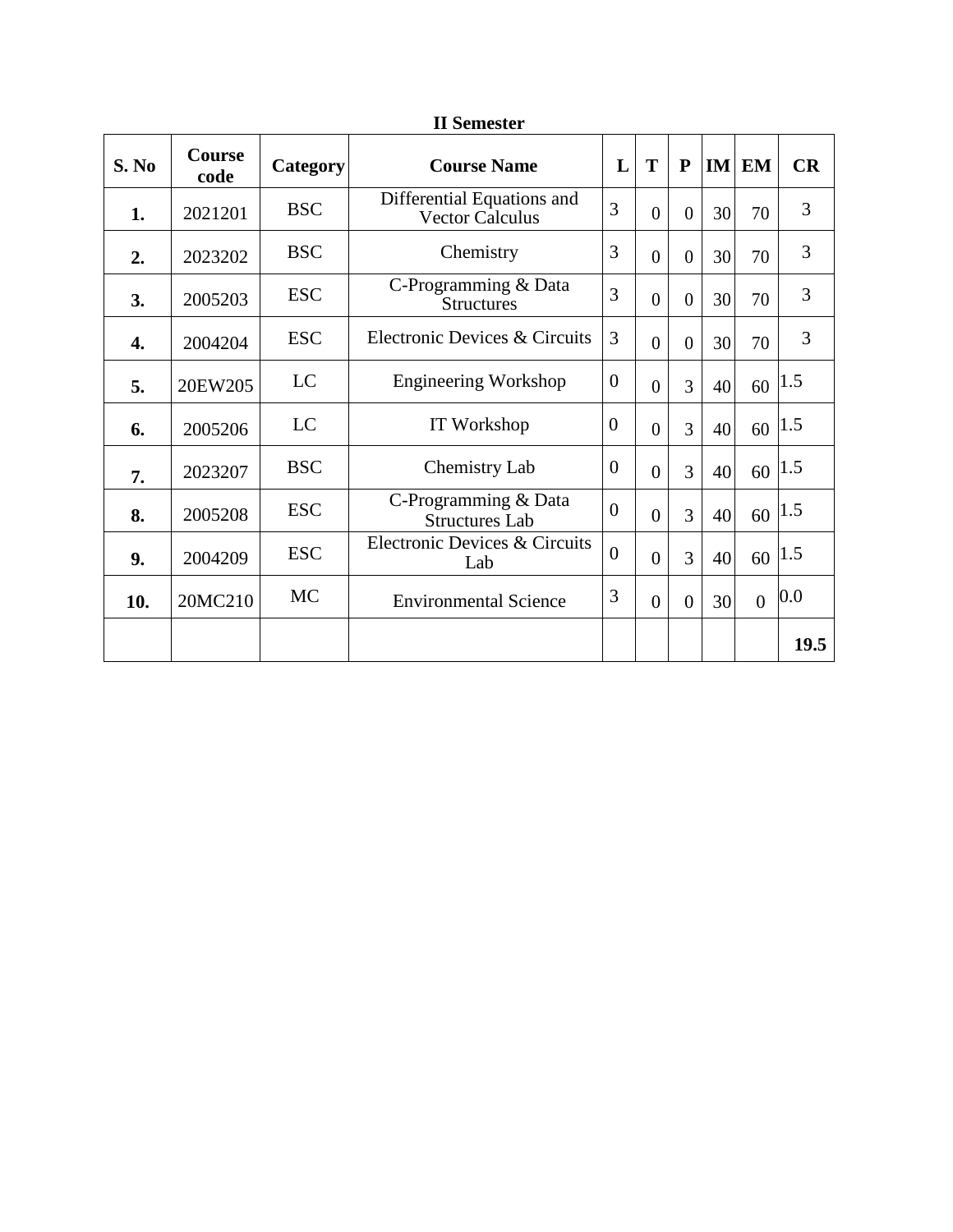| <b>Course Title</b> |                                                                                         |                                                                                               |                                     | Linear Algebra & Calculus |             |                      |                                                           | <b>B.</b> Tech. I Sem |              |  |  |  |
|---------------------|-----------------------------------------------------------------------------------------|-----------------------------------------------------------------------------------------------|-------------------------------------|---------------------------|-------------|----------------------|-----------------------------------------------------------|-----------------------|--------------|--|--|--|
|                     |                                                                                         |                                                                                               |                                     |                           |             |                      | (Common to All Branches)                                  |                       |              |  |  |  |
| <b>Course Code</b>  |                                                                                         | Category                                                                                      | <b>Credits</b><br><b>Hours/Week</b> |                           |             | <b>Maximum Marks</b> |                                                           |                       |              |  |  |  |
| 2021101             |                                                                                         | <b>BSC</b>                                                                                    | L                                   | Т                         | $\mathbf P$ | $\mathbf C$          | <b>Continuous</b><br><b>Internal</b><br><b>Assessment</b> | End<br><b>Exams</b>   | <b>Total</b> |  |  |  |
|                     |                                                                                         |                                                                                               | 3                                   | $\theta$                  | $\theta$    | 3                    | 30                                                        | 70                    | 100          |  |  |  |
|                     |                                                                                         | <b>End Exam Duration: 3Hrs</b><br><b>Mid Exam Duration: 2Hrs</b>                              |                                     |                           |             |                      |                                                           |                       |              |  |  |  |
|                     |                                                                                         | <b>Course Objectives:</b>                                                                     |                                     |                           |             |                      |                                                           |                       |              |  |  |  |
| $\bullet$           |                                                                                         | This course will illuminate the students in the concepts of calculus and linear algebra.      |                                     |                           |             |                      |                                                           |                       |              |  |  |  |
| $\bullet$           |                                                                                         | To equip the students with standard concepts and tools at an intermediate to advanced         |                                     |                           |             |                      |                                                           |                       |              |  |  |  |
|                     | level mathematics to develop the confidence and ability among the students to handle    |                                                                                               |                                     |                           |             |                      |                                                           |                       |              |  |  |  |
|                     |                                                                                         | various real world problems and their applications.                                           |                                     |                           |             |                      |                                                           |                       |              |  |  |  |
|                     |                                                                                         |                                                                                               |                                     |                           |             |                      |                                                           |                       |              |  |  |  |
|                     |                                                                                         | <b>Course Outcomes:</b> On successful completion of this course, the students will be able to |                                     |                           |             |                      |                                                           |                       |              |  |  |  |
| CO <sub>1</sub>     |                                                                                         | Develop the use of matrix algebra techniques that is needed by engineers for practical        |                                     |                           |             |                      |                                                           |                       |              |  |  |  |
|                     | applications.                                                                           |                                                                                               |                                     |                           |             |                      |                                                           |                       |              |  |  |  |
| CO <sub>2</sub>     |                                                                                         | Utilize mean value theorems to real life problems.                                            |                                     |                           |             |                      |                                                           |                       |              |  |  |  |
|                     |                                                                                         |                                                                                               |                                     |                           |             |                      |                                                           |                       |              |  |  |  |
| CO <sub>3</sub>     | Classify the functions of several variables which is useful in optimization techniques. |                                                                                               |                                     |                           |             |                      |                                                           |                       |              |  |  |  |
| CO <sub>4</sub>     |                                                                                         | Evaluate multiple integrals.                                                                  |                                     |                           |             |                      |                                                           |                       |              |  |  |  |
| CO <sub>5</sub>     |                                                                                         | Define Beta and Gamma functions.                                                              |                                     |                           |             |                      |                                                           |                       |              |  |  |  |

**Bridge Course:** Limits, continuity, Types of matrices

# **UNIT I**

## **Matrices: (12 Hours)**

Rank of a matrix by Echelon form, Normal form. Solving system of homogeneous and nonhomogeneous linear equations. Eigen values and Eigen vectors for real matrices – Cayley-Hamilton theorem (without proof), finding inverse and power of a matrix by Cayley–Hamilton theorem. Diagonalization by orthogonal transformation.

# **UNIT II**

## **Mean Value Theorems: (08 Hours)**

Rolle"s theorem, Lagrange"s mean value theorem, Cauchy"s mean value theorem, Taylor"s and Maclaurin"s theorems with remainders (without proof), related problems.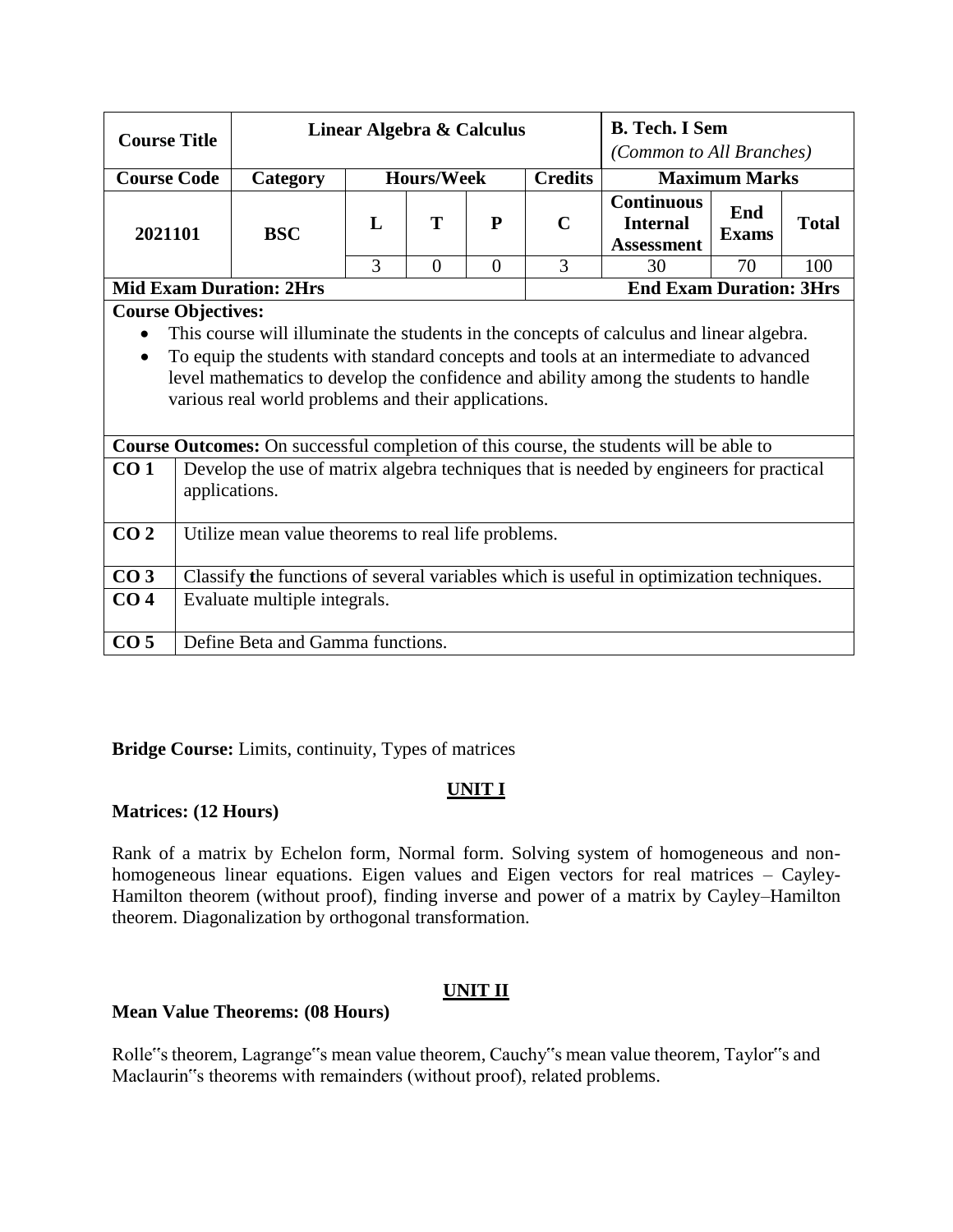#### **UNIT III**

#### **Multivariable Calculus: (10 Hours)**

Partial derivatives, total derivative, chain rule, change of variables, Jacobians, Maxima and minima of functions of two variables – Lagrange"s method of undetermined multipliers.

#### **UNIT IV**

#### **Multiple Integrals**: **(10 Hours)**

Evaluation of double integrals in Cartesian coordinates and polar coordinates – Change of variables in double integrals – Change the order of integration in double integrals – Evaluation of triple integrals in Cartesian and polar coordinates – Change of variables between cartesian, cylindrical and spherical polar coordinates.

#### **UNIT V**

#### **Beta and Gamma functions**: **(08 Hours)**

Beta and Gamma functions and their properties, relation between Beta and Gamma functions, evaluation of definite integrals using Beta and Gamma functions.

#### **Text Books:**

- 1. Higher Engineering Mathematics, Dr. B.S. Grewal, Khanna Publishers-43 edition 2014.
- 2. Advanced Engineering Mathematics, Erwin Kreyszig, Wiley Publications, 9<sup>th</sup> edition-2013.

#### **Reference Books:**

- 1. Higher Engineering Mathematics, B.V. Ramana, Mc. Graw Hill Education (India) Pvt. Ltd, New Delhi,  $11^{th}$  Edition, Reprint 2010.
- 2. Linear Algebra: A Modern Introduction, D Poole, 2nd Edition, Brooks/Cole, 2005.
- 3. A Text Book of Engineering Mathematics, N.P. Bali and Manish Goyal, Lakshmi Publications, Reprint 2008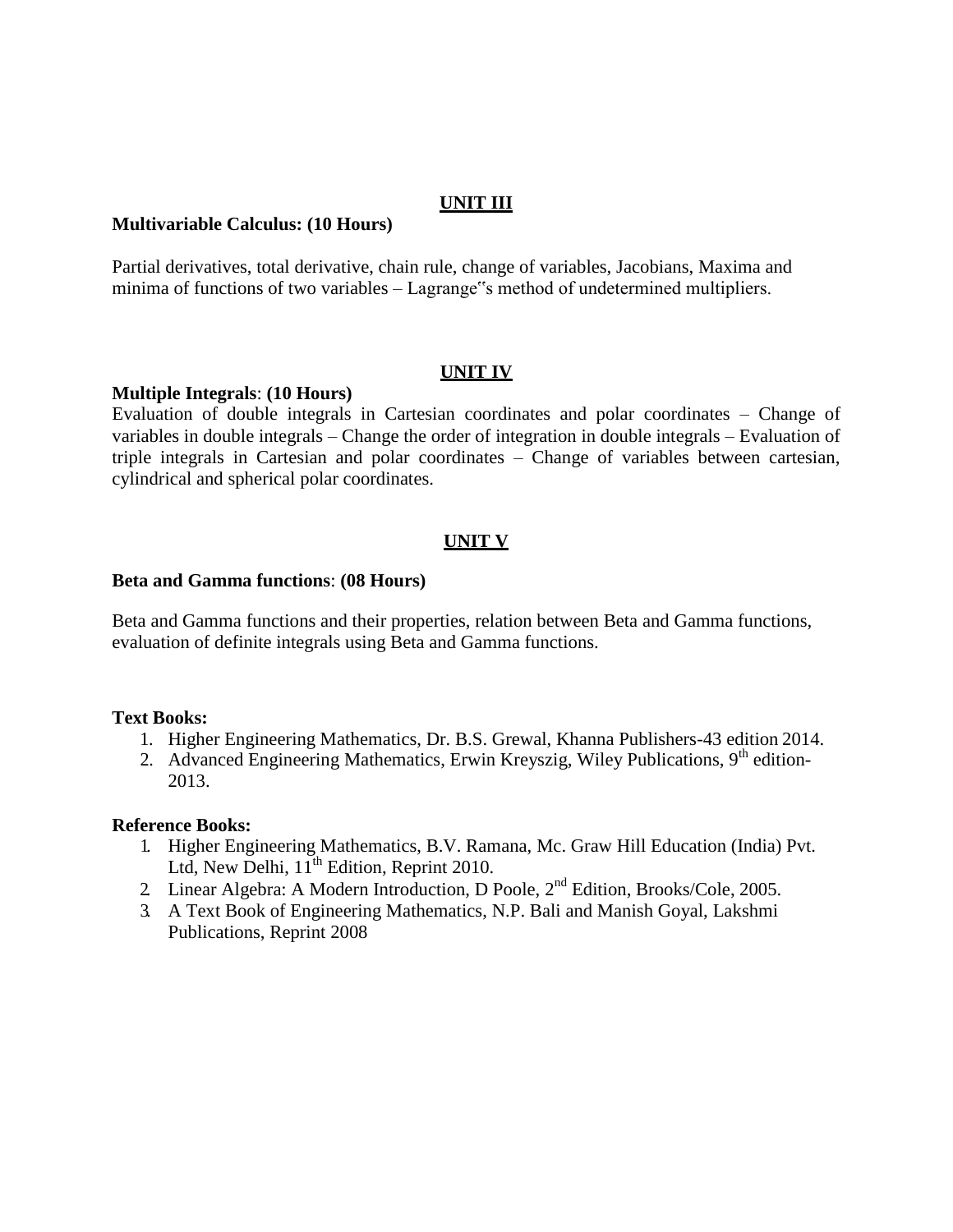| <b>Course Title</b>       |                                                                                                                                                                                                                                                                                                                                                                                                                                                                                                                                                                                                                                                                                                                                                                                                                                                      |                                                                                                                                                                                |                | <b>Applied Physics</b> |                |                | <b>B. Tech. I Sem</b>                                     |                      |              |  |  |
|---------------------------|------------------------------------------------------------------------------------------------------------------------------------------------------------------------------------------------------------------------------------------------------------------------------------------------------------------------------------------------------------------------------------------------------------------------------------------------------------------------------------------------------------------------------------------------------------------------------------------------------------------------------------------------------------------------------------------------------------------------------------------------------------------------------------------------------------------------------------------------------|--------------------------------------------------------------------------------------------------------------------------------------------------------------------------------|----------------|------------------------|----------------|----------------|-----------------------------------------------------------|----------------------|--------------|--|--|
|                           |                                                                                                                                                                                                                                                                                                                                                                                                                                                                                                                                                                                                                                                                                                                                                                                                                                                      |                                                                                                                                                                                |                |                        |                |                |                                                           |                      |              |  |  |
| <b>Course Code</b>        |                                                                                                                                                                                                                                                                                                                                                                                                                                                                                                                                                                                                                                                                                                                                                                                                                                                      | Category                                                                                                                                                                       |                | <b>Hours/Week</b>      |                | <b>Credits</b> |                                                           | <b>Maximum Marks</b> |              |  |  |
| 20AP102                   |                                                                                                                                                                                                                                                                                                                                                                                                                                                                                                                                                                                                                                                                                                                                                                                                                                                      | <b>BSC</b>                                                                                                                                                                     | L              | T                      | $\mathbf{P}$   | $\mathbf C$    | <b>Continuous</b><br><b>Internal</b><br><b>Assessment</b> | End<br><b>Exams</b>  | <b>Total</b> |  |  |
|                           |                                                                                                                                                                                                                                                                                                                                                                                                                                                                                                                                                                                                                                                                                                                                                                                                                                                      |                                                                                                                                                                                | $\overline{3}$ | $\overline{0}$         | $\overline{0}$ | 3              | 30                                                        | 70                   | 100          |  |  |
|                           |                                                                                                                                                                                                                                                                                                                                                                                                                                                                                                                                                                                                                                                                                                                                                                                                                                                      | <b>Mid Exam Duration: 2Hrs</b>                                                                                                                                                 |                |                        |                |                | <b>End Exam Duration: 3Hrs</b>                            |                      |              |  |  |
| <b>Course Objectives:</b> |                                                                                                                                                                                                                                                                                                                                                                                                                                                                                                                                                                                                                                                                                                                                                                                                                                                      |                                                                                                                                                                                |                |                        |                |                |                                                           |                      |              |  |  |
|                           |                                                                                                                                                                                                                                                                                                                                                                                                                                                                                                                                                                                                                                                                                                                                                                                                                                                      | To make a bridge between the physics in school and engineering courses.                                                                                                        |                |                        |                |                |                                                           |                      |              |  |  |
|                           |                                                                                                                                                                                                                                                                                                                                                                                                                                                                                                                                                                                                                                                                                                                                                                                                                                                      | To identify the importance of the optical phenomenon i.e. interference, diffraction                                                                                            |                |                        |                |                |                                                           |                      |              |  |  |
|                           |                                                                                                                                                                                                                                                                                                                                                                                                                                                                                                                                                                                                                                                                                                                                                                                                                                                      | related to its Engineering applications.                                                                                                                                       |                |                        |                |                |                                                           |                      |              |  |  |
|                           | To understand the mechanisms of emission of light, the use of lasers as light<br>$\bullet$<br>sources for low and high energy applications, along with engineering applications.<br>To explain the significant concepts of dielectric and magnetic materials that leads<br>to potential applications in the emerging micro devices.<br>To enlighten the concepts of Quantum Mechanics and to provide fundamentals of<br>de-Broglie waves, quantum mechanical wave equation and its applications, the<br>importance of free electron theory and band theory of solids.<br>Evolution of band theory to distinguish materials, basic concepts and transport<br>phenomenon of charge carriers in semiconductors. To give an impetus on the<br>subtle mechanism of superconductors using the concept of BCS theory and their<br>fascinating applications. |                                                                                                                                                                                |                |                        |                |                |                                                           |                      |              |  |  |
| CO <sub>1</sub>           |                                                                                                                                                                                                                                                                                                                                                                                                                                                                                                                                                                                                                                                                                                                                                                                                                                                      | Course Outcomes: On successful completion of this course, the students will be able to<br>Define the different realms of physics and their applications in both scientific and |                |                        |                |                |                                                           |                      |              |  |  |
|                           |                                                                                                                                                                                                                                                                                                                                                                                                                                                                                                                                                                                                                                                                                                                                                                                                                                                      |                                                                                                                                                                                |                |                        |                |                |                                                           |                      |              |  |  |
| $\overline{CO2}$          | technological systems through physical optics.<br>Identify the wave properties of light and the interaction of energy with the matter.                                                                                                                                                                                                                                                                                                                                                                                                                                                                                                                                                                                                                                                                                                               |                                                                                                                                                                                |                |                        |                |                |                                                           |                      |              |  |  |
| CO <sub>3</sub>           |                                                                                                                                                                                                                                                                                                                                                                                                                                                                                                                                                                                                                                                                                                                                                                                                                                                      | Illustrate the response of magnetic materials to the applied electric and magnetic fields.                                                                                     |                |                        |                |                |                                                           |                      |              |  |  |
| CO <sub>4</sub>           |                                                                                                                                                                                                                                                                                                                                                                                                                                                                                                                                                                                                                                                                                                                                                                                                                                                      | Explain the quantum mechanical picture of subatomic world along with the                                                                                                       |                |                        |                |                |                                                           |                      |              |  |  |
|                           |                                                                                                                                                                                                                                                                                                                                                                                                                                                                                                                                                                                                                                                                                                                                                                                                                                                      | discrepancies between the classical estimates and laboratory observations of electron                                                                                          |                |                        |                |                |                                                           |                      |              |  |  |
|                           |                                                                                                                                                                                                                                                                                                                                                                                                                                                                                                                                                                                                                                                                                                                                                                                                                                                      | transportation phenomena by free electron theory and band theory.                                                                                                              |                |                        |                |                |                                                           |                      |              |  |  |
| CO <sub>5</sub>           |                                                                                                                                                                                                                                                                                                                                                                                                                                                                                                                                                                                                                                                                                                                                                                                                                                                      | Apply the physical properties exhibited by materials through the understanding of                                                                                              |                |                        |                |                |                                                           |                      |              |  |  |
|                           |                                                                                                                                                                                                                                                                                                                                                                                                                                                                                                                                                                                                                                                                                                                                                                                                                                                      | properties of semiconductors and superconductors.                                                                                                                              |                |                        |                |                |                                                           |                      |              |  |  |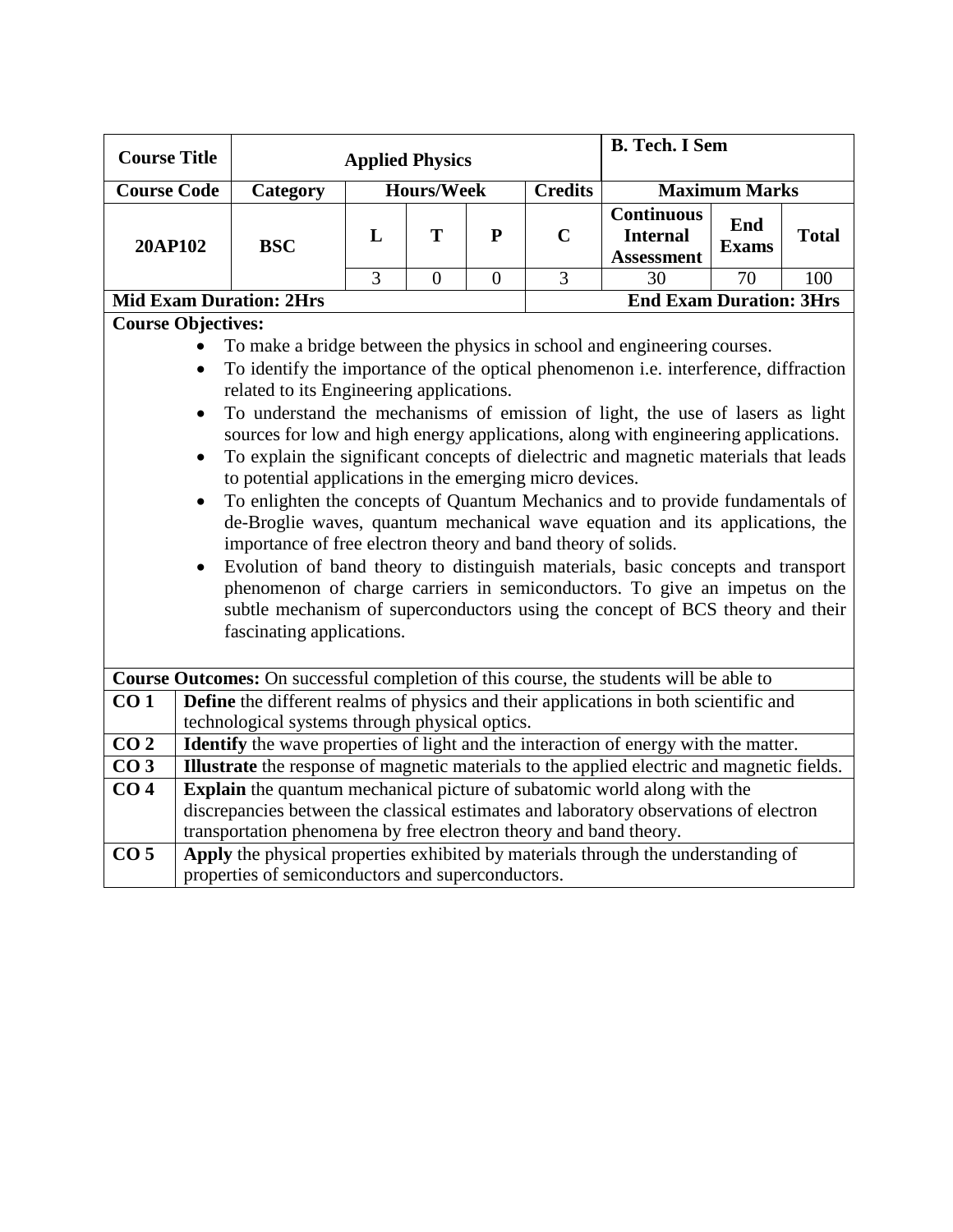#### **Unit-I: Wave Optics 10hrs**

**Interference**- Principle of superposition – Interference of light – Conditions for sustained interference - Interference in thin films (Reflection Geometry) – Colors in thin films – Newton"s Rings – Determination of wavelength and refractive index.

**Diffraction**- Introduction – Fresnel and Fraunhofer diffraction – Fraunhofer diffraction due to single slit, double slit and N-slits (qualitative) – Grating spectrum.

#### **Unit-II: Lasers and Fiber optics 8hrs**

**Lasers**- Introduction – Characteristics of laser – Spontaneous and Stimulated emission of radiation – Einstein"s coefficients – Population inversion – Lasing action – Pumping mechanisms – Nd-YAG laser – He-Ne laser – Semiconductor diode laser- Applications of lasers.

**Fiber optics**- Introduction – Principle of optical fiber – Acceptance Angle – Numerical Aperture – Classification of optical fibers based on refractive index profile and modes – Block diagram of Optical fiber Communication system – Propagation Losses (qualitative) – Applications.

#### **Unit-III: Dielectric and Magnetic Materials 8hrs**

**Dielectric Materials**- Introduction – Dielectric polarization – Dielectric polarizability, Susceptibility and Dielectric constant – Types of polarizations: Electronic, Ionic and Orientation polarizations (Qualitative) – Lorentz internal field – Clausius-Mossotti equation.

**Magnetic Materials**- Introduction to magnetic materials ( Origin of magnetic moment of an atom and Classification of magnetic materials ) –Weiss theory of ferromagnetism-soft ferrites and hard ferrites- Hysteresis – Soft and Hard magnetic materials- Applications magnetic materials.

#### **Unit IV: Quantum Mechanics, Free Electron Theory 10hrs**

**Quantum Mechanics**- Dual nature of matter – Schrodinger"s time independent and dependent wave equation – Significance of wave function – Particle in a one-dimensional infinite potential well.

**Free Electron Theory**- Classical free electron theory (Merits and demerits only) – Quantum free electron theory – Equation for electrical conductivity based on quantum free electron theory – Fermi**-**Dirac distribution – Density of states – Fermi energy.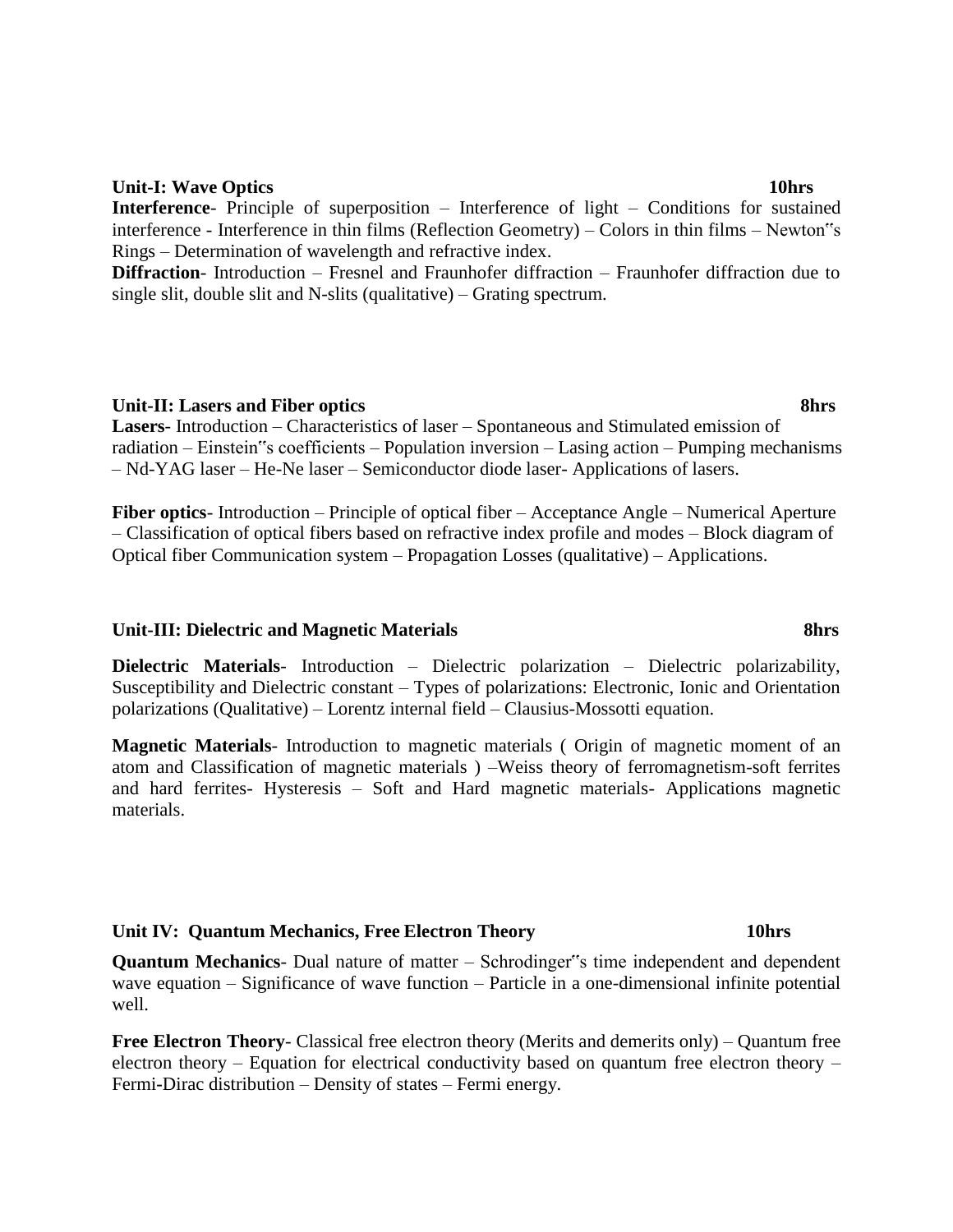#### **Unit – V: Semiconductors and Superconductors 10hrs**

**Semiconductors**- Introduction – Intrinsic semiconductors – Electrical conductivity – Fermi level – Extrinsic semiconductors –Dependence of Fermi energy on carrier concentration and temperature – Drift and diffusion currents – Einstein"s equation – Direct and indirect band gap semiconductors – Hall effect – Hall coefficient – Applications of Hall effect.

**Superconductors**- Introduction – Properties of superconductors – Meissner effect – Type I and Type II superconductors – BCS theory – Josephson effects (AC and DC) –High  $T_c$ superconductors – Applications of superconductors.

#### **Text books:**

1. Engineering Physics – Dr. M.N. Avadhanulu & Dr. P.G. Kshirsagar, S. Chand and Company

2. Engineering Physics – B.K. Pandey and S. Chaturvedi, Cengage Learning.

## **Reference Books:**

- 1. Engineering Physics Shatendra Sharma, Jyotsna Sharma, Pearson Education, 2018
- 2. Engineering Physics K. Thyagarajan, McGraw Hill Publishers
- 3. Engineering Physics Sanjay D. Jain, D. Sahasrambudhe and Girish, University Press
- 4. Semiconductor physics and devices- Basic principle Donald A, Neamen, Mc Graw Hill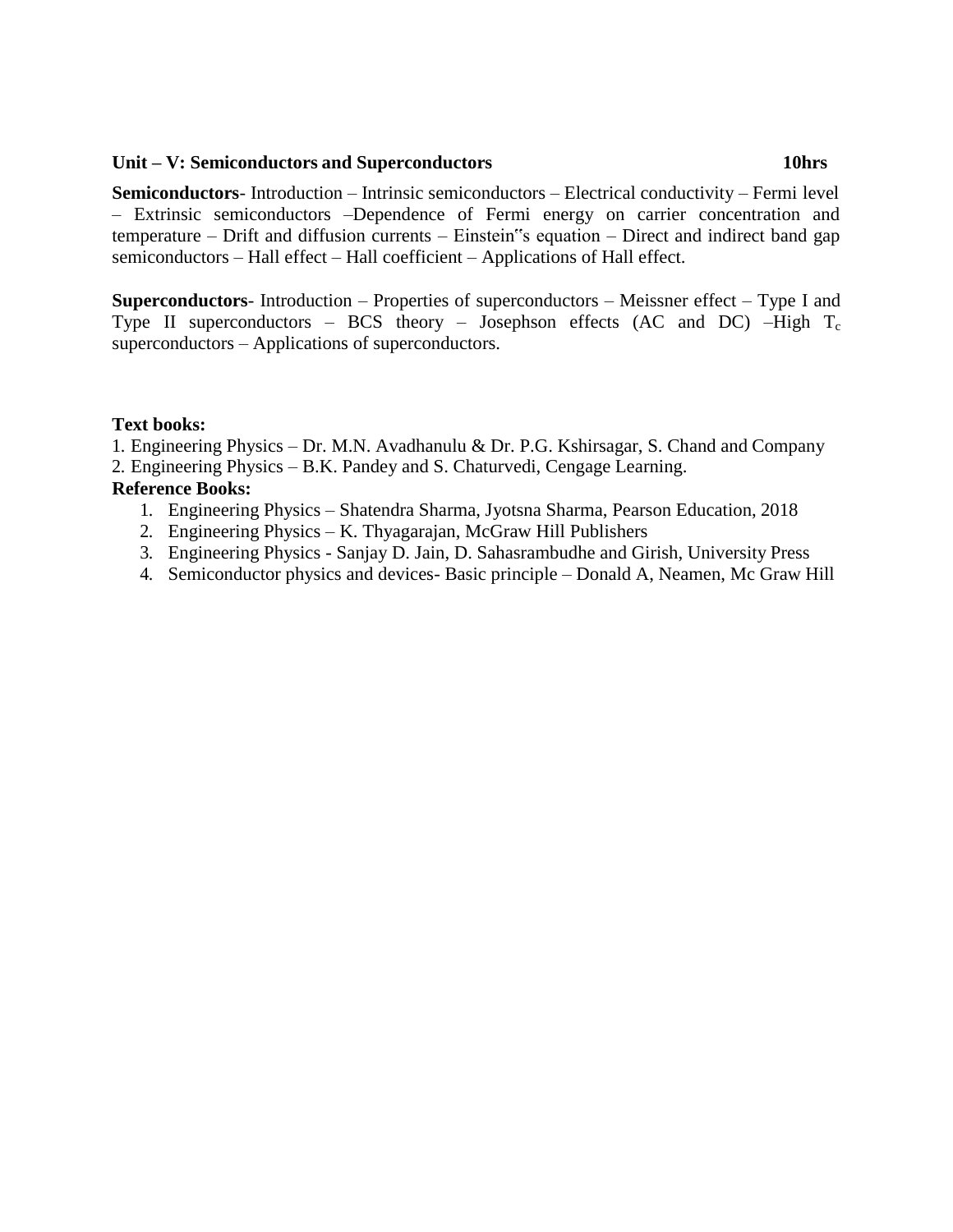| <b>Course Title</b>            |           | <b>Communicative English</b><br><b>B. Tech. ECE I Sem</b> |                   |                                |                |                                                           |                      |              |  |
|--------------------------------|-----------|-----------------------------------------------------------|-------------------|--------------------------------|----------------|-----------------------------------------------------------|----------------------|--------------|--|
| <b>Course Code</b>             | Category  |                                                           | <b>Hours/Week</b> |                                | <b>Credits</b> |                                                           | <b>Maximum Marks</b> |              |  |
| 2024103                        | <b>HS</b> | L                                                         | т                 | P                              | $\mathbf C$    | <b>Continuous</b><br><b>Internal</b><br><b>Assessment</b> | End<br><b>Exams</b>  | <b>Total</b> |  |
|                                |           | 3                                                         |                   |                                |                | 30                                                        | 70                   | 100          |  |
| <b>Mid Exam Duration: 2Hrs</b> |           |                                                           |                   | <b>End Exam Duration: 3Hrs</b> |                |                                                           |                      |              |  |

#### **Course Objectives:**

- Facilitate effective listening skills for better comprehension of academic lectures and English spoken by native speakers To be able to solve problems related to diode circuits, and amplifier circuits.
- Focus on appropriate reading strategies for comprehension of various academic texts and authentic materials
- Help improve speaking skills through participation in activities such as role plays, discussions and structured talks/oral presentations
- Impart effective strategies for good writing and demonstrate the same in summarizing, writing well organized essays, record and report useful information.
- Provide knowledge of grammatical structures and vocabulary and encourage their appropriate use in speech and writing

|                 | <b>Course Outcomes:</b> On successful completion of this course, the students will be able to                                                     |  |  |  |  |  |  |  |  |
|-----------------|---------------------------------------------------------------------------------------------------------------------------------------------------|--|--|--|--|--|--|--|--|
| CO <sub>1</sub> | Understand the context, topic, and pieces of specific information from social or<br>transactional dialogues spoken by native speakers of English. |  |  |  |  |  |  |  |  |
| CO <sub>2</sub> | Apply grammatical structures to formulate sentences and correct word forms.                                                                       |  |  |  |  |  |  |  |  |
| CO <sub>3</sub> | Analyze discourse markers to speak clearly on a specific topic in informal discussions.                                                           |  |  |  |  |  |  |  |  |
| CO <sub>4</sub> | Evaluate reading/listening texts and to write summaries based on global comprehension<br>of these texts.                                          |  |  |  |  |  |  |  |  |
| CO <sub>5</sub> | Create a coherent paragraph interpreting a figure/graph/chart/table.                                                                              |  |  |  |  |  |  |  |  |

#### **Unit 1**

#### **Lesson: On the Conduct of Life: William Hazlitt**

Listening: Identifying the topic, the context and specific pieces of information by listening to short audio texts and answering a series of questions. **Speaking:** Asking and answering general questions on familiar topics such as home, family, work, studies and interests; introducing oneself and others. **Reading:** Skimming to get the main idea of a text; scanning to look for specific pieces of information. **Writing :**Beginnings and endings of paragraphs - introducing the topic, summarizing the main idea and/or providing a transition to the next paragraph.

Grammar and Vocabulary: Parts of Speech; Word formation, synonyms and antonyms; Idioms and Phrases; phrasal verbs.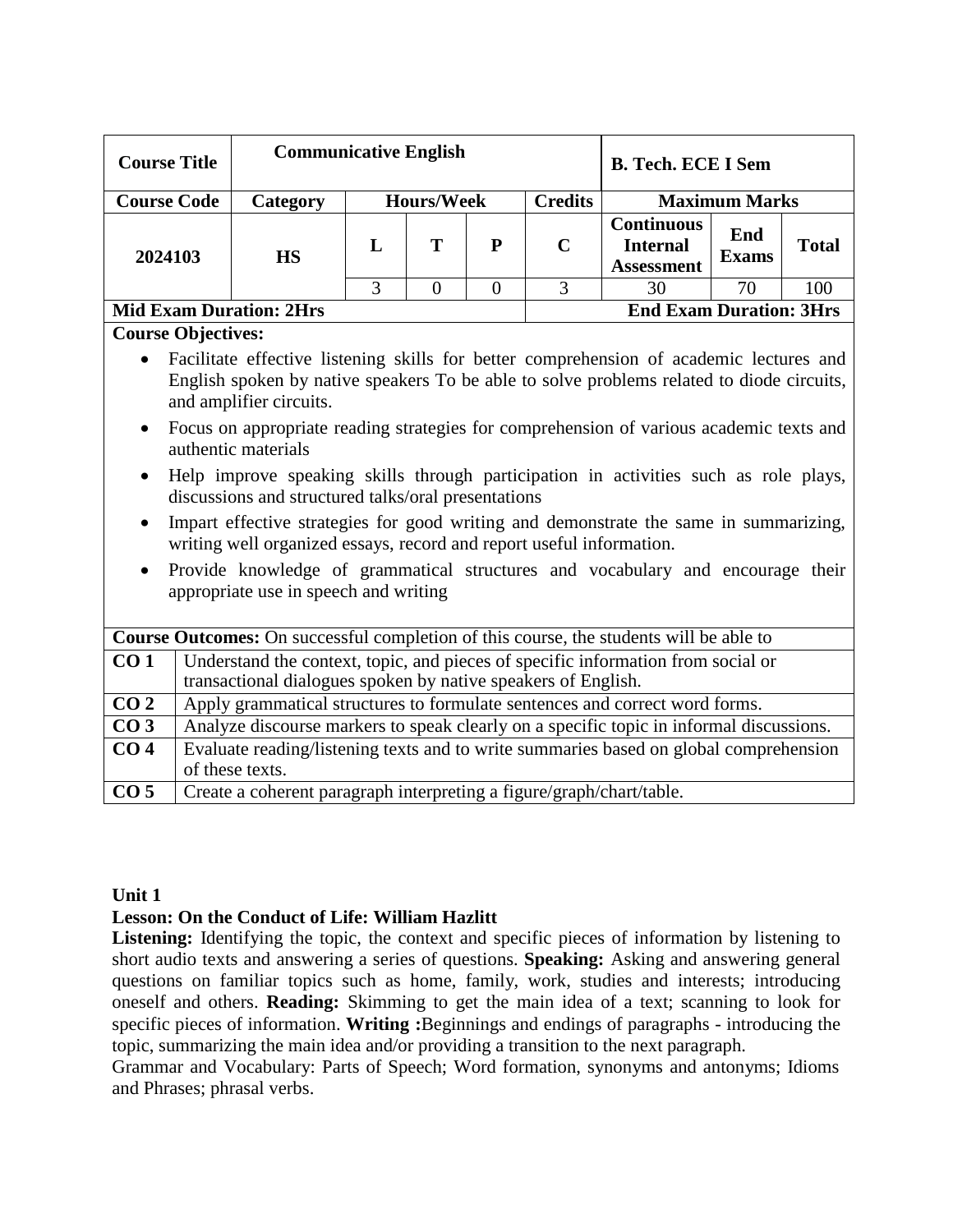# **Unit 2 Lesson: The Brook: Alfred Tennyson**

**Listening:** Answering a series of questions about main idea and supporting ideas after listening to audio texts. **Speaking:** Discussion in pairs/small groups on specific topics followed by short structured talks. **Reading:** Identifying sequence of ideas; recognizing verbal techniques that help to link the ideas in a paragraph together. **Writing:** Paragraph writing (specific topics) using suitable cohesive devices; mechanics of writing - punctuation, capital letters.

**Grammar and Vocabulary:** Sentence structure; articles; Tenses; Prepositions.

## **Unit 3**

## **Lesson: A City Night Peace - Oliver Goldsmith**

**Listening:** Listening for global comprehension and summarizing what is listened to. **Speaking:**  Discussing specific topics in pairs or small groups and reporting what is discussed **Reading:**  Reading a text in detail by making basic inferences -recognizing and interpreting specific context clues; strategies to use text clues for comprehension.**Writing:** Summarizing, Paragraph Writing **Grammar and Vocabulary:** Voice; Reported Speech; Degrees of Comparison, Subject with agreement.

## **Unit4**

## **Lesson: Being Rich, Being Good - Chetan Bhagat**

Listening: Making predictions while listening to conversations/ transactional dialogues without video; listening with video. **Speaking:** Role plays for practice of conversational English in academic contexts (formal and informal) - asking for and giving information/directions. **Reading:** Studying the use of graphic elements in texts to convey information, reveal trends/patterns/relationships, communicate processes or display complicated data. **Writing:**  Letter Writing: Official Letters/Report Writing

**Grammar and Vocabulary:** Information Transfer; Simple, Compound and Complex sentences; Question Tags

# **Unit 5**

## **Lesson: Politics and the English Language: George Orwell**

Listening: Identifying key terms, understanding concepts and answering a series of relevant questions that test comprehension. Speaking: Formal oral presentations on topics from academic contexts - without the use of PPT slides. Reading: Reading for comprehension. **Writing:** Writing structured essays on specific topics using suitable claims and evidences.

**Grammar and Vocabulary:** Reading Comprehension; Dialogue Writing; Common Errors.

**Prescribed Text:**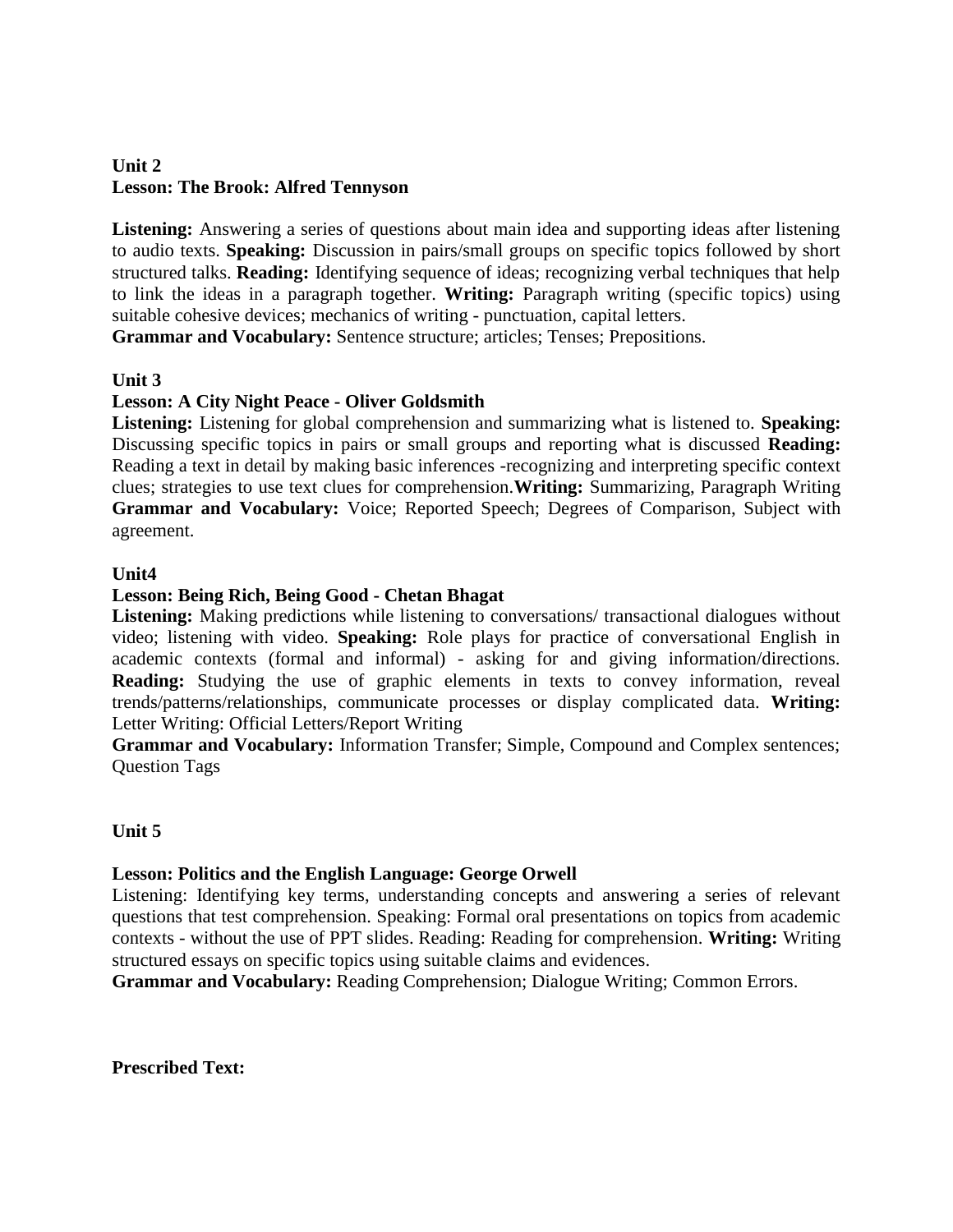1. Language and Life: A Skills Approach- I Edition 2019, Orient Black Swan

## **Reference Books**

- 1. Bailey, Stephen. Academic writing: A handbook for international students. Routledge, 2014.
- 2. Chase, Becky Tarver. Pathways: Listening, Speaking and Critical Thinking. Heinley ELT; 2nd Edition, 2018.
- 3. Raymond Murphy"s English Grammar in Use Fourth Edition (2012) E-book
- 4. Hewings, Martin. Cambridge Academic English (B2). CUP, 2012.
- 5. Oxford Learners Dictionary, 12<sup>th</sup> Edition, 2011
- 6. Norman Lewis Word Power Made Easy- The Complete Handbook for Building a Superior Vocabulary (2014)
- 7. Speed Reading with the Right Brain: Learn to Read Ideas Instead of Just Words by David Butler

Web links

[www.englishclub.com](http://www.englishclub.com/) [www.easyworldofenglish.com](http://www.easyworldofenglish.com/) [www.languageguide.org/english/](http://www.languageguide.org/english) [www.bbc.co.uk/learningenglish](http://www.bbc.co.uk/learningenglish) [www.eslpod.com/index.html](http://www.eslpod.com/index.html) [www.myenglishpages.com](http://www.myenglishpages.com/)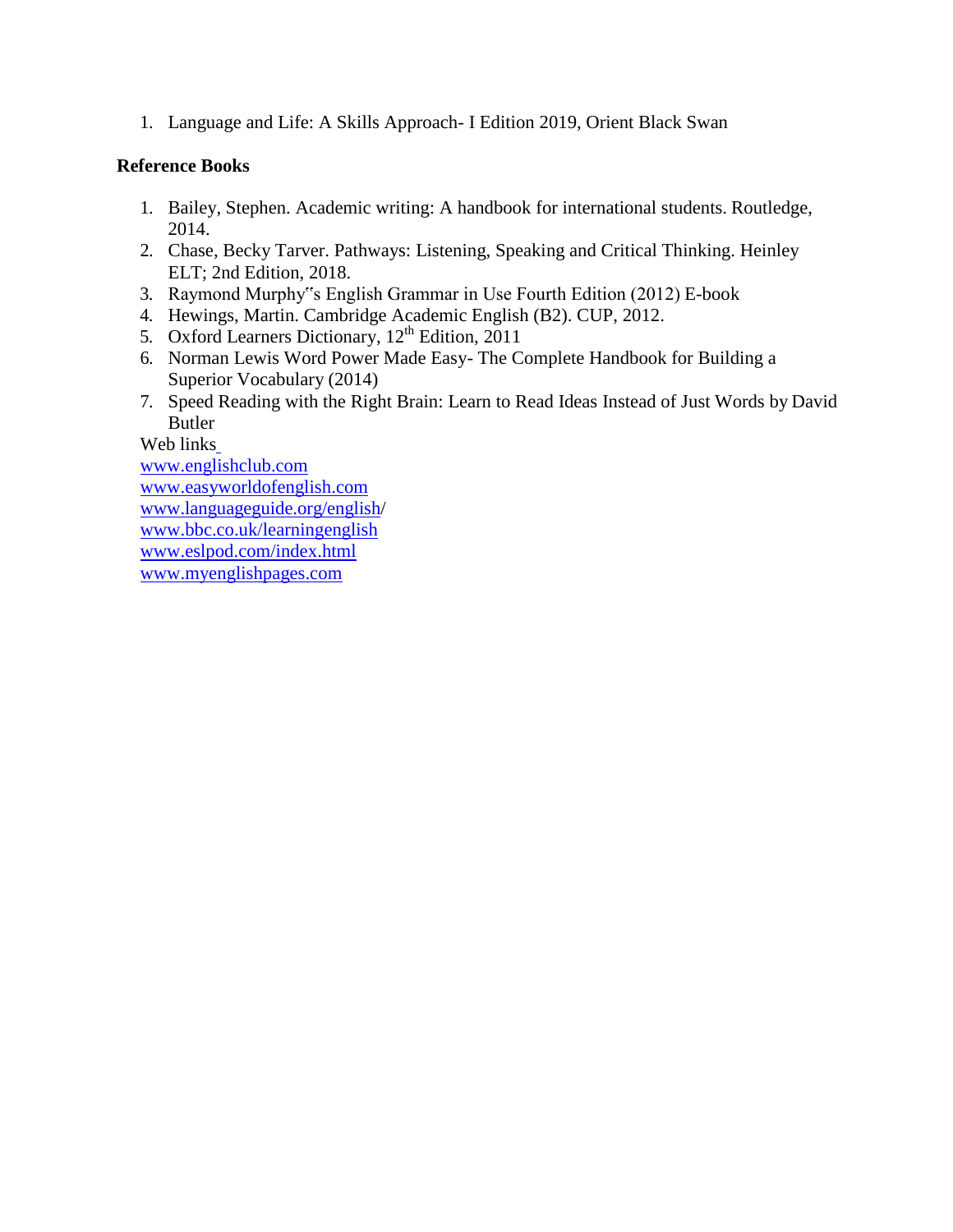| Course<br><b>Title</b> | <b>Fundamentals of Electrical Engineering</b> |                                                                                                                                                                                                                                                                                                                                              |                                     |                  |                         | <b>B. Tech. I Semester</b>                                                                                                                    |             |              |  |  |  |
|------------------------|-----------------------------------------------|----------------------------------------------------------------------------------------------------------------------------------------------------------------------------------------------------------------------------------------------------------------------------------------------------------------------------------------------|-------------------------------------|------------------|-------------------------|-----------------------------------------------------------------------------------------------------------------------------------------------|-------------|--------------|--|--|--|
| Course<br>Code         | Category                                      |                                                                                                                                                                                                                                                                                                                                              | <b>Hours/Week</b><br><b>Credits</b> |                  |                         | <b>Maximum Marks</b>                                                                                                                          | End         |              |  |  |  |
| 2002104                | <b>ESC</b>                                    | L                                                                                                                                                                                                                                                                                                                                            | T                                   | $\mathbf{P}$     | $\mathbf C$             | <b>Continuous</b><br><b>Internal</b><br><b>Assessment</b>                                                                                     | <b>Exam</b> | <b>Total</b> |  |  |  |
|                        |                                               | $\overline{3}$                                                                                                                                                                                                                                                                                                                               | $\bf{0}$                            | $\boldsymbol{0}$ | $\overline{\mathbf{3}}$ | 30                                                                                                                                            | 70          | 100          |  |  |  |
|                        | <b>Mid Exam Duration: 2Hrs</b>                |                                                                                                                                                                                                                                                                                                                                              |                                     |                  |                         | <b>End Exam Duration: 3Hrs</b>                                                                                                                |             |              |  |  |  |
|                        |                                               | <b>Course Objectives:</b> The objective of the course is to determine active, reactive, apparent power<br>for single phase and three phase AC circuits, Principle and operation of transformers and<br>performance characteristics of DC and AC machines, verification of Kirchhoff's laws and<br>network theorems for DC and AC excitation. |                                     |                  |                         |                                                                                                                                               |             |              |  |  |  |
| to,                    |                                               |                                                                                                                                                                                                                                                                                                                                              |                                     |                  |                         | <b>Course Outcomes:</b> On successful completion of this course, the students will be able                                                    |             |              |  |  |  |
| CO <sub>1</sub>        |                                               |                                                                                                                                                                                                                                                                                                                                              |                                     |                  |                         | Understand the basic fundamentals of DC $\&$ AC circuits, network reduction<br>techniques, network theorems, principle of DC and AC machines. |             |              |  |  |  |
| CO <sub>2</sub>        | values for different waveforms.               |                                                                                                                                                                                                                                                                                                                                              |                                     |                  |                         | Determine the currents, voltages using mesh and nodal analysis, Average and RMS                                                               |             |              |  |  |  |
| CO <sub>3</sub>        |                                               | Evaluate the active and reactive powers, voltage and currents for balanced and<br>unbalanced networks.                                                                                                                                                                                                                                       |                                     |                  |                         |                                                                                                                                               |             |              |  |  |  |
| CO <sub>4</sub>        | synchronous machine.                          |                                                                                                                                                                                                                                                                                                                                              |                                     |                  |                         | Obtain the EMF equation and characteristics of dc machines, Induction motor and                                                               |             |              |  |  |  |
| CO <sub>5</sub>        |                                               |                                                                                                                                                                                                                                                                                                                                              |                                     |                  |                         | Evaluate the equivalent circuit and to calculate losses of single phase transformer.                                                          |             |              |  |  |  |

## **UNIT I**

**DC Circuits:** Ohm's Law and Kirchhoff"s Laws, Analysis of series, parallel and series-parallel circuits excited by independent voltage sources; Power and energy; simple numerical problems. Faradays Laws, Lenz's Law, Fleming's Rules, Statically and dynamically induced EMF; Concepts of self-inductance, mutual inductance and coefficient of coupling; Energy stored in magnetic fields, simple numerical problems.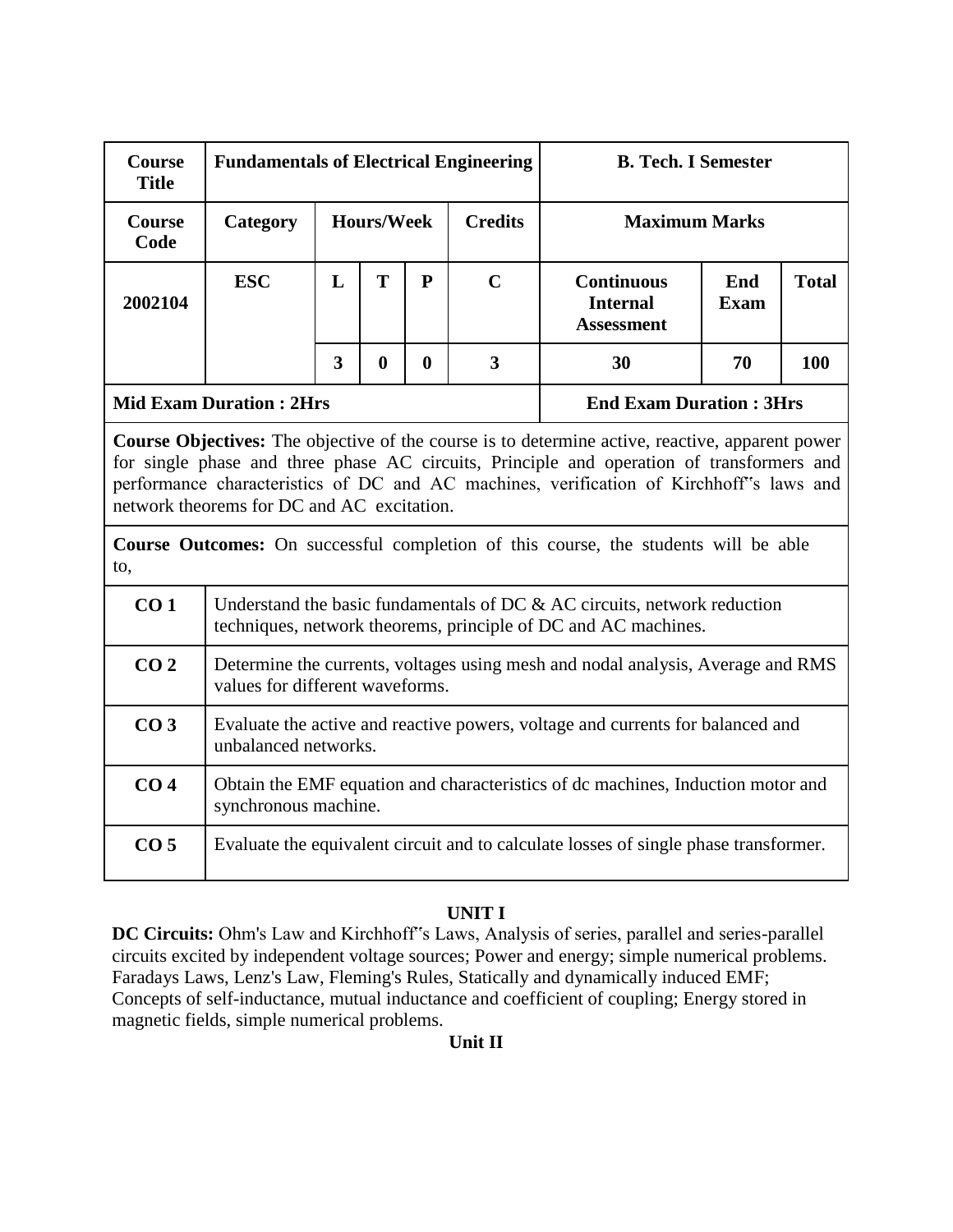**AC Circuits:** Definition of average value, root mean square value, form factor and peak factor of sinusoidal voltage and current and phasor representation of alternating quantities; Analysis with phasor diagrams of R, L,C, RL, RC and RLC circuits; Real power, reactive power, apparent power and power factor, simple numerical problems.

**Three Phase Systems**: Definition of Phase sequence, balanced supply and balanced load, Relationship between line and phase values of balanced star and delta connections, Power in balanced three phase circuits, simple numerical problems.

#### **Unit III**

**Network Theorems:** Superposition and Reciprocity Theorems, Thevenin"s, Norton"s, Maximum Power Transfer, Millman"s Theorems, Compensation Theorem.

**Transformers**: Principle of operation and construction of single phase transformers (core and shell types). EMF equation, losses, efficiency and voltage regulation, OC and SC Tests.

#### **UNIT IV**

**DC Generators:** Constructional Features, E.M.F Equation, Types of Generators, OCC, Internal & External Characteristics of Generators, Applications.

**D.C Motors:** Back E.M.F, Torque Equation, Characteristics and Applications, Speed Control (Shunt Motor)– field and armature. Three Point Starter, Losses, Calculation of Efficiency, Swinburne"s Test.

#### **UNIT V**

**Three phase Induction motor:** Revolving magnetic field theory, Principle of operation, Torque equation, and Torque –speed characteristics.

**Three phase Synchronous Machines:** Principle and Constructional Features of Salient Pole and Round Rotor Machines, E.M.F Equation, Voltage Regulation by Synchronous Impedance Method, Theory of Operation of Synchronous Motor.

#### **Text Books:**

- 1. D. P. Kothari and I. J. Nagrath, "Basic Electrical Engineering", Tata McGraw Hill, 2010.
- 2. D. C. Kulshreshtha, "Basic Electrical Engineering", McGraw Hill, 2009.

#### **References:**

- 2. L. S. Bobrow, "Fundamentals of Electrical Engineering", Oxford University Press, 2011.
- 3. E. Hughes, "Electrical and Electronics Technology", Pearson, 2010.
- 4. V. D. Toro, "Electrical Engineering Fundamentals", Prentice Hall India, 1989.
- 5. V.K. Mehta, Rohit Mehta, "Principles of Electrical Engineering",S.Chand, 2005.
- 6. <http://www.nptelvideos.in/2012/11/basic-electrical-technology.html>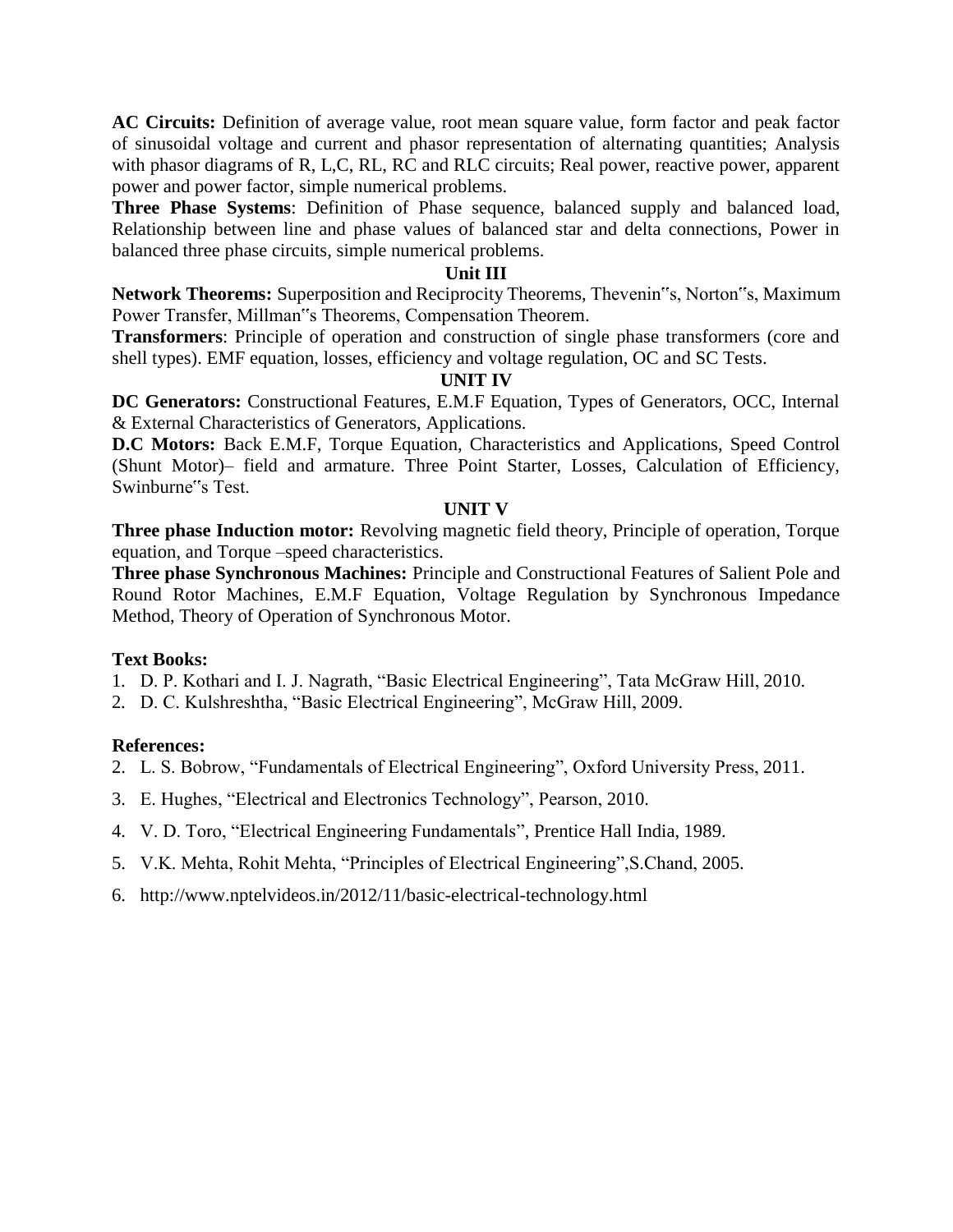| <b>Course Title</b> |                                                      | <b>Engineering Drawing</b>                                                                                                                                                                                                                                                                                                           |   |                   |                | <b>B.</b> Tech. I Sem |                                                           |                      |              |  |  |
|---------------------|------------------------------------------------------|--------------------------------------------------------------------------------------------------------------------------------------------------------------------------------------------------------------------------------------------------------------------------------------------------------------------------------------|---|-------------------|----------------|-----------------------|-----------------------------------------------------------|----------------------|--------------|--|--|
| <b>Course Code</b>  |                                                      | Category                                                                                                                                                                                                                                                                                                                             |   | <b>Hours/Week</b> |                | <b>Credits</b>        |                                                           | <b>Maximum Marks</b> |              |  |  |
| 2003105             |                                                      | <b>ESC</b>                                                                                                                                                                                                                                                                                                                           | L | T                 | P              | $\mathbf C$           | <b>Continuous</b><br><b>Internal</b><br><b>Assessment</b> | End<br><b>Exams</b>  | <b>Total</b> |  |  |
|                     |                                                      |                                                                                                                                                                                                                                                                                                                                      | 1 | $\theta$          | $\overline{2}$ | $\overline{2}$        | 30                                                        | 70                   | 100          |  |  |
|                     |                                                      | <b>Mid Exam Duration: 2Hrs</b><br><b>End Exam Duration: 3Hrs</b>                                                                                                                                                                                                                                                                     |   |                   |                |                       |                                                           |                      |              |  |  |
|                     |                                                      | <b>Course Objectives:</b><br>Bring awareness that Engineering Drawing is the Language of Engineers.<br>Familiarize how industry communicates technical information.<br>Teach the practices for accuracy and clarity in presenting the technical information.<br>Develop the engineering imagination essential for successful design. |   |                   |                |                       |                                                           |                      |              |  |  |
|                     |                                                      | Course Outcomes: On successful completion of this course, the students will be able to                                                                                                                                                                                                                                               |   |                   |                |                       |                                                           |                      |              |  |  |
| CO <sub>1</sub>     |                                                      | Draw various curves applied in engineering                                                                                                                                                                                                                                                                                           |   |                   |                |                       |                                                           |                      |              |  |  |
| CO <sub>2</sub>     | Show projections of solids and sections graphically. |                                                                                                                                                                                                                                                                                                                                      |   |                   |                |                       |                                                           |                      |              |  |  |
| CO <sub>3</sub>     | Draw the development of surfaces of solids.          |                                                                                                                                                                                                                                                                                                                                      |   |                   |                |                       |                                                           |                      |              |  |  |
| Co4                 | Know draw orthographic and isometric projections     |                                                                                                                                                                                                                                                                                                                                      |   |                   |                |                       |                                                           |                      |              |  |  |
| CO <sub>5</sub>     |                                                      | Evaluate different methods of perspective view.                                                                                                                                                                                                                                                                                      |   |                   |                |                       |                                                           |                      |              |  |  |

## **Unit: I**

Introduction to Engineering Drawing: Principles of Engineering Drawing and its Significance-Conventions in drawing-lettering - BIS conventions.

a)Conic sections including the rectangular hyperbola- general method only,

b) Cycloid, epicycloids and hypocycloid c) Involutes

## **Unit: II**

**Projection of points, lines and planes:** Projection of points in any quadrant, lines inclined to one or both planes, finding true lengths, angle made by line. Projections of regular plane surfaces.

**Projections of solids:** Projections of regular solids inclined to one or both planes by rotational or auxiliary views method.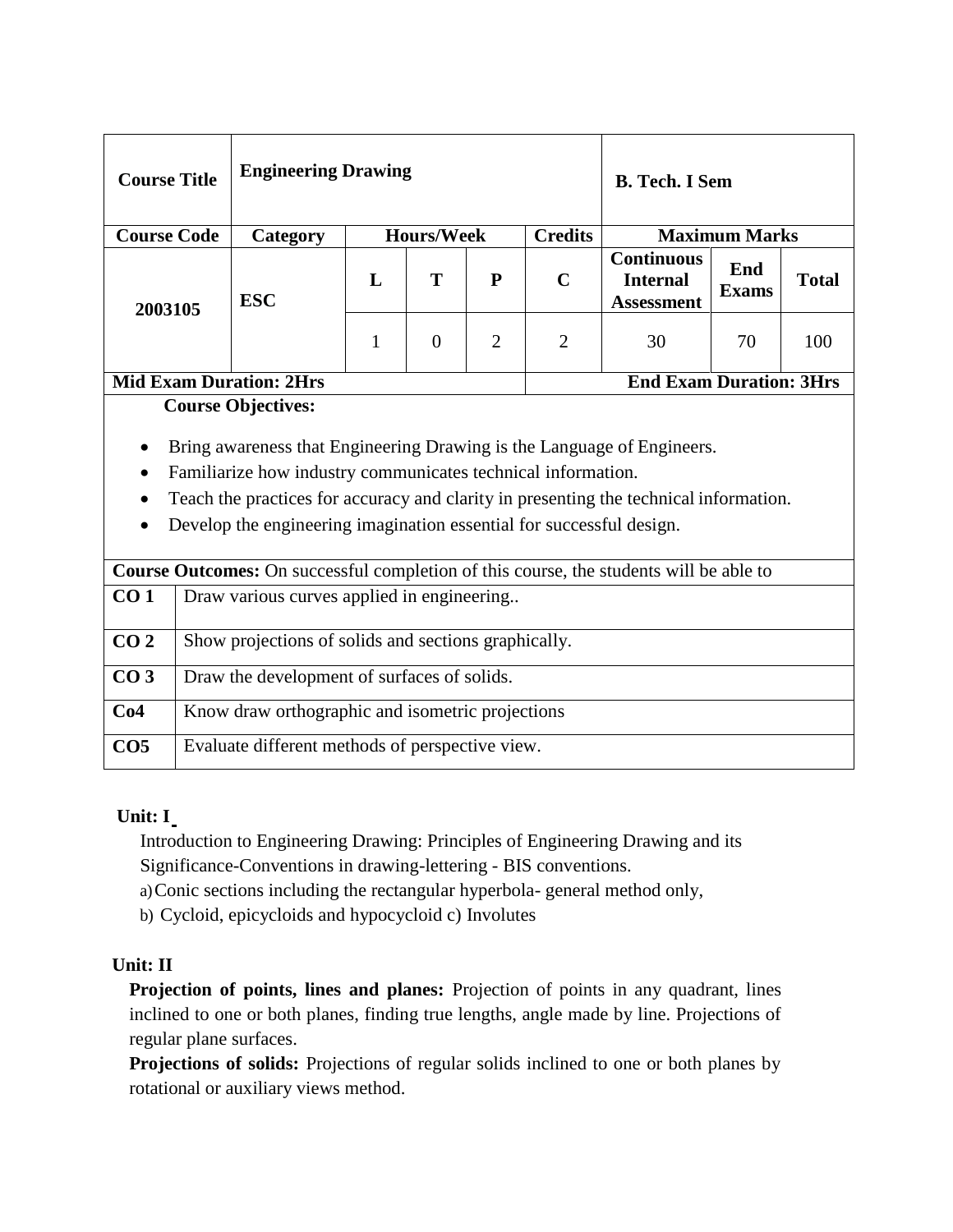# **Unit: III**

**Sections of solids:** Section planes and sectional view of right regular solids- prism, cylinder, pyramid and cone. True shapes of the sections.

**Development of surfaces:** Development of surfaces of right regular solids-prism, cylinder, pyramid, cone and their sectional parts.

# **Unit: IV**

**Orthographic Projections:** Systems of projections, conventions and application to orthographic projections - simple objects.

**Isometric Projections:** Principles of isometric projection- Isometric scale; Isometric views: lines, planes, simple solids.

Unit: V : perspective projection –applications of perspective view –terminology of perspective view- methods of drawing perspective view-simple problems.

## **Text Books:**

- 1. K L. Narayana & P. Kannaiah, Engineering Drawing, 3/e, Scitech Publishers, Chennai, 2012.
- 2. N. D. Bhatt, Engineering Drawing, 53/e, Charotar Publishers,2016.

## **Reference Books:**

- 1. Dhanajay A Jolhe, Engineering Drawing, Tata McGraw-Hill, Copy Right,2009
- 2. Venugopal, Engineering Drawing and Graphics, 3/e, New Age Publishers,2000
- 3. Shah and Rana, Engineering Drawing, 2/e, Pearson Education,2009
- 4. K.C.John, Engineering Graphics, 2/e, PHI,2013
- 5. Basant Agarwal & C.M.Agarwal, Engineering Drawing, Tata McGraw-Hill, Copy Right, 2008.

## **Additional Sources**

1. Youtube: http-sewor, Carleton. cag,kardos/88403/drawings.html conic sections-online, red woods.edu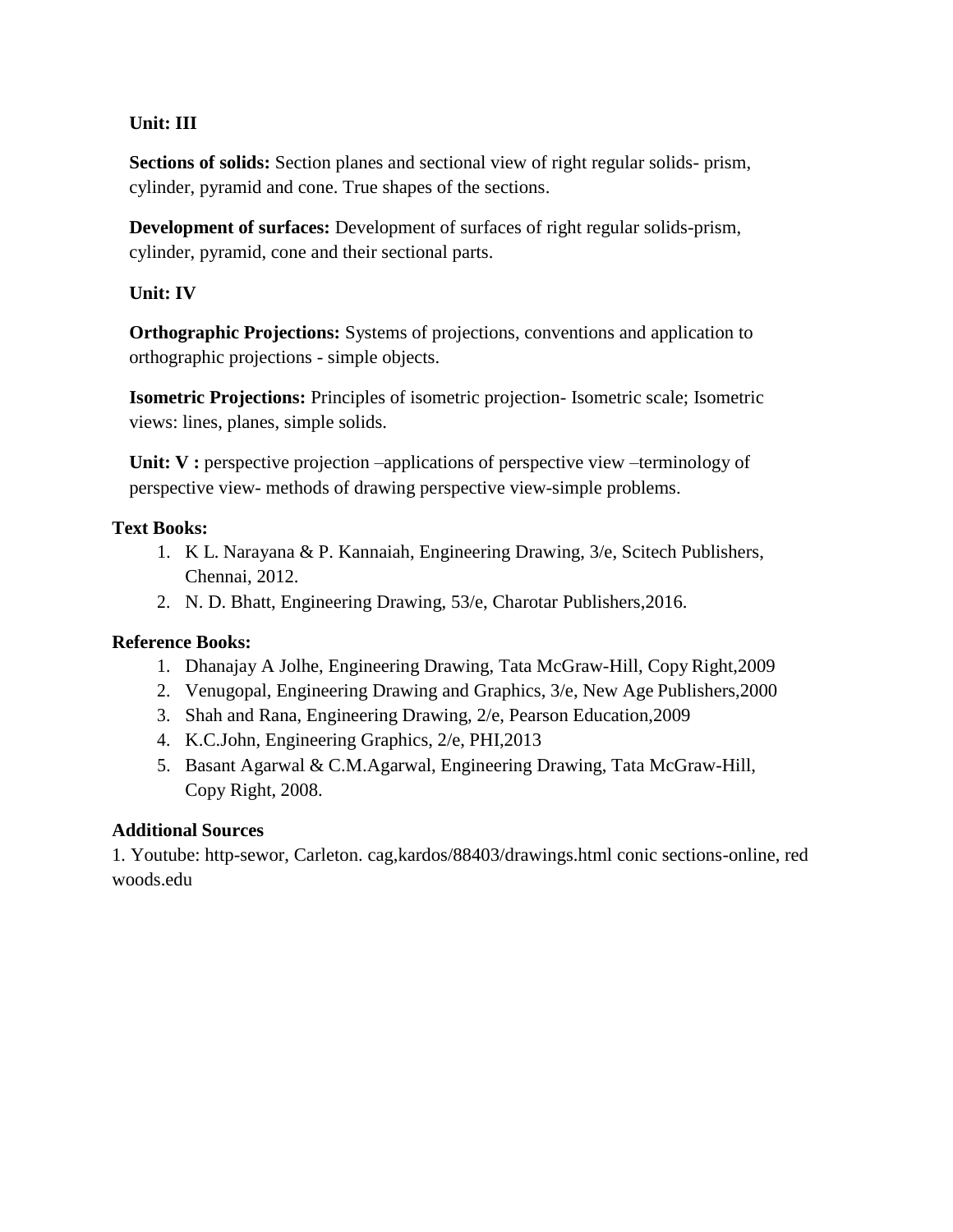| <b>Course Title</b> | <b>Engineering Drawing Lab</b> |                      |   |   |             | <b>B.</b> Tech. I Sem                                     |                     |              |
|---------------------|--------------------------------|----------------------|---|---|-------------|-----------------------------------------------------------|---------------------|--------------|
| <b>Course Code</b>  | Category                       | <b>Maximum Marks</b> |   |   |             |                                                           |                     |              |
|                     | <b>ESC</b>                     | L                    | Т | P | $\mathbf C$ | <b>Continuous</b><br><b>Internal</b><br><b>Assessment</b> | End<br><b>Exams</b> | <b>Total</b> |
| 2003106             |                                | $\overline{0}$       | 0 | 2 |             | 40                                                        | 60                  | 100          |
|                     |                                |                      |   |   |             | <b>End Exam Duration: 3Hrs</b>                            |                     |              |

## **Course Objectives:**

- Familiarize how industry communicates technical information.
- Teach the practices for accuracy and clarity in presenting the technical information.
- Develop the engineering imagination essential for successful design.
- Bring awareness that Engineering Drawing is the Language of Engineers.

|                 | <b>Course Outcomes:</b> On successful completion of this course, the students will be able to |
|-----------------|-----------------------------------------------------------------------------------------------|
| CO <sub>1</sub> | Use computers as a drafting tool                                                              |
| CO <sub>2</sub> | Draw isometric drawings using CAD packages.                                                   |
| CO <sub>3</sub> | Analyze orthographic drawings using CAD packages                                              |

- Instruct the utility of drafting  $&$  modeling packages in orthographic and isometric drawings.
- Train the usage of 2D and 3Dmodeling.
- Instruct graphical representation of machine components.

## **Computer Aided Drafting:**

**Introduction to AutoCAD:** Basic drawing and editing commands: line, circle, rectangle, erase, view, undo, redo, snap, object editing, moving, copying, rotating, scaling, mirroring, layers, templates, polylines, trimming, extending, stretching, fillets,arrays,dimensions.

Dimensioning principles and conventional representations.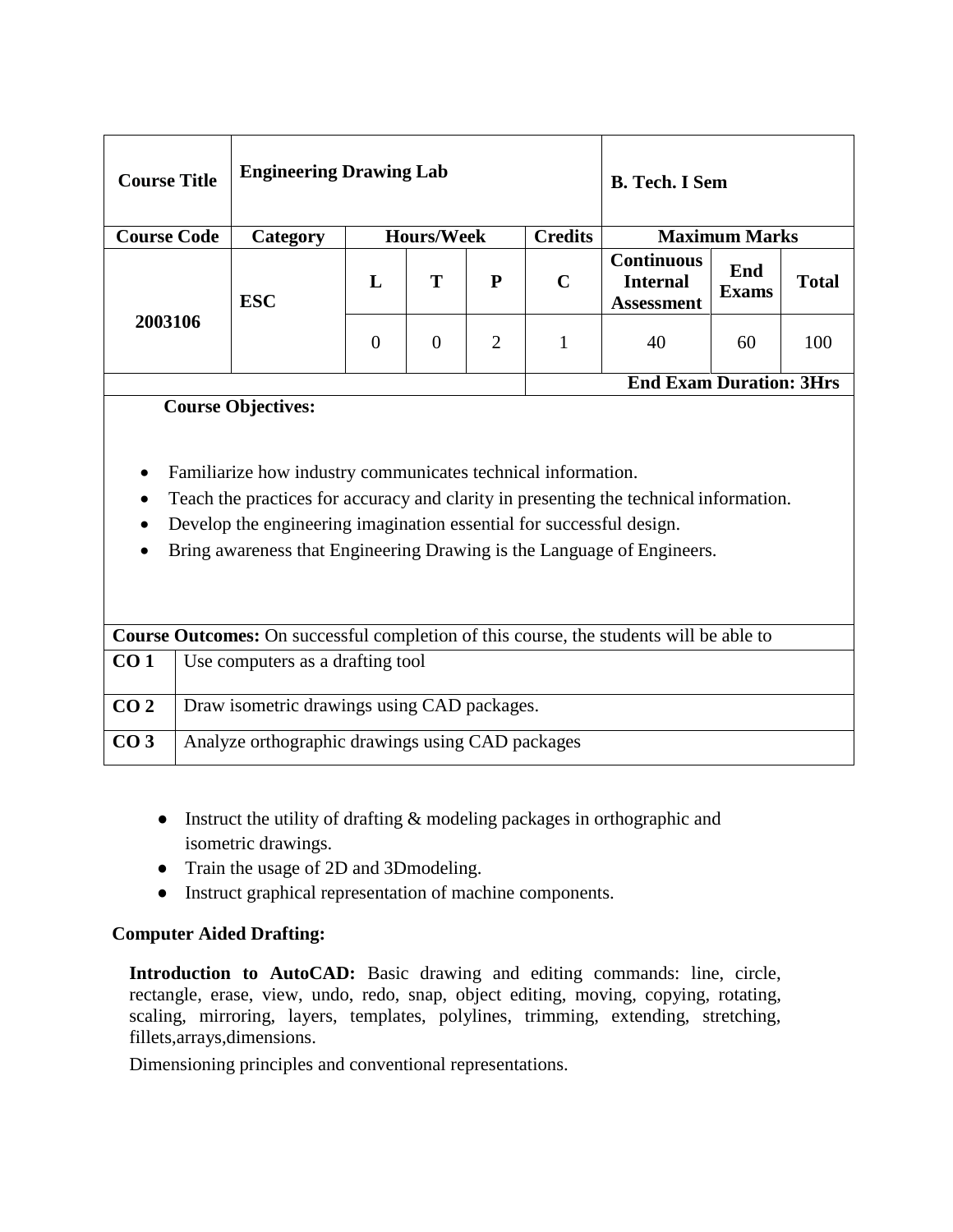**Orthographic Projections:** Systems of projections, conventions and application to orthographic projections - simple objects.

**Isometric Projections:** Principles of isometric projection- Isometric scale; Isometric views: lines, planes, simple solids.

# **Text Books:**

- 1. K. Venugopal, V.Prabhu Raja, Engineering Drawing + Auto Cad, New Age International Publishers.
- 2. Kulkarni D.M, AP Rastogi and AK Sarkar, Engineering Graphics with Auto Cad, PHI Learning, Eastern Economy editions.

## **Reference Books:**

- 1. T. Jayapoovan, Engineering Graphics using Auto Cad, Vikas Publishing House
- 2. K.L.Narayana & P.Kannaiah, Engineering Drawing, 3/e, Scitech Publishers, Chennai, 2012.
- 3. Linkan Sagar, BPB Publications, Auto Cad 2018 Training Guide.
- 4. K.C.John, Engineering Graphics, 2/e, PHI,2013
- 5. Basant Agarwal & C.M.Agarwal, Engineering Drawing, Tata McGraw-Hill, Copy Right, 2008.

## **Additional Sources**

1. Youtube: http-sewor,Carleton.cag, kardos/88403/drawings.html conic sections-online, red woods.edu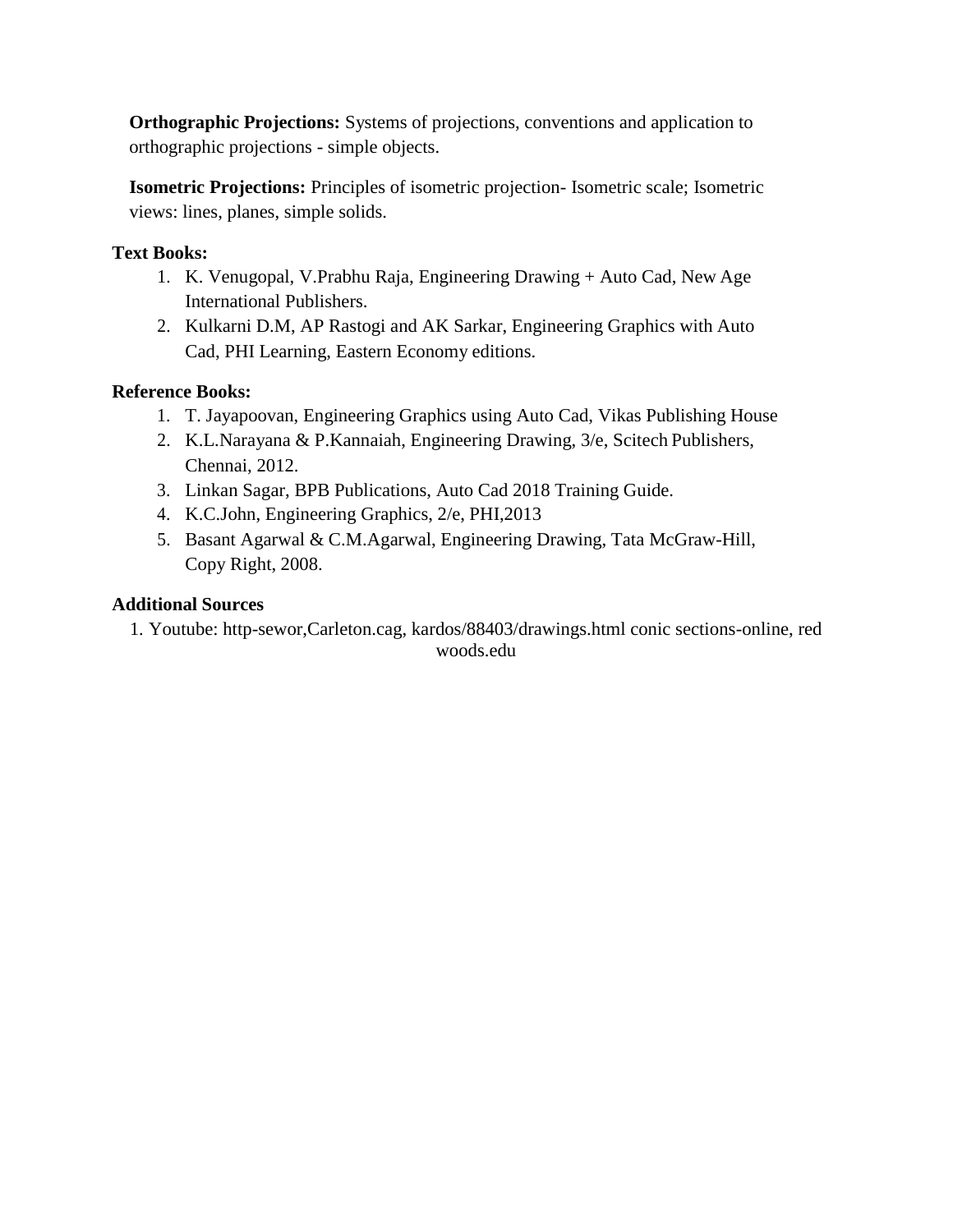| <b>Course Title</b>                 |                                                                                                                                                     |                                                                                                                                                                                                                                                                                                                                                                                                                                                                                                        | <b>Applied Physics Lab</b> |                   |   |                | <b>B. Tech. I Sem</b>                                     |                                     |     |  |  |  |  |
|-------------------------------------|-----------------------------------------------------------------------------------------------------------------------------------------------------|--------------------------------------------------------------------------------------------------------------------------------------------------------------------------------------------------------------------------------------------------------------------------------------------------------------------------------------------------------------------------------------------------------------------------------------------------------------------------------------------------------|----------------------------|-------------------|---|----------------|-----------------------------------------------------------|-------------------------------------|-----|--|--|--|--|
| <b>Course Code</b>                  |                                                                                                                                                     | Category                                                                                                                                                                                                                                                                                                                                                                                                                                                                                               |                            | <b>Hours/Week</b> |   | <b>Credits</b> |                                                           | <b>Maximum Marks</b>                |     |  |  |  |  |
|                                     |                                                                                                                                                     | <b>BSC</b>                                                                                                                                                                                                                                                                                                                                                                                                                                                                                             | L                          | T                 | P | $\mathbf C$    | <b>Continuous</b><br><b>Internal</b><br><b>Assessment</b> | End<br><b>Total</b><br><b>Exams</b> |     |  |  |  |  |
| 20AP107                             |                                                                                                                                                     |                                                                                                                                                                                                                                                                                                                                                                                                                                                                                                        | $\boldsymbol{0}$           | $\overline{0}$    | 3 | 1.5            | 40                                                        | 60                                  | 100 |  |  |  |  |
|                                     |                                                                                                                                                     | <b>End Exam Duration: 3Hrs</b><br><b>Course Objectives:</b>                                                                                                                                                                                                                                                                                                                                                                                                                                            |                            |                   |   |                |                                                           |                                     |     |  |  |  |  |
| $\bullet$<br>$\bullet$<br>$\bullet$ |                                                                                                                                                     | Understands the concepts of interference, diffraction and their applications.<br>Understand the role of optical fiber parameters in communication.<br>Recognize the importance of energy gap in the study of conductivity and Hall Effect<br>in a semiconductor.<br>Illustrates the magnetic and dielectric materials applications.<br>Apply the principles of semiconductors in various electronic devices.<br>Course Outcomes: On successful completion of this course, the students will be able to |                            |                   |   |                |                                                           |                                     |     |  |  |  |  |
| CO <sub>1</sub>                     |                                                                                                                                                     |                                                                                                                                                                                                                                                                                                                                                                                                                                                                                                        |                            |                   |   |                |                                                           |                                     |     |  |  |  |  |
|                                     |                                                                                                                                                     | <b>Operate</b> various optical instruments.                                                                                                                                                                                                                                                                                                                                                                                                                                                            |                            |                   |   |                |                                                           |                                     |     |  |  |  |  |
| $\overline{CO2}$                    | <b>Estimate</b> wavelength of laser and particles size using laser and the susceptibility and<br>related magnetic parameters of magnetic materials. |                                                                                                                                                                                                                                                                                                                                                                                                                                                                                                        |                            |                   |   |                |                                                           |                                     |     |  |  |  |  |
| CO <sub>3</sub>                     |                                                                                                                                                     | Evaluate the acceptance angle of an optical fiber and numerical aperture                                                                                                                                                                                                                                                                                                                                                                                                                               |                            |                   |   |                |                                                           |                                     |     |  |  |  |  |
| CO <sub>4</sub>                     |                                                                                                                                                     | plot the intensity of the magnetic field of circular coil carrying current with distance                                                                                                                                                                                                                                                                                                                                                                                                               |                            |                   |   |                |                                                           |                                     |     |  |  |  |  |
| CO <sub>5</sub>                     |                                                                                                                                                     | <b>Determine</b> magnetic susceptibility of the material and its losses by B-H curve (L3)<br>apply the concepts of ultrasonics by acoustic grating.                                                                                                                                                                                                                                                                                                                                                    |                            |                   |   |                |                                                           |                                     |     |  |  |  |  |

## **Note: In the following list, out of 12 experiments, any 10 experiments (minimum 8) must be performed in a semester**

## **List of Applied Physics Experiments**

1. Determine the thickness of the wire using wedge shape method **Experimental outcomes: Operates** optical instrument like travelling microscope. (L2) **Estimate** the thickness of the wire using wedge shape method (L2)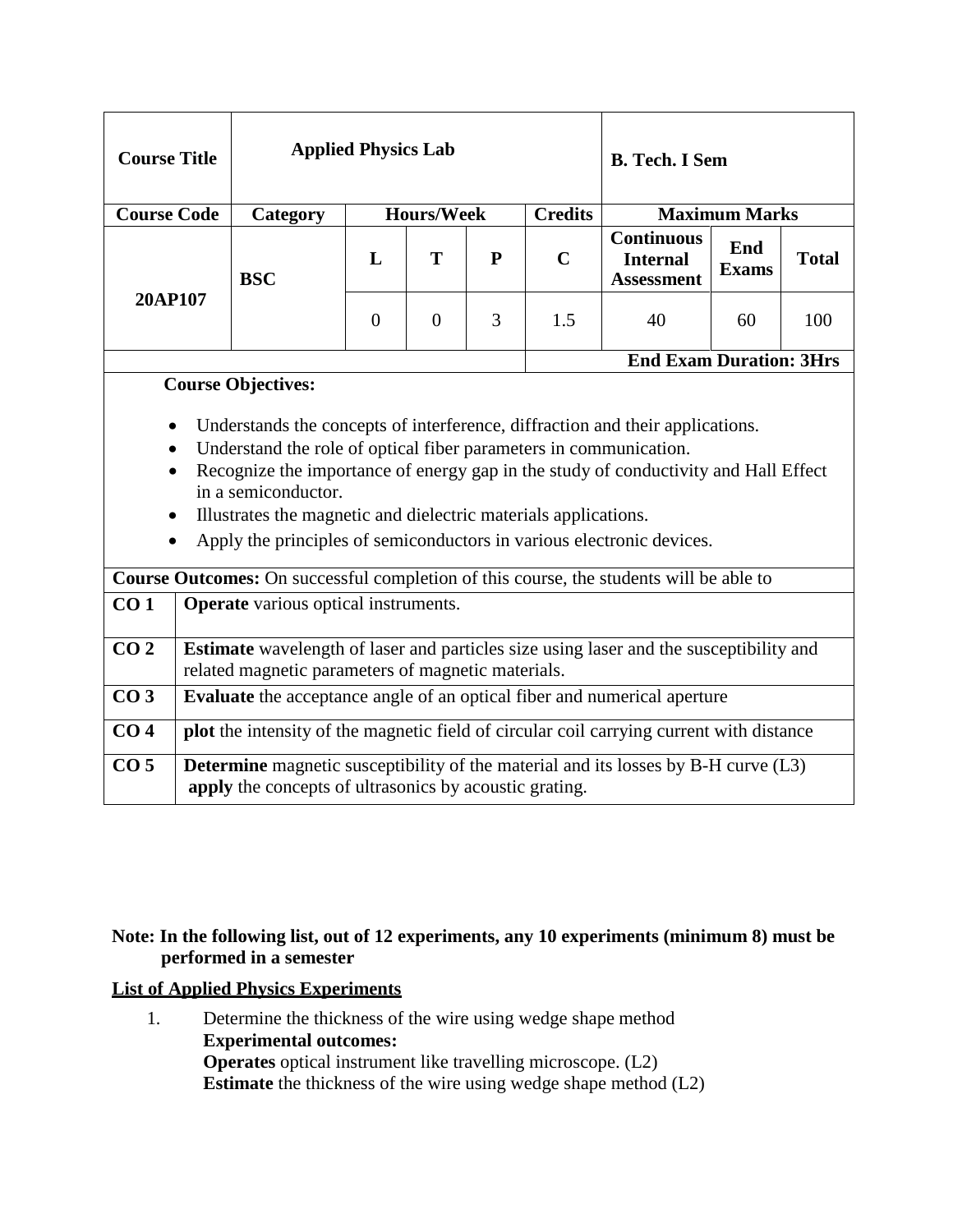**Identifies** the formation of interference fringes due to reflected light from nonuniform thin film. (L2)

- 2. Determination of the radius of curvature of the lens by Newton"s ringmethod **Experimental outcomes: Operates** optical instrument like travelling microscope. (L2) **Estimate** the radius of curvature of the lens (L2) **Identifies** the formation of interference fringes due to reflected light from nonuniform thin film. (L2) **Plots** the square of the diameter of a ring with no. of rings (L3) 3. Determination of wavelength by plane diffraction grating method **Experimental outcomes: Operates** optical instrument like spectrometer. (L2) **Estimate** the wavelength of the given source (L2) **Identifies** the formation of grating spectrum due diffraction. (L2) 4. Determination of dispersive power of prism. **Experimental outcomes: Operates** optical instrument like spectrometer. (L2) **Estimate** the refractive index and dispersive power of the given prism (L2) **Identifies** the formation of spectrum due to dispersion. (L2) 5. Determination of wavelength of LASER light using diffraction grating. **Experimental outcomes: Operates** various instrument (L2) **Estimate** the wavelength of laser source (L2) **Identifies** the formation of grating spectrum due diffraction. (L2) 6. Determination of particle size using LASER. **Experimental outcomes: Operates** various instrument (L2) **Estimate** the Particles size using laser (L2) **Identifies** the application of laser (L2) 7. To determine the numerical aperture of a given optical fiber and hence to find its acceptance angle **Experimental outcomes: Operates** various instruments and connect them as per the circuit. (L2) **Estimate** the numerical aperture and acceptance angle of a given optical fiber. (L2) **Identifies** the significance of numerical aperture and acceptance angle of an optical fiber in various engineering applications. (L2) 8. Determination of dielectric constant by charging and discharging method. **Experimental outcomes: Operates** various instruments and connect them as per the circuit. (L2) **Estimate** the dielectric constant of the given substance. (L2) **Identifies** the significance of dielectric constant in various devices. (L2)
- 9. Magnetic field along the axis of a circular coil carrying current –Stewart Gee"s method.

## **Experimental outcomes:**

**Operates** various instruments and connect them as per the circuit. (L2) **Estimate** the magnetic field along the axis of a circular coil carrying current. (L2)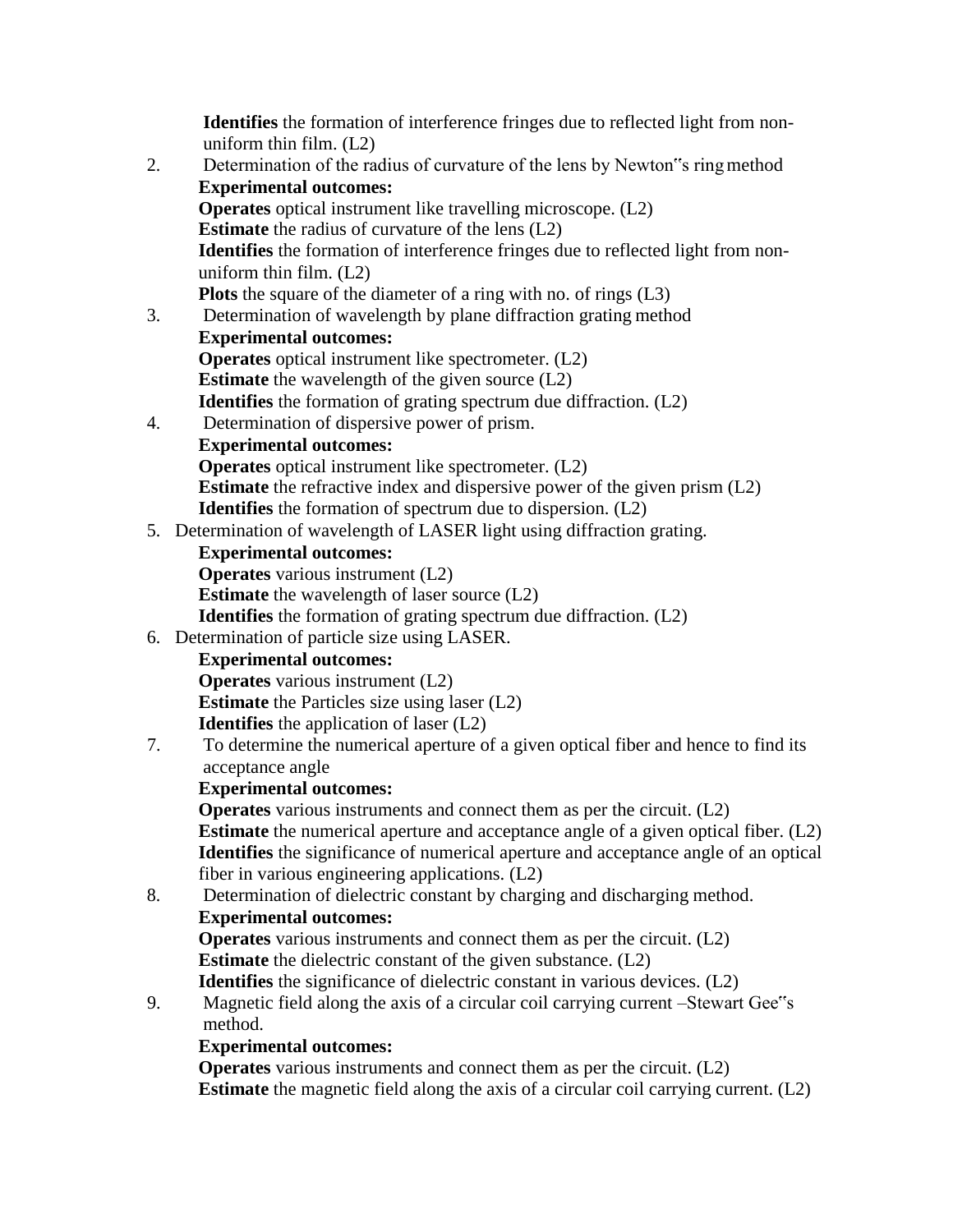**Plots** the intensity of the magnetic field of circular coil carrying current with distance  $(L3)$ 

10. Study the variation of B versus H by magnetizing the magnetic material (B-H curve) **Experimental outcomes: Operates** various instruments and connect them as per the circuit. (L2) **Estimate** the hysteresis loss, coactivity and retentivity of the ferromagnetic material.  $(L2)$ **Classifies** the soft and hard magnetic material based on B-H curve. (L2) **Plots** the magnetic field H and flux density B (L3) 11. To determine the resistivity of semiconductor by Four probe method **Experimental outcomes: Operates** various instruments and connect them as per the circuit. (L2) **Estimate** the resistivity of a semiconductor. (L2) **Identifies** the importance of four probe method in finding the resistivity of

semiconductor. (L3) 12. To determine the energy gap of a semiconductor **Experimental outcomes: Operates** various instruments and connect them as per the circuit. (L2) **Estimate** the energy gap of a semiconductor. (L2) **Illustrates** the engineering applications of energy gap. (L3) **Plots 1/T** with log R (L3)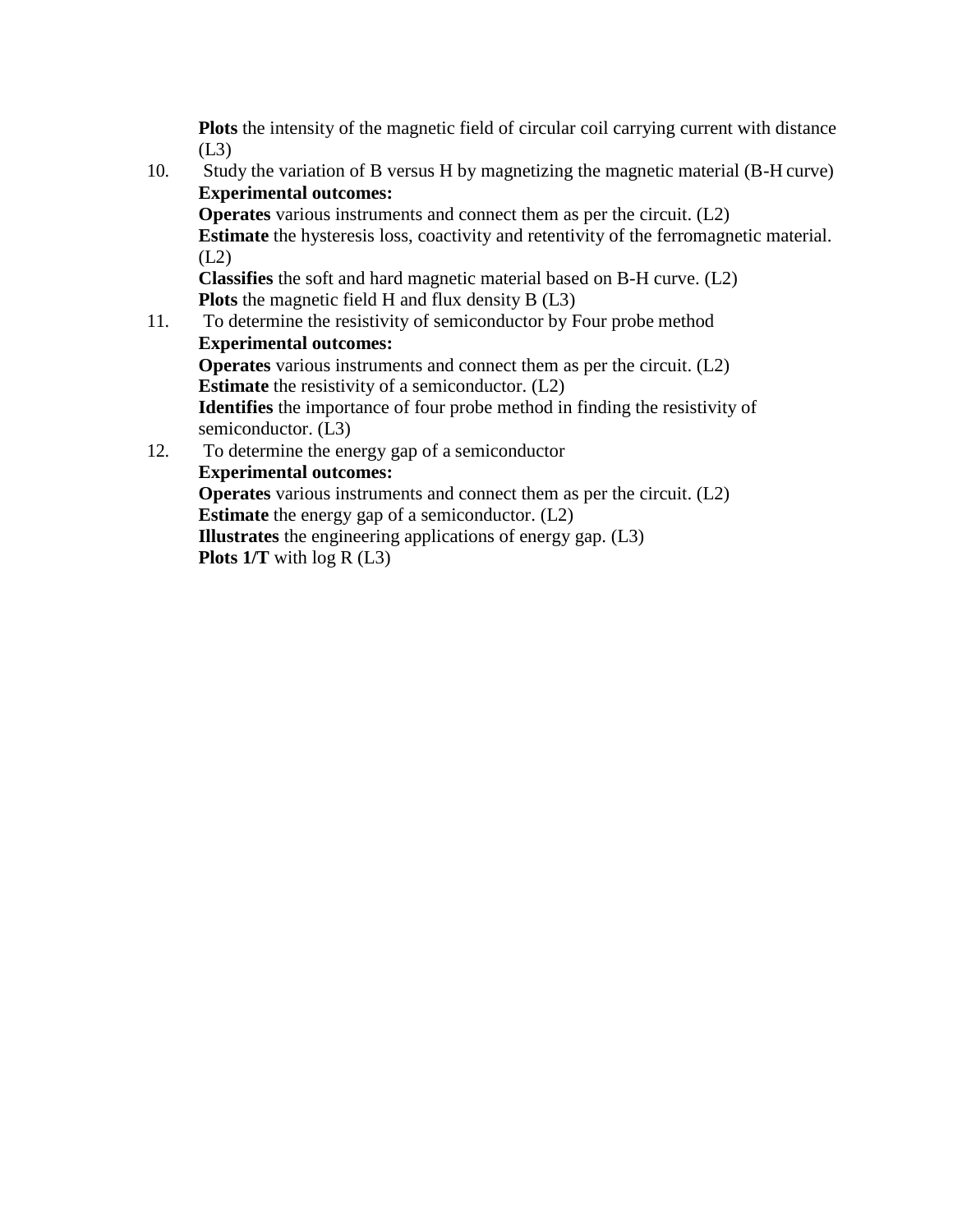| Course<br><b>Title</b>                    | <b>Communicative English Lab</b>                                                                                |                  |                   |                         |                | <b>B. Tech. I Semester</b>                                                                                                                                                                                                                                                                                                                                                                                                                      |                    |              |  |  |  |  |
|-------------------------------------------|-----------------------------------------------------------------------------------------------------------------|------------------|-------------------|-------------------------|----------------|-------------------------------------------------------------------------------------------------------------------------------------------------------------------------------------------------------------------------------------------------------------------------------------------------------------------------------------------------------------------------------------------------------------------------------------------------|--------------------|--------------|--|--|--|--|
| Course<br>Code                            | Category                                                                                                        |                  | <b>Hours/Week</b> |                         | <b>Credits</b> | <b>Maximum Marks</b>                                                                                                                                                                                                                                                                                                                                                                                                                            |                    |              |  |  |  |  |
| 2024108                                   | <b>HS</b>                                                                                                       | L                | T                 | ${\bf P}$               | $\mathbf C$    | <b>Continuous Internal</b><br><b>Assessment</b>                                                                                                                                                                                                                                                                                                                                                                                                 | End<br><b>Exam</b> | <b>Total</b> |  |  |  |  |
|                                           |                                                                                                                 | $\boldsymbol{0}$ | $\boldsymbol{0}$  | $\overline{\mathbf{3}}$ | 1.5            | 40                                                                                                                                                                                                                                                                                                                                                                                                                                              | 60                 | 100          |  |  |  |  |
|                                           |                                                                                                                 |                  |                   |                         |                | <b>End Exam Duration: 3Hrs</b>                                                                                                                                                                                                                                                                                                                                                                                                                  |                    |              |  |  |  |  |
| $\bullet$<br>$\bullet$<br>$\bullet$<br>to | <b>Course Objectives:</b><br>language learning.<br>discussions, public speaking.<br>writing, format making etc. |                  |                   |                         |                | Students will be exposed to a variety of self instructional, learner friendly modes of<br>Students will learn better pronunciation through stress, intonation and rhythm.<br>Students will be trained to use language effectively to face interviews, group<br>Students will be initiated into greater use of the computer in resume preparation, report<br>Course Outcomes: On successful completion of this course, the students will be able |                    |              |  |  |  |  |
| CO <sub>1</sub>                           |                                                                                                                 |                  |                   |                         |                | Listen and repeat the sounds of English Language.                                                                                                                                                                                                                                                                                                                                                                                               |                    |              |  |  |  |  |
| CO <sub>2</sub>                           | emphasis on LSRW skills                                                                                         |                  |                   |                         |                | Understand the different aspects of the English language proficiency with                                                                                                                                                                                                                                                                                                                                                                       |                    |              |  |  |  |  |
| CO <sub>3</sub>                           |                                                                                                                 |                  |                   |                         |                | Apply communication skills through various language learning activities                                                                                                                                                                                                                                                                                                                                                                         |                    |              |  |  |  |  |
| CO <sub>4</sub>                           | division for better listening and speaking comprehension.                                                       |                  |                   |                         |                | Analyze the English speech sounds, stress, rhythm, intonation and syllable                                                                                                                                                                                                                                                                                                                                                                      |                    |              |  |  |  |  |
| CO <sub>5</sub>                           |                                                                                                                 |                  |                   |                         |                | Evaluate and exhibit acceptable etiquette essential in social and professional                                                                                                                                                                                                                                                                                                                                                                  |                    |              |  |  |  |  |
| CO <sub>6</sub>                           | improve fluency in spoken English                                                                               |                  |                   |                         |                | Create awareness on mother tongue influence and neutralize it in order to                                                                                                                                                                                                                                                                                                                                                                       |                    |              |  |  |  |  |

# **Unit 1**

- Listening Skills
- Phonetics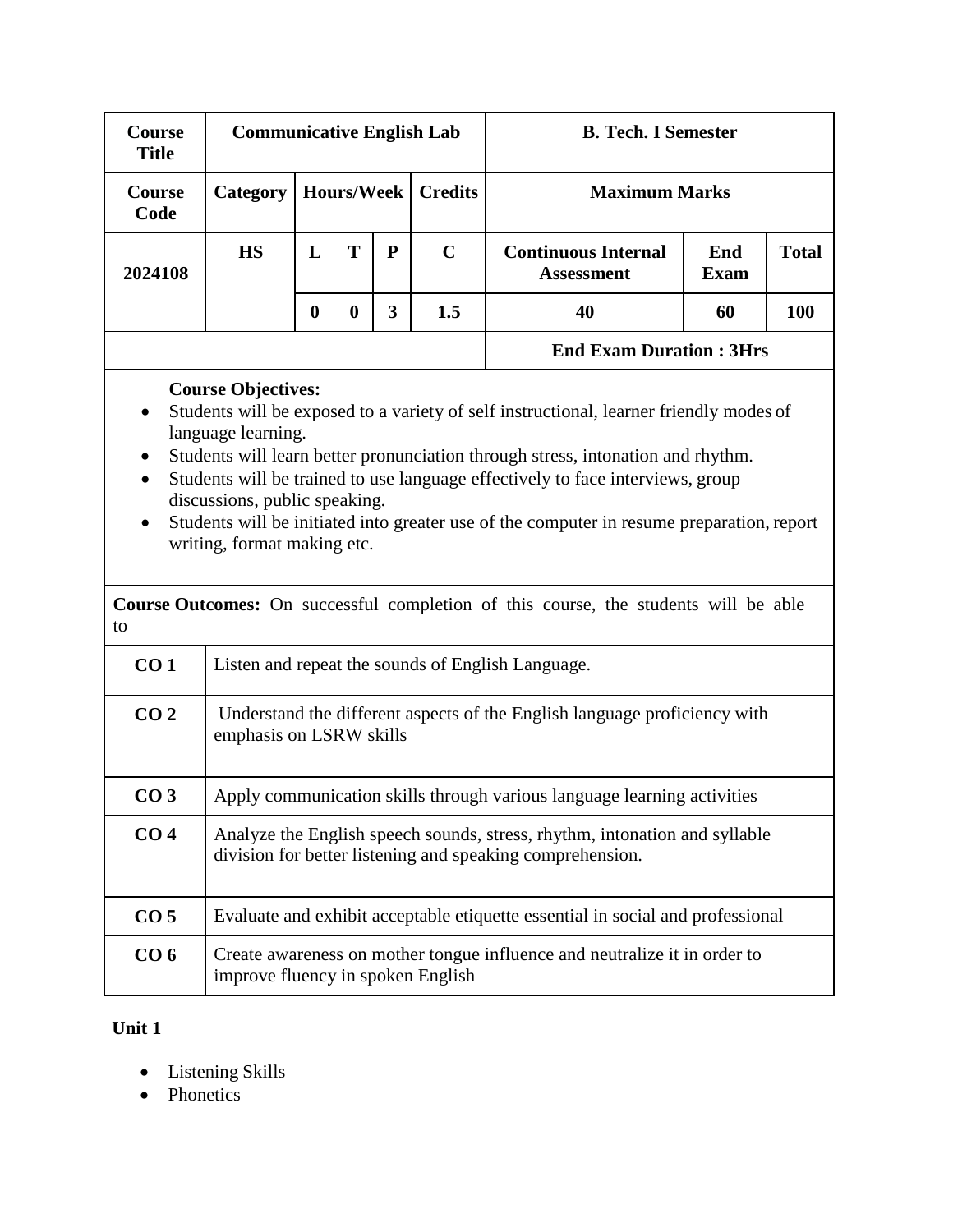• Introducing oneself

## **Unit 2**

- Describing objects
- JAM / Interpretation of Hypothetical Situations
- Role play

### **Unit 3**

- Hypothetical situations (If…...... were)
- Elocution
- TED talks videos

## **Unit4**

- Visual Description
- Situational conversations

## **Unit 5**

- Oral Presentations
- PowerPoint presentations

#### **Suggested Software**

- Orell
- Walden Infotech
- Young India Films
- K-Van solutions

## **Reference Books**

- 1. Bailey, Stephen. Academic writing: A handbook for international students. Routledge, 2014.
- 2. Chase, Becky Tarver. Pathways: Listening, Speaking and Critical Thinking. Heinley ELT; 2nd Edition, 2018.
- 3. Skillful Level 2 Reading & Writing Student's Book Pack (B1) Macmillan Educational.
- 4. Hewings, Martin. Cambridge Academic English (B2). CUP, 2012.
- 5. A Textbook of English Phonetics for Indian Students by T.Balasubramanyam

Web Links **[www.esl-lab.com](http://www.esl-lab.com/) [www.englishmedialab.com](http://www.englishmedialab.com/)** [www.englishinteractive.net](http://www.englishinteractive.net/)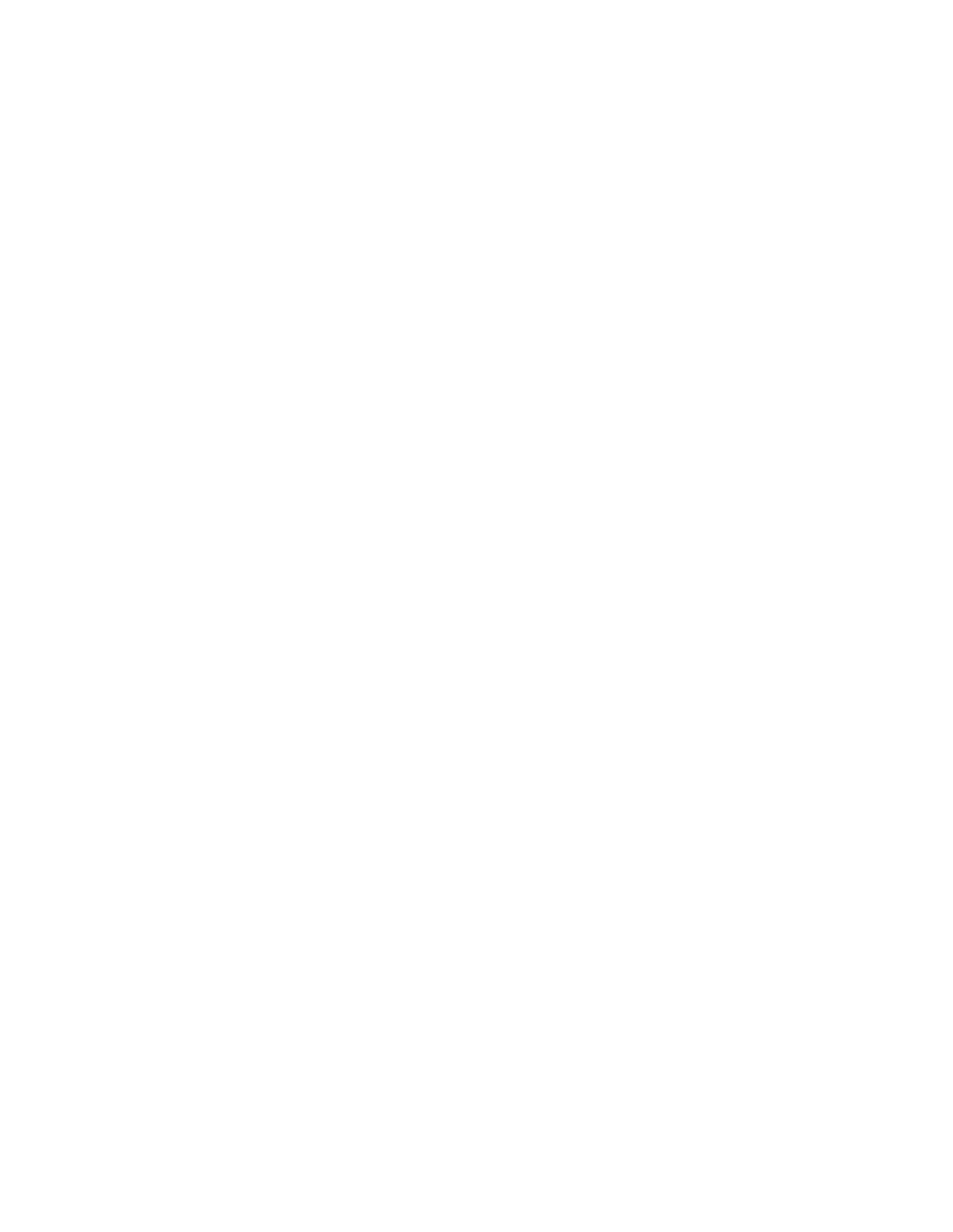| <b>Course</b><br><b>Title</b>                                                                                                         | <b>Fundamentals of Electrical</b>       | <b>Engineering Lab</b>                                            |                   |                                                           |                    | <b>B. Tech. I Semester</b><br>(ECE)                                                        |    |     |  |
|---------------------------------------------------------------------------------------------------------------------------------------|-----------------------------------------|-------------------------------------------------------------------|-------------------|-----------------------------------------------------------|--------------------|--------------------------------------------------------------------------------------------|----|-----|--|
| <b>Course</b><br>Code                                                                                                                 | Category                                |                                                                   | <b>Hours/Week</b> |                                                           | <b>Credits</b>     | <b>Maximum Marks</b>                                                                       |    |     |  |
| 2002109                                                                                                                               | <b>ESC</b>                              | T<br>${\bf P}$<br>L<br>$\mathbf C$                                |                   | <b>Continuous</b><br><b>Internal</b><br><b>Assessment</b> | End<br><b>Exam</b> | <b>Total</b>                                                                               |    |     |  |
|                                                                                                                                       |                                         | $\boldsymbol{0}$                                                  | $\bf{0}$          | $\overline{2}$                                            | 1.5                | 40                                                                                         | 60 | 100 |  |
|                                                                                                                                       |                                         |                                                                   |                   |                                                           |                    | <b>End Exam Duration: 3Hrs</b>                                                             |    |     |  |
| <b>Course Objectives:</b> The objective of the course is to learn basics of DC and AC circuits,<br>Electrical Machines, Transformers. |                                         |                                                                   |                   |                                                           |                    |                                                                                            |    |     |  |
| to                                                                                                                                    |                                         |                                                                   |                   |                                                           |                    | <b>Course Outcomes:</b> On successful completion of this course, the students will be able |    |     |  |
| CO <sub>1</sub>                                                                                                                       | for any given circuit.                  |                                                                   |                   |                                                           |                    | Understand the Kirchhoff's laws, network theorem theoretically and practically             |    |     |  |
| CO <sub>2</sub>                                                                                                                       |                                         |                                                                   |                   |                                                           |                    | Evaluate the characteristics and efficiency of Induction Motor.                            |    |     |  |
| CO <sub>3</sub>                                                                                                                       |                                         | Determine the speed, torque and efficiency of electrical machines |                   |                                                           |                    |                                                                                            |    |     |  |
| CO <sub>4</sub>                                                                                                                       | Determine the regulation of alternator. |                                                                   |                   |                                                           |                    |                                                                                            |    |     |  |
| CO <sub>5</sub>                                                                                                                       |                                         |                                                                   |                   |                                                           |                    | Obtain the efficiency and regulation for single phase transformer                          |    |     |  |

List of Experiments (Any 10 experiments 5 from each stream) **Electric Circuits:**

- 1. Verification of Kirchhoff"s laws
- 2. Verification of Superposition Theorem
- 3. Verification of Thevenin"s Theorem
- 4. Verification of Norton"s Theorems
- 5. Verification of Maximum Power Transfer Theorem
- 6. Verification of Compensation Theorem

## **Electrical Machines**:

- 1. Magnetization characteristics of a separately excited DC generator
- 2. Load characteristics of DC shunt generator
- 3. Swinburne"s test
- 4. Brake test on 3-phase Induction motor
- 5. OC  $&$  SC tests on a 1- $\phi$  transformer
- 6. Predetermination of regulation of alternator by Synchronous impedance method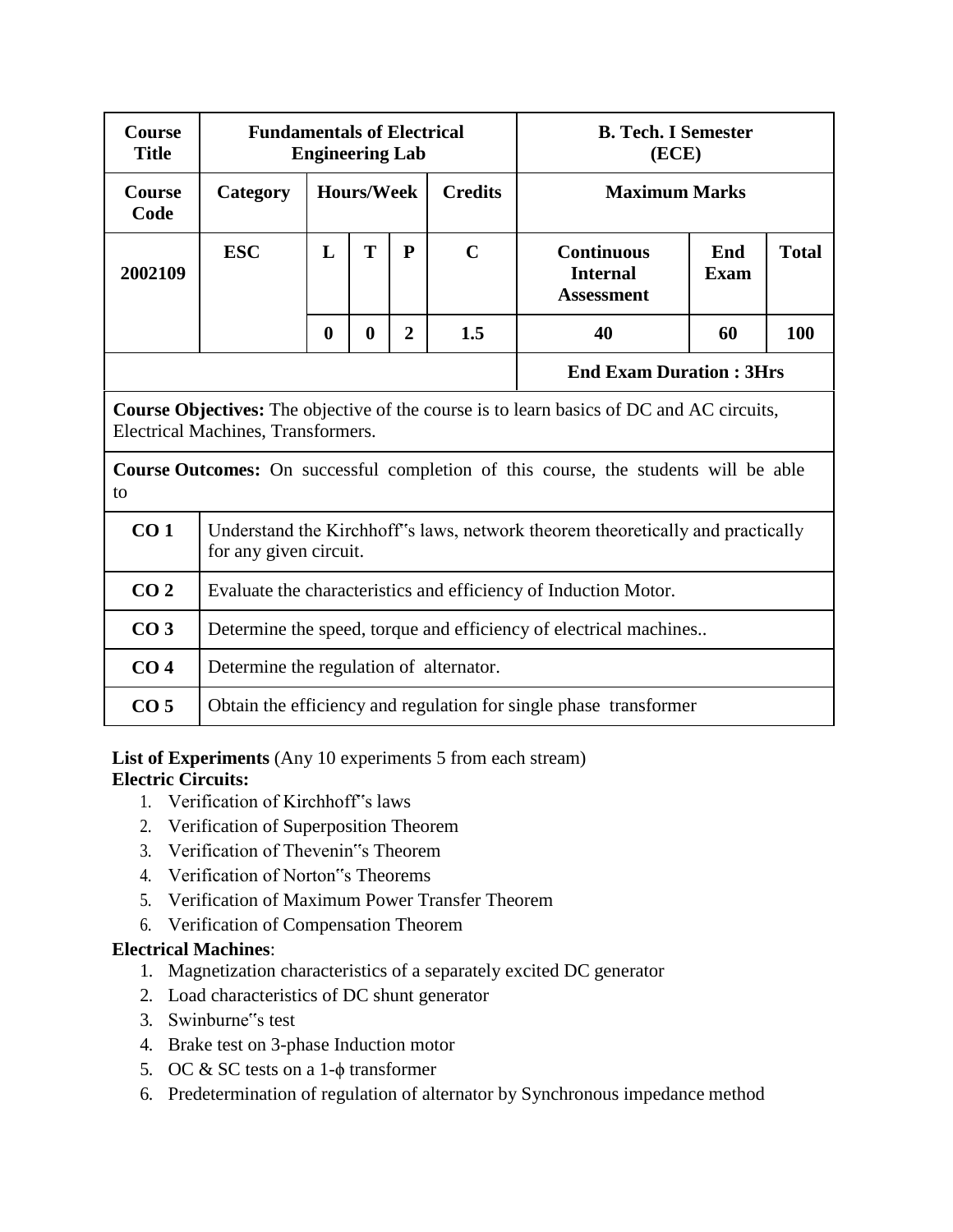| <b>Course Title</b>    |                                                                                                                                                                                                                                                                                                 |                                                                                               |                |                   | <b>B. Tech. II Sem</b> |                |                                                           |                     |              |  |
|------------------------|-------------------------------------------------------------------------------------------------------------------------------------------------------------------------------------------------------------------------------------------------------------------------------------------------|-----------------------------------------------------------------------------------------------|----------------|-------------------|------------------------|----------------|-----------------------------------------------------------|---------------------|--------------|--|
|                        |                                                                                                                                                                                                                                                                                                 | <b>Differential Equations and Vector Calculus</b>                                             |                |                   |                        |                | (Common to All Branches)                                  |                     |              |  |
| <b>Course Code</b>     |                                                                                                                                                                                                                                                                                                 | Category                                                                                      |                | <b>Hours/Week</b> |                        | <b>Credits</b> | <b>Maximum Marks</b>                                      |                     |              |  |
| 2021201                |                                                                                                                                                                                                                                                                                                 | <b>BSC</b>                                                                                    | $\mathbf{L}$   | T                 | P                      | $\mathbf C$    | <b>Continuous</b><br><b>Internal</b><br><b>Assessment</b> | End<br><b>Exams</b> | <b>Total</b> |  |
|                        |                                                                                                                                                                                                                                                                                                 | 3                                                                                             | $\overline{0}$ | $\overline{0}$    | 3                      | 30             | 70                                                        | 100                 |              |  |
|                        | <b>Mid Exam Duration: 2Hrs</b><br><b>End Exam Duration: 3Hrs</b>                                                                                                                                                                                                                                |                                                                                               |                |                   |                        |                |                                                           |                     |              |  |
| $\bullet$<br>$\bullet$ | <b>Course Objectives:</b><br>To enlighten the learners in the concept of differential equations and multivariable<br>calculus.<br>To furnish the learners with basic concepts and techniques at plus two level to lead them<br>into advanced level by handling various real world applications. |                                                                                               |                |                   |                        |                |                                                           |                     |              |  |
|                        |                                                                                                                                                                                                                                                                                                 | <b>Course Outcomes:</b> On successful completion of this course, the students will be able to |                |                   |                        |                |                                                           |                     |              |  |
| CO <sub>1</sub>        |                                                                                                                                                                                                                                                                                                 | Classify second and higher order liner differential equations with constant coefficients.     |                |                   |                        |                |                                                           |                     |              |  |
| CO <sub>2</sub>        |                                                                                                                                                                                                                                                                                                 | Solve partial differential equations.                                                         |                |                   |                        |                |                                                           |                     |              |  |
| CO <sub>3</sub>        |                                                                                                                                                                                                                                                                                                 | Analyze the applications of partial differential equations.                                   |                |                   |                        |                |                                                           |                     |              |  |
| CO <sub>4</sub>        |                                                                                                                                                                                                                                                                                                 | Understand vector differentiation concepts.                                                   |                |                   |                        |                |                                                           |                     |              |  |

# **UNIT I**

#### **Linear differential equations of higher order (constant coefficients) : (10 Hours)**

Definitions, homogeneous and non- homogeneous, complimentary function, general solution, particular integral, Wronskian, Method of variation of parameters.

## **UNIT II**

#### **Partial Differential Equations: (10 Hours)**

Introduction and formation of Partial Differential Equations by elimination of arbitrary constants and arbitrary functions, solutions of first order equations using Lagrange"s method.

## **UNIT III**

#### **Applications of Partial Differential Equations: (10 Hours)**

Classification of PDE, method of separation of variables for second order equations. Applications of Partial Differential Equations: One dimensional Wave equation.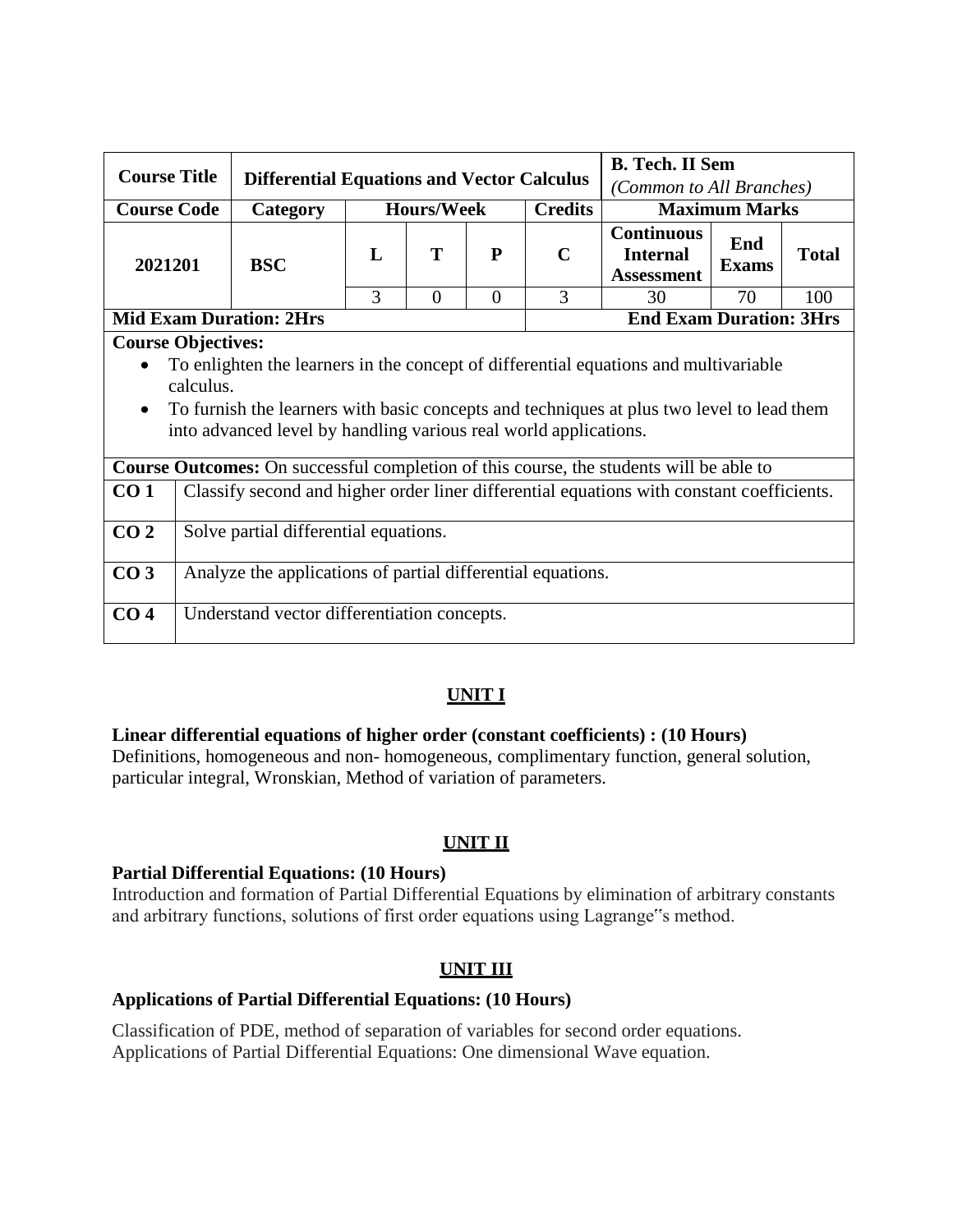### **UNIT IV**

#### **Vector differentiation: (08 Hours)**

Scalar and vector point functions, vector operator del, del applies to scalar point functions-Gradient, del applied to vector point functions-Divergence and Curl, vector identities.

## **UNIT V**

#### **Vector integration: (08 Hours)**

Line integral-circulation-work done, surface integral-flux, Green"s theorem in the plane (without proof), Stoke"s theorem (without proof), volume integral, Divergence theorem (without proof) and applications of these theorems.

#### **Text Books:**

- 1. Higher Engineering Mathematics, Dr. B.S. Grewal, Khanna Publishers-43 edition 2014.
- 2. Advanced Engineering Mathematics, Erwin Kreyszig, Wiley Publications, 9<sup>th</sup> edition-2013
- 3. Calculus and Analytic geometry, G.B. Thomas and R.L. Finney, Pearson, 9<sup>th</sup> Edition, Reprint, 2002.

### **Reference Books:**

- 1. Higher Engineering Mathematics, B.V. Ramana, Mc. Graw Hill Education (India) Pvt. Ltd, New Delhi,  $11<sup>th</sup>$  Edition, Reprint 2010.
- 2. A Text Book of Engineering Mathematics, N.P. Bali and Manish Goyal, Lakshmi Publications, Reprint 2008.
- 3. Differential Equations and Vector Calculus, Dr. B.Rama Bhupal Reddy, G.Sreedhar, Dr. V.Ramachandra Reddy, Research India Publications, Delhi, 2020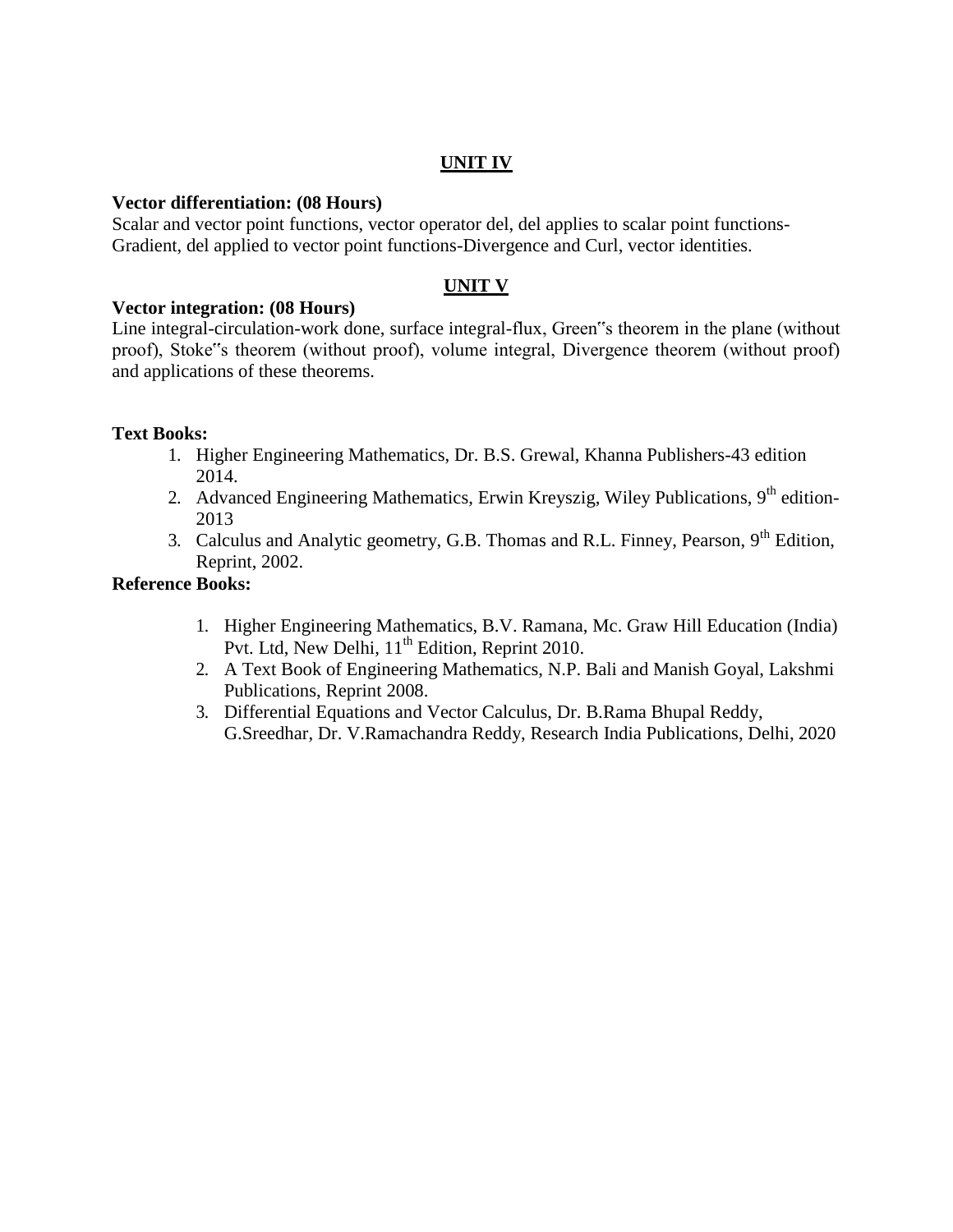| <b>Course Title</b>                                                                           |                                                                                             |                                                                                            |   | <b>CHEMISTRY</b>  |          | <b>B. Tech.</b> (II Sem) |                                                           |                      |              |
|-----------------------------------------------------------------------------------------------|---------------------------------------------------------------------------------------------|--------------------------------------------------------------------------------------------|---|-------------------|----------|--------------------------|-----------------------------------------------------------|----------------------|--------------|
| <b>Course Code</b>                                                                            |                                                                                             | Category                                                                                   |   | <b>Hours/Week</b> |          | <b>Credits</b>           |                                                           | <b>Maximum Marks</b> |              |
| 2023202                                                                                       |                                                                                             | <b>BSC</b>                                                                                 | L | Т                 | P        | $\mathbf C$              | <b>Continuous</b><br><b>Internal</b><br><b>Assessment</b> | End<br><b>Exams</b>  | <b>Total</b> |
|                                                                                               |                                                                                             |                                                                                            | 3 | $\Omega$          | $\Omega$ | $\mathcal{F}$            | 30                                                        | 70                   | 100          |
| <b>End Exam Duration: 3Hrs</b><br><b>Mid Exam Duration: 2Hrs</b>                              |                                                                                             |                                                                                            |   |                   |          |                          |                                                           |                      |              |
|                                                                                               | <b>Course Objectives:</b>                                                                   |                                                                                            |   |                   |          |                          |                                                           |                      |              |
|                                                                                               |                                                                                             | To familiarize engineering chemistry and its applications.                                 |   |                   |          |                          |                                                           |                      |              |
| $\bullet$                                                                                     |                                                                                             | To train the students on the principles and applications of electrochemistry and polymers. |   |                   |          |                          |                                                           |                      |              |
| $\bullet$                                                                                     | To introduce instrumental methods, molecular machines and switches.                         |                                                                                            |   |                   |          |                          |                                                           |                      |              |
| <b>Course Outcomes:</b> On successful completion of this course, the students will be able to |                                                                                             |                                                                                            |   |                   |          |                          |                                                           |                      |              |
| CO <sub>1</sub>                                                                               |                                                                                             | <b>Compare</b> the materials of construction for battery and electrochemical sensors.      |   |                   |          |                          |                                                           |                      |              |
| CO <sub>2</sub>                                                                               | Explain the preparation, properties, and applications of thermoplastics $\&$ thermosetting, |                                                                                            |   |                   |          |                          |                                                           |                      |              |

|                 | <b>Course Outcomes:</b> On successful completion of this course, the students will be able to      |
|-----------------|----------------------------------------------------------------------------------------------------|
| CO <sub>1</sub> | <b>Compare</b> the materials of construction for battery and electrochemical sensors.              |
| CO <sub>2</sub> | <b>Explain</b> the preparation, properties, and applications of thermoplastics $\&$ thermosetting, |
|                 | elastomers & conducting polymers.                                                                  |
| CO <sub>3</sub> | <b>Understand</b> the principles of spectrometry, slc in separation of solid and liquid            |
|                 | mixtures.                                                                                          |
| CO <sub>4</sub> | Explain the principles of spectrometry, slc in separation of solid and liquid mixtures             |
| CO <sub>5</sub> | Analyze the principles and different application of analytical instruments.                        |

## **Unit 1: Structure and Bonding Models: (10 hrs)**

Planck's quantum theory, dual nature of matter, Schrodinger equation, significance of  $\Psi$  and  $\Psi^2$ , applications to hydrogen, molecular orbital theory – bonding in homo- and heteronuclear diatomic molecules – energy level diagrams of O2 , NO and CO, etc., calculation of bond order.

# **Unit 2: Modern Engineering materials**: **(10 hrs)**

i).Understanding of materials: Crystal field theory – salient features – splitting in octahedral, tetrahedral and square planar geometry. Properties of coordination compounds-Oxidation state, coordination, magnetic properties and colour.

ii). Semiconductor materials, super conductors- basic concept, band diagrams for conductors, semiconductors and insulators, Effect of doping on band structures.

iii). Nanochemistry: Introduction, classification of nanometerials, properties and applications of Fullerenes, carbonnano tubes and Graphines nanoparticles.

# **Unit 3: Electrochemistry and Applications: (10 hrs)**

Introduction to Electrodes – concepts, reference electrodes (Calomel electrode, Ag/AgCl electrode and glass electrode); Electrochemical cell, Nernst equation, cell potential calculations and numerical problems, Potentiometry- Potentiometry titrations (redox titrations), concept of conductivity, conductivity cell, conductometric titrations (acid-base titrations), pH metric concepts.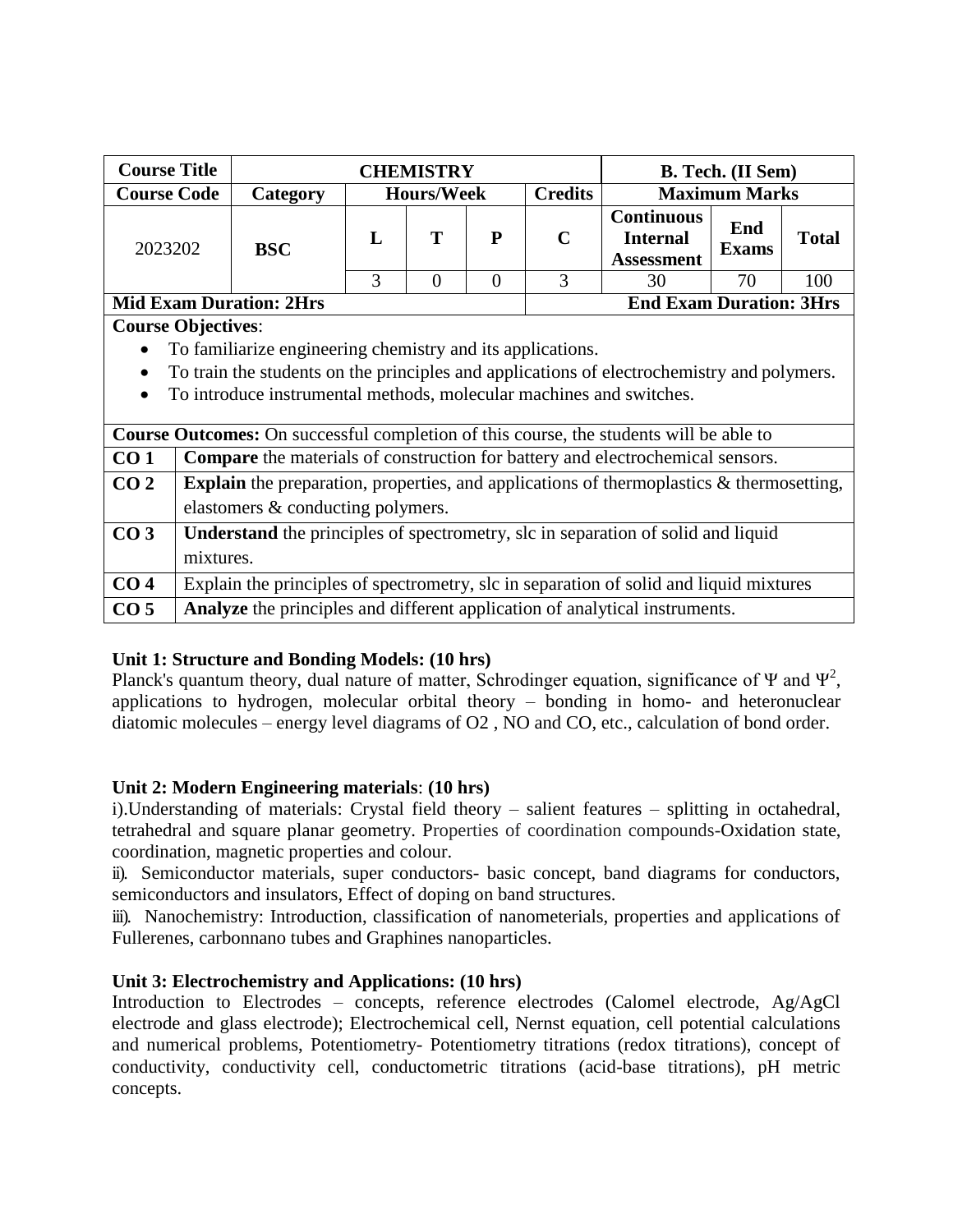Primary cells – Zinc-air battery, Secondary cells – Nickel-Cadmium (NiCad),and lithium ion batteries- working of the batteries including cell reactions; Fuel cells, hydrogen-oxygen, methanol fuel cells – working of the cells.

## **Unit 4: Polymer Chemistry: (10 hrs)**

Introduction to polymers, functionality of monomers, chain growth and step growth polymerization, coordination polymerization, copolymerization (stereospecific polymerization) with specific examples and mechanisms of polymer formation.

Plastics - Thermoplastics and Thermosettings, Preparation, properties and applications of – PVC, Teflon, Bakelite, Nylon-6,6.

Elastomers–Buna-S, Buna-N–preparation, properties and applications.

Conducting polymers – polyacetylenes,– mechanism of conduction and applications.

### **Unit 5: Instrumental Methods and Applications (10 hrs)**

Electromagnetic spectrum. Absorption of radiation: Beer-Lambert"s law. Regions of Electromagnetic radiation. UV-Visible**,** IR Spectroscopes"- (selection rules, principles and applications). Solid-Liquid Chromatography–TLC, retardation factor.

### **Text Books:**

1. Jain and Jain, Engineering Chemistry, 16/e, DhanpatRai, 2013.

2. Peter Atkins, Julio de Paula and James Keeler, Atkins" Physical Chemistry, 10/e, Oxford University Press, 2010.

#### **Reference Books:**

1. G.V.Subba Reddy, K.N.Jayaveera and C. Ramachandraiah, Engineering Chemistry, Mc Graw Hill, 2020.

2. D. Lee, Concise Inorganic Chemistry, 5/e, Oxford University Press, 2008.

3. Skoog and West, Principles of Instrumental Analysis, 6/e, Thomson, 2007.

4. J.M.Lehn, Supra Molecular Chemistry, VCH Publications.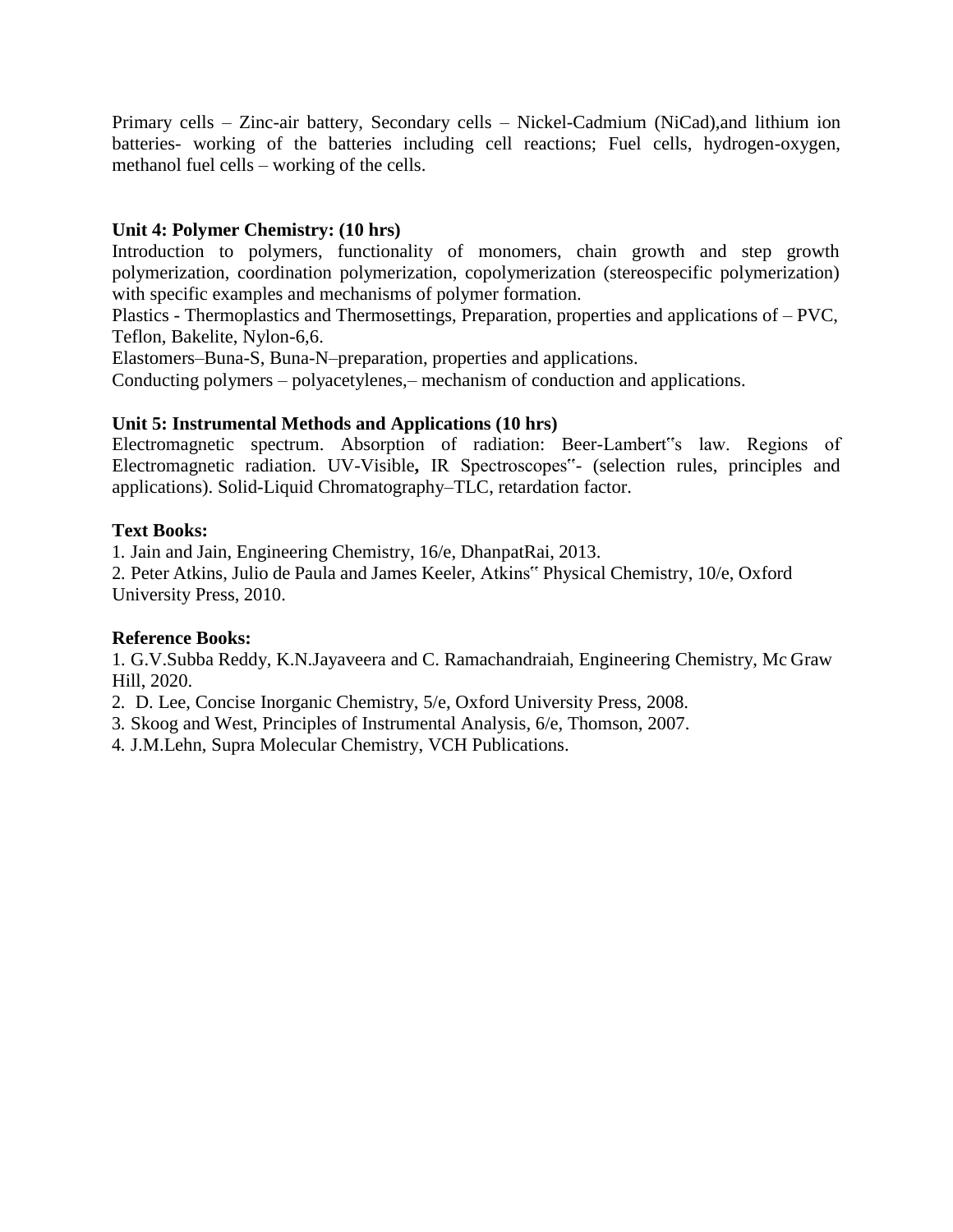| <b>Course Title</b>       |                                                            | C Programming & Data Structures |                   |                                |                |                                                                                      | <b>B.Tech II Sem (ECE)</b>                                                             |              |  |  |
|---------------------------|------------------------------------------------------------|---------------------------------|-------------------|--------------------------------|----------------|--------------------------------------------------------------------------------------|----------------------------------------------------------------------------------------|--------------|--|--|
| <b>Course Code</b>        | Category                                                   |                                 | <b>Hours/Week</b> |                                | <b>Credits</b> |                                                                                      | <b>Maximum Marks</b>                                                                   |              |  |  |
| 2005203                   | <b>ESC</b>                                                 | L                               | T<br>$\mathbf{P}$ |                                | $\mathbf C$    | <b>Continuous</b><br><b>Internal</b><br><b>Assessment</b>                            | End<br><b>Exams</b>                                                                    | <b>Total</b> |  |  |
|                           |                                                            | 3                               | $\overline{0}$    | $\Omega$                       | 3              | 30                                                                                   | 70                                                                                     | 100          |  |  |
|                           | <b>Mid Exam Duration: 2 Hours</b>                          |                                 |                   | <b>End Exam Duration: 3Hrs</b> |                |                                                                                      |                                                                                        |              |  |  |
| <b>Course Objectives:</b> |                                                            |                                 |                   |                                |                |                                                                                      |                                                                                        |              |  |  |
|                           |                                                            |                                 |                   |                                |                | The course aims to provide exposure to problem-solving through programming           |                                                                                        |              |  |  |
|                           |                                                            |                                 |                   |                                |                | It aims to train the student to the basic concepts of the C programming language     |                                                                                        |              |  |  |
| $\bullet$                 | Gain knowledge of data structures and their applications   |                                 |                   |                                |                |                                                                                      |                                                                                        |              |  |  |
|                           |                                                            |                                 |                   |                                |                |                                                                                      | Course Outcomes: On successful completion of this course, the students will be able to |              |  |  |
| CO <sub>1</sub>           | algorithms to programs (in C Language).                    |                                 |                   |                                |                | Formulate simple algorithms for arithmetic and logical problems and to translate the |                                                                                        |              |  |  |
| CO <sub>2</sub>           |                                                            |                                 |                   |                                |                | Choose the loops and decision-making statements to solve the problem                 |                                                                                        |              |  |  |
| CO <sub>3</sub>           | Implement different Operations on arrays                   |                                 |                   |                                |                |                                                                                      |                                                                                        |              |  |  |
| CO <sub>4</sub>           | Use functions to solve the given problem                   |                                 |                   |                                |                |                                                                                      |                                                                                        |              |  |  |
| CO <sub>5</sub>           | Understand structures, unions and pointers                 |                                 |                   |                                |                |                                                                                      |                                                                                        |              |  |  |
| CO <sub>6</sub>           | Understand need of data structures in real time situations |                                 |                   |                                |                |                                                                                      |                                                                                        |              |  |  |

#### **UNIT I:**

**Introduction to C programming: -** C language elements, variable declarations and data types, operators and expressions, decision statements - If and switch statements, loop control statements - while, for, do-while statements. **Jumping statements:** break, continue and goto statements

## **UNIT II:**

**Arrays:** Introduction, Declaration and initialization of 1D and 2D arrays, **Functions:**  Introduction, Category of functions, parameter passing methods, Storage Classes, Recursive functions. **Strings:** String I/O functions, string handling functions, array of strings

#### **UNIT III:**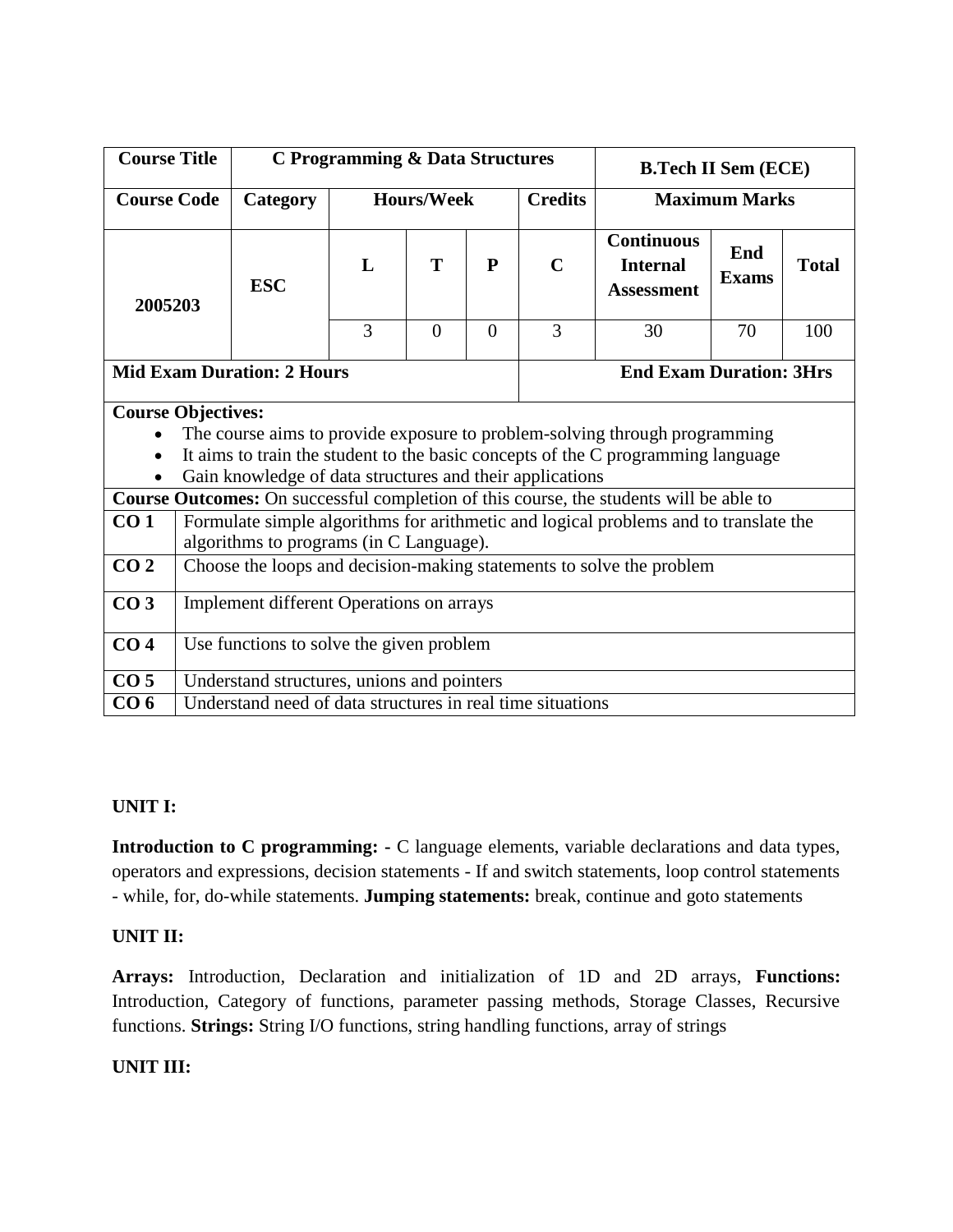**Pointers:** Introduction to pointers, declaring and initialization of pointer variable, accessing the address of variables, accessing a variable through its pointer, chain of pointers. **Structures and unions:** Introduction, defining a structure, declaring structure variable, structure initialization, accessing members of structure, copying and comparing structure variables, structures within structures, array of structures, and introduction of union.

## **UNIT IV:**

**Data Structures**: Overview on data structures, stack,basic operations on stack, Applications of stacks; Queues -various classification of queues,basic operations on queues.**Searching and sorting:** linear search, binary search, bubble sort, selection sort, insertion sort.

## **UNIT V:**

**Linked Lists** – Single linked list, Operations on Single Linked List: insertion, deletion and searching operations, doubly linked lists and its operations, circular linked lists and its operations. **Trees** - Tree terminology, representation, Binary trees, representation, binary tree traversals. Binary tree operations.

## **TEXT BOOKS**

- 1. E. Balagurusamy, C Programming and Data structures,Fourth Edition, McGrawHill.
- 2. Rema Theraja, Programming in C, second edition,Oxford.
- 3. Fundamentals of Data Structures in C, Ellis Horowitz, SartajSahni, Susan Anderson-Freed, Computer Science Press.
- 4. Programming in C and Data Structures, J.R.Hanly, Ashok N. Kamthane and A. AnandaRao, Pearson Education

## **REFERENCE TEXT BOOKS**

- 1. Brian W. Kernighan and Dennis M. Ritchie, The C Programming Language, Prentice Hall of India
- 2. R.G. Dromey, How to solve it by Computer,Pearson.
- 3. YashavantKanetkar, Let us C,  $15<sup>th</sup>$  edition, BPBPublications.
- 4. Dr. P. ChennaReddy, Computer Fundamentals and C Programming, SecondEdition.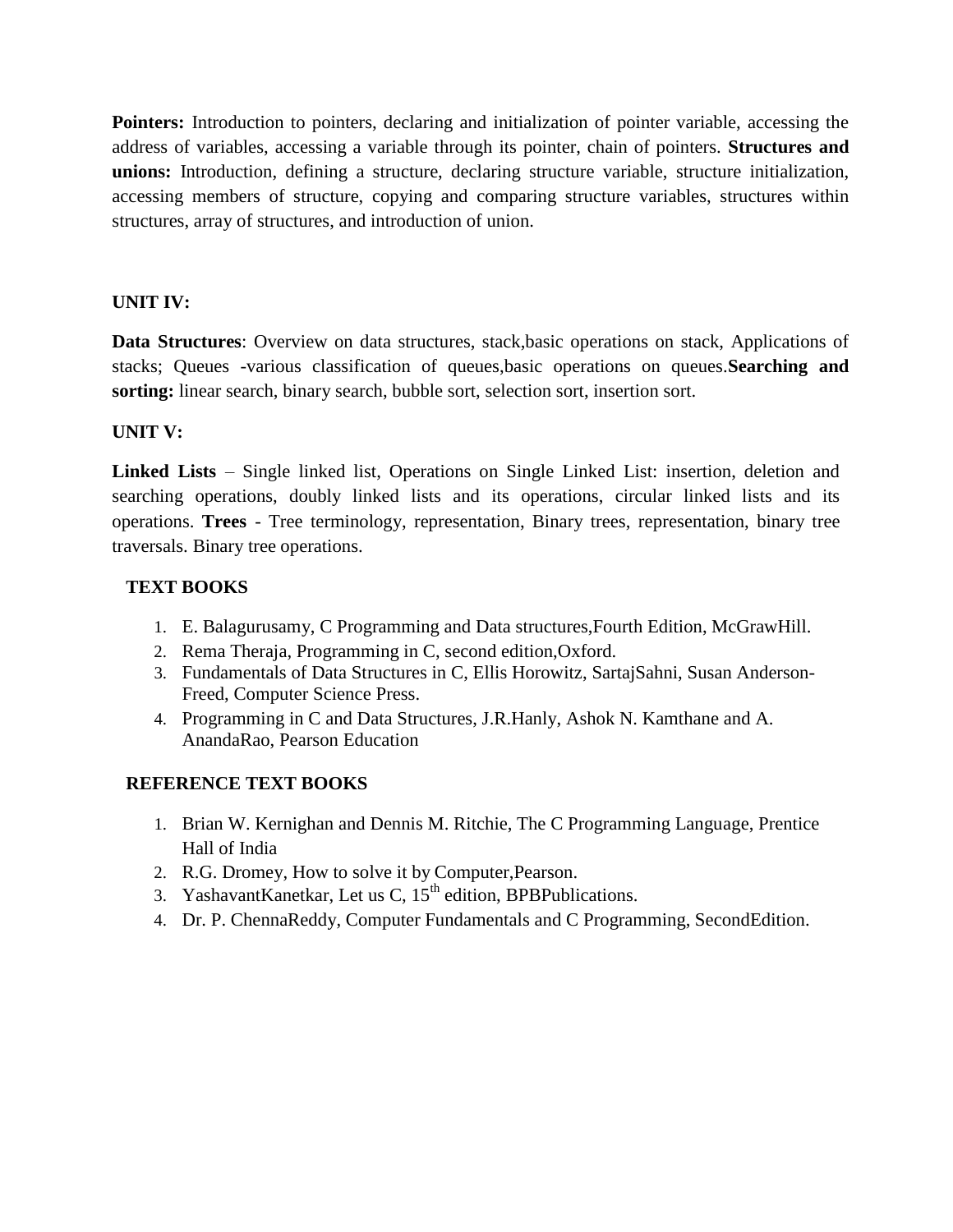| <b>Course Title</b> |                                                                                                                                                    |                                                                                                           | <b>Electronic Devices and Circuits</b><br><b>B. Tech. ECE II Sem</b> |                                     |          |             |                                                           |                      |              |
|---------------------|----------------------------------------------------------------------------------------------------------------------------------------------------|-----------------------------------------------------------------------------------------------------------|----------------------------------------------------------------------|-------------------------------------|----------|-------------|-----------------------------------------------------------|----------------------|--------------|
| <b>Course Code</b>  |                                                                                                                                                    | Category                                                                                                  |                                                                      | <b>Hours/Week</b><br><b>Credits</b> |          |             |                                                           | <b>Maximum Marks</b> |              |
| 2004204             |                                                                                                                                                    | <b>ESC</b>                                                                                                | L                                                                    | T                                   | P        | $\mathbf C$ | <b>Continuous</b><br><b>Internal</b><br><b>Assessment</b> | End<br><b>Exams</b>  | <b>Total</b> |
|                     |                                                                                                                                                    |                                                                                                           | 3                                                                    | $\Omega$                            | $\theta$ | 3           | 30                                                        | 70                   | 100          |
|                     |                                                                                                                                                    | <b>Mid Exam Duration: 2Hrs</b>                                                                            |                                                                      |                                     |          |             | <b>End Exam Duration: 3Hrs</b>                            |                      |              |
|                     | <b>Course Objectives:</b>                                                                                                                          |                                                                                                           |                                                                      |                                     |          |             |                                                           |                      |              |
| $\bullet$           | To understand the basic principles of all semiconductor devices.                                                                                   |                                                                                                           |                                                                      |                                     |          |             |                                                           |                      |              |
| $\bullet$           | To be able to solve problems related to diode circuits, and amplifier circuits.                                                                    |                                                                                                           |                                                                      |                                     |          |             |                                                           |                      |              |
|                     | To analyze diode circuits, various biasing and small signal equivalent circuits of<br>amplifiers.                                                  |                                                                                                           |                                                                      |                                     |          |             |                                                           |                      |              |
|                     |                                                                                                                                                    | To be able to compare the performance of BJTs and MOSFETs                                                 |                                                                      |                                     |          |             |                                                           |                      |              |
| $\bullet$           |                                                                                                                                                    | To design rectifier circuits and various amplifier circuits using BJTs and MOSFETs.                       |                                                                      |                                     |          |             |                                                           |                      |              |
|                     |                                                                                                                                                    | Course Outcomes: On successful completion of this course, the students will be able to                    |                                                                      |                                     |          |             |                                                           |                      |              |
| CO <sub>1</sub>     |                                                                                                                                                    | Understand principle of operation, characteristics and applications of Semiconductor                      |                                                                      |                                     |          |             |                                                           |                      |              |
|                     |                                                                                                                                                    | diodes, Bipolar Junction Transistor and MOSFETs.                                                          |                                                                      |                                     |          |             |                                                           |                      |              |
| CO <sub>2</sub>     |                                                                                                                                                    | Applying the basic principles solving the problems related to Semiconductor diodes,<br>BJTs, and MOSFETs. |                                                                      |                                     |          |             |                                                           |                      |              |
| CO <sub>3</sub>     | Analyze diode circuits for different applications such as rectifiers, clippers and clampers<br>also analyze biasing circuits of BJTs, and MOSFETs. |                                                                                                           |                                                                      |                                     |          |             |                                                           |                      |              |
| CO <sub>4</sub>     |                                                                                                                                                    | Design of diode circuits and amplifiers using BJTs, and MOSFETs.                                          |                                                                      |                                     |          |             |                                                           |                      |              |
| CO <sub>5</sub>     |                                                                                                                                                    | Compare the performance of various semiconductor devices.                                                 |                                                                      |                                     |          |             |                                                           |                      |              |

# **Unit – 1**

**Review of Semiconductors:** Intrinsic semiconductors, Doped Semiconductors, Current Flow in Semiconductors, PN Junction with Open Circuit, PN Junction with Applied Voltage, Capacitive Effects in PN Junction.

Diodes: Introduction, The Ideal Diode – current voltage characteristic, rectifier, diode logic gates, Terminal Characteristics of Junction Diodes– forward bias, reverse bias, and breakdown regions, Modeling the Diode Forward Characteristics- exponential model, graphical analysis and Iterative analysis using the exponential model, constant voltage drop model, the small signal model.

# $Unit - 2$

Zener Diodes– Zener diode Characteristics, Voltage shunt regulator, Temperature Effects, Rectifier Circuits– half-wave, full-wave and bridge rectifier circuits, rectifier with a filter capacitor, C-L-C filter, Clipping and Clamping Circuits– limiter circuit, the clamped capacitor, voltage doubler, Special Diode Types– UJT, Schottky barrier diode, Varactor diode, photo diode, light emitting diode(LED), Problem Solving.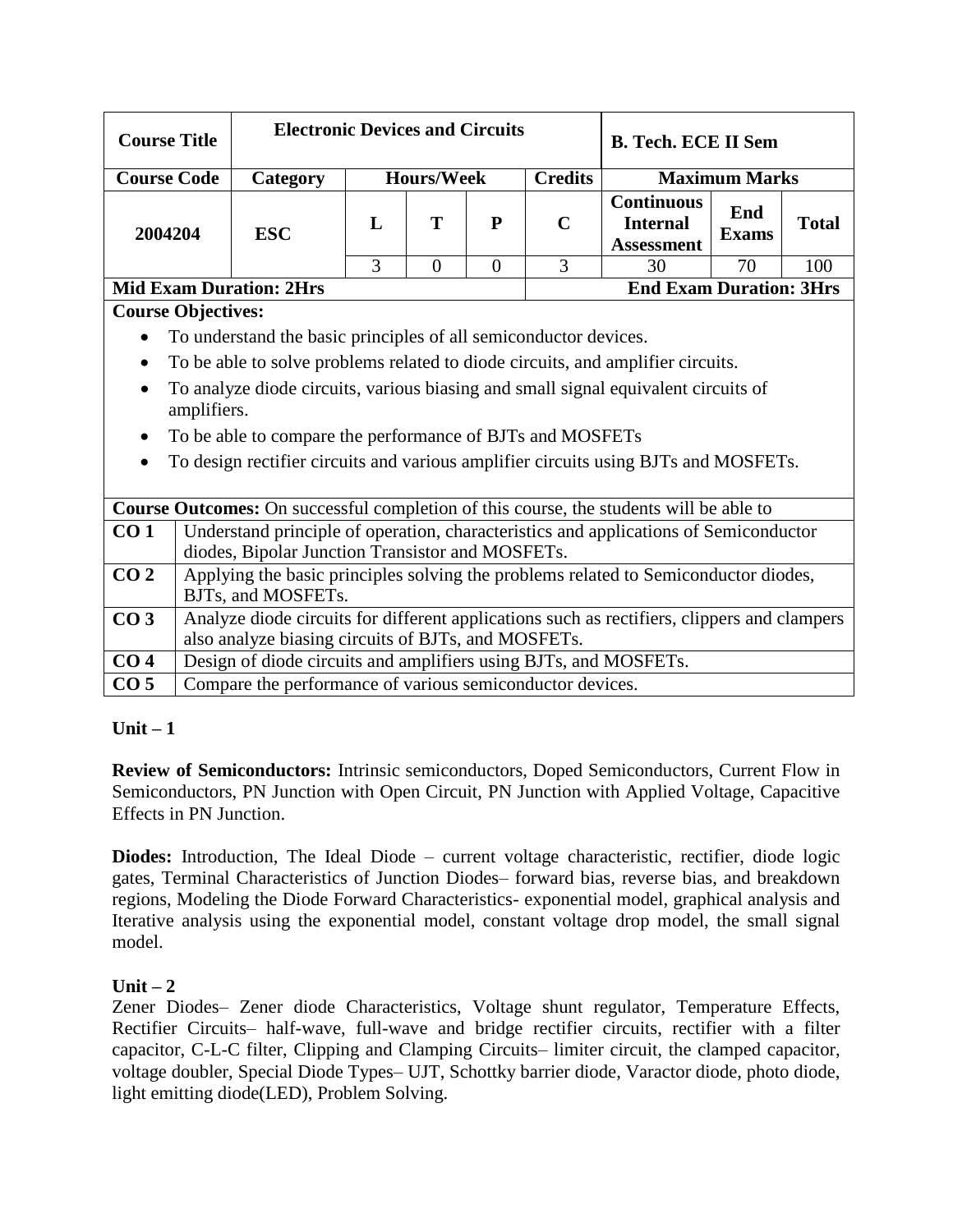**Bipolar Junction Transistors(BJTs):**Physical Operation - simplified structure and modes of operation, Operation of the npn, and pnp transistors: cutoff, active, and saturation modes, V-I Characteristics- of different configurations - graphical representation of transistor characteristics, dependence of collector current on collector voltage, the Early Effect.

## **Unit- 3**

BJT circuits at DC, Applying the BJT in Amplifier Design- Voltage Amplifier, Voltage Transfer Characteristic (VTC), Small-Signal Voltage Gain, determining the VTC by Graphical Analysis, Q-point, Small-signal operation and models- the transconductance, input resistance at the base, input resistance at the emitter, Voltage gain, separating the Signal and the DC Quantities, The Hybrid-π Model, the T Model, Basic BJT Amplifier Configurations - Common-Emitter (CE) amplifier without and with emitter resistance, Common-Base (CB) amplifier, Common-Collector (CC) amplifier or Emitter Follower, Biasing in BJT Amplifier Circuits- Fixed bias, Self bias, voltage divider bias circuits, biasing using a Constant-Current Source, CE amplifier – Small signal analysis and design, Transistor breakdown and Temperature Effects, Problem solving.

## **Unit – 4**

**MOS Field-Effect Transistors (MOSFETs):**Introduction, Device Structure and Physical Operation – device structure, operation with zero gate voltage, creating a channel for current flow, operation for different drain to source voltages, the P-channel MOSFET,CMOS, V-I characteristics–i<sub>D</sub> - v<sub>DS</sub> characteristics, i<sub>D</sub> – v<sub>GS</sub> characteristics, finite output resistance in saturation, characteristics of the p-Channel MOSFET, MOSFET Circuits at DC, Applying the MOSFET in Amplifier Design – voltage transfer characteristics, biasing the MOSFET to obtain linear amplification, the small signal voltage gain, graphical analysis, the Q-point. Problem solving.

## **Unit – 5**

MOSFET Small Signal Operation Models– the dc bias, separating the DC analysis and the signal analysis, Small signal equivalent circuit models, the transconductance, the T equivalent circuit model, Basic MOSFET Amplifier Configurations– three basic configurations, characterizing amplifiers, common source(CS) amplifier without and with source resistance, common gate (CG) amplifier, source follower, the amplifier frequency response, Biasing in MOSFET Amplifier Circuits– biasing by fixing  $V_{GS}$  with and without source resistance, biasing using drain to gate feedback resistor, biasing using constant current source, Common Source Amplifier using MOSFETs – Small signal analysis and design, Body Effect, Problem Solving.

## **Text Books:**

- 1. Adel S. Sedra and KennethC. Smith, "Microelectronic Circuits Theory and Applications",  $6<sup>th</sup>$  Edition, Oxford Press, 2013.
- 2. Donald A Neamen, "Electronic Circuits analysis and design",  $3<sup>rd</sup>$ Edition, McGraw Hill (India), 2019.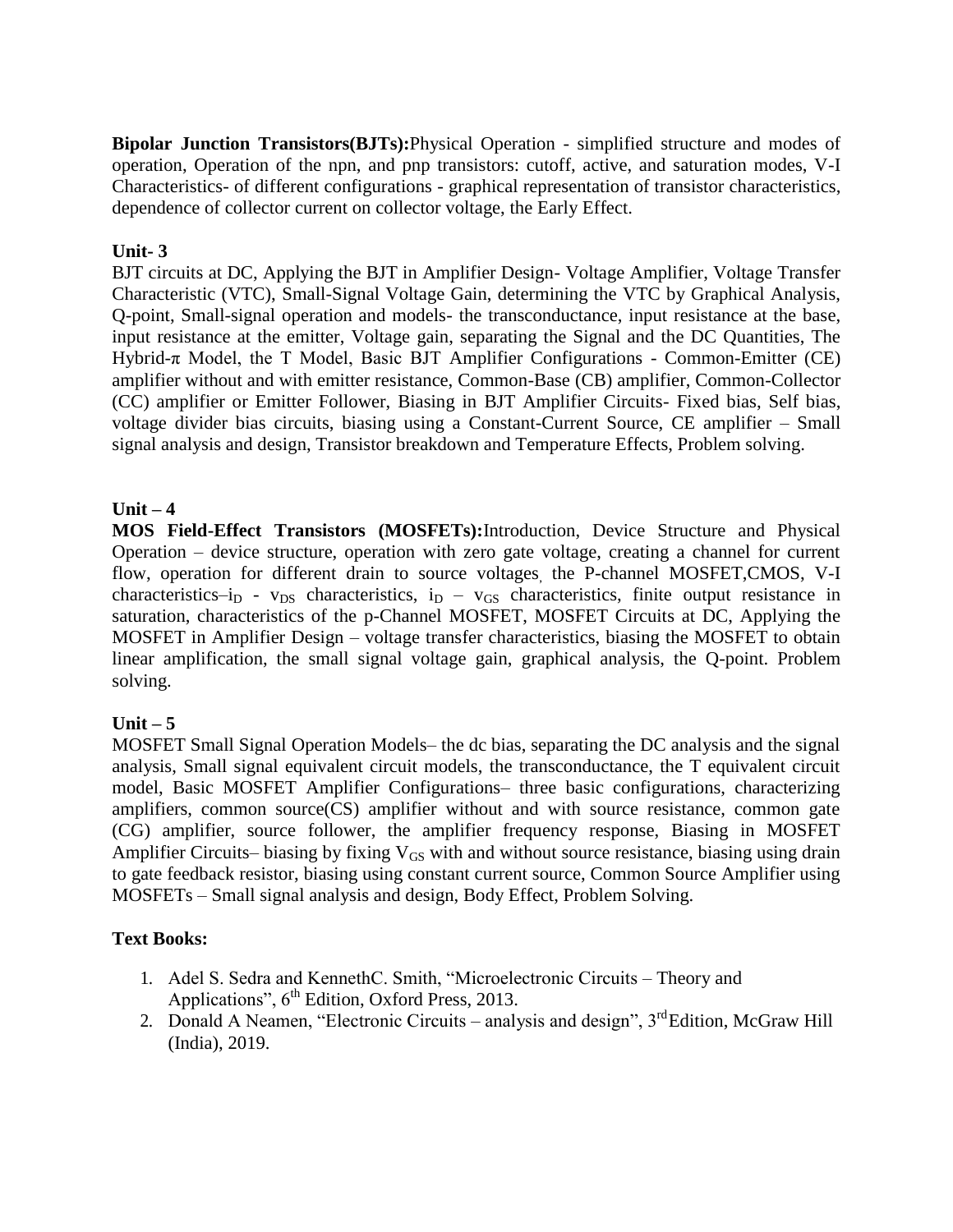### **References:**

- 1. J. Milliman and C Halkias, "Integrated electronics", 2<sup>nd</sup> Edition, Tata McGraw Hill, 1991.
- 2. Behzad Razavi, "Microelectronics", Second edition, Wiley, 2013.
- 3. R.L. Boylestad and Louis Nashelsky, "Electronic Devices and Circuits," 9th Edition, Pearson, 2006.
- 1. Jimmie J Cathey, "Electronic Devices and Circuits," Schaum"s outlines series, 3<sup>rd</sup> edition, McGraw-Hill (India), 2010.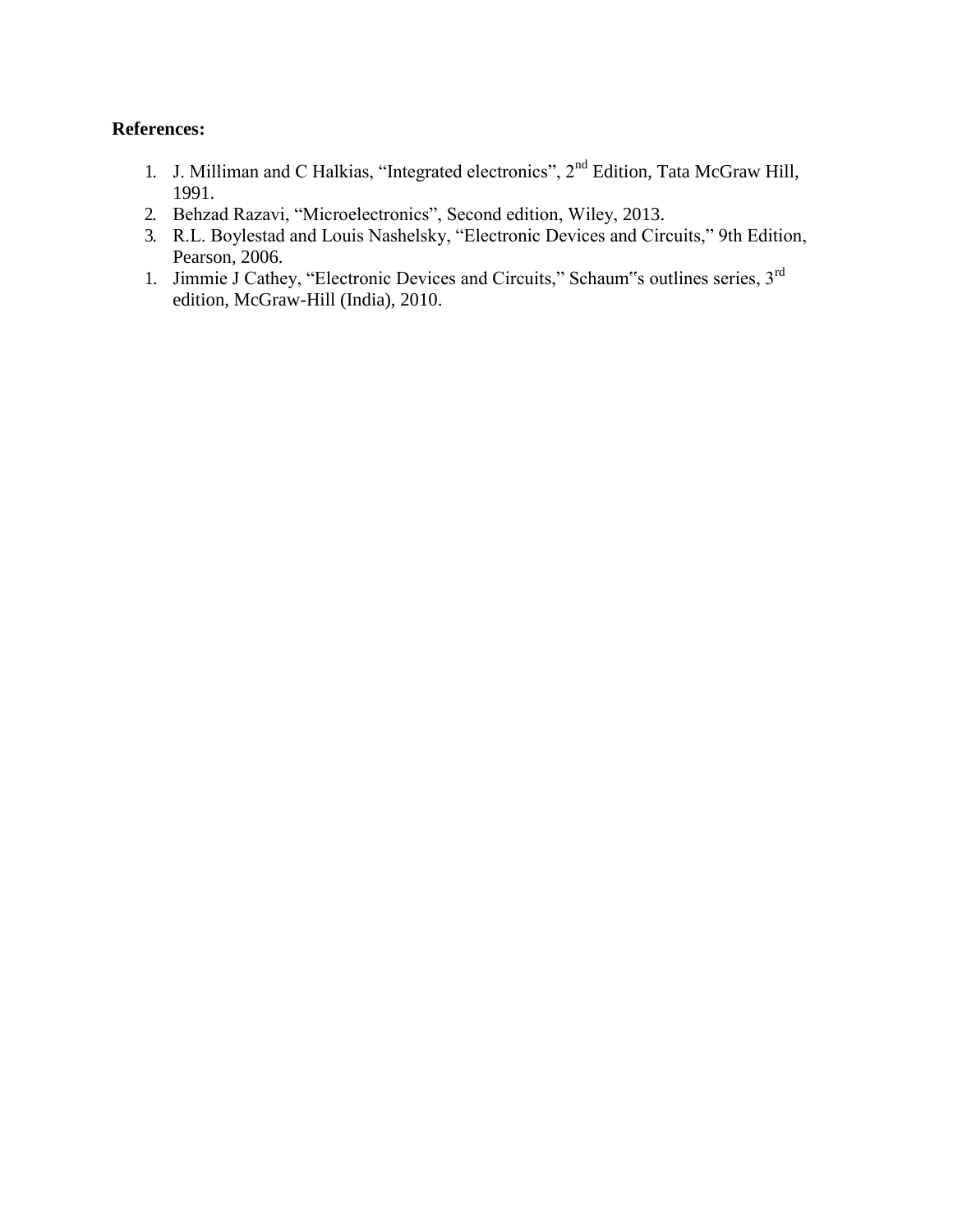| <b>Course Title</b>                                                                                                                                 |         | <b>Engineering Workshop</b>                                                            |                |                   | <b>B.Tech. II sem</b> |                |                                                           |                      |              |
|-----------------------------------------------------------------------------------------------------------------------------------------------------|---------|----------------------------------------------------------------------------------------|----------------|-------------------|-----------------------|----------------|-----------------------------------------------------------|----------------------|--------------|
| <b>Course Code</b>                                                                                                                                  |         | Category                                                                               |                | <b>Hours/Week</b> |                       | <b>Credits</b> |                                                           | <b>Maximum Marks</b> |              |
|                                                                                                                                                     | 20EW205 | LC                                                                                     | L              | T                 | ${\bf P}$             | $\mathbf C$    | <b>Continuous</b><br><b>Internal</b><br><b>Assessment</b> | End<br><b>Exams</b>  | <b>Total</b> |
|                                                                                                                                                     |         |                                                                                        | $\overline{0}$ | $\Omega$          | 3                     | 1.5            | 40                                                        | 60                   | 100          |
|                                                                                                                                                     |         | <b>Mid Exam Duration: 2Hrs</b>                                                         |                |                   |                       |                | <b>End Exam Duration: 3Hrs</b>                            |                      |              |
| Course Objectives: To familiarize students with<br>sheet metal operations,<br>fitting,<br>٠<br>electrical house wiring skills<br>wood working,<br>٠ |         |                                                                                        |                |                   |                       |                |                                                           |                      |              |
|                                                                                                                                                     |         | Course Outcomes: On successful completion of this course, the students will be able to |                |                   |                       |                |                                                           |                      |              |
| CO <sub>1</sub>                                                                                                                                     |         | Apply wood working skills in real world applications                                   |                |                   |                       |                |                                                           |                      |              |
| CO <sub>2</sub>                                                                                                                                     |         | Build different objects with metal sheets in real world applications                   |                |                   |                       |                |                                                           |                      |              |
| CO <sub>3</sub>                                                                                                                                     |         | Apply fitting operations in various applications.                                      |                |                   |                       |                |                                                           |                      |              |
| CO <sub>4</sub>                                                                                                                                     |         | Apply different types of basic electric circuit connections                            |                |                   |                       |                |                                                           |                      |              |
| CO <sub>5</sub>                                                                                                                                     |         | Use soldering and brazing techniques                                                   |                |                   |                       |                |                                                           |                      |              |

# **Wood Working:**

Familiarity with different types of woods and tools used in wood working and make following joints

Half – Lapjoint

Mortise and Tenonjoint

Corner Dovetail joint or Bridlejoint

# **Sheet Metal Working:**

Familiarity with different types of tools used in sheet metal working, Developments of following sheet metal job from GI sheets

a)Taperedtray b)Conicalfunnel

c)Elbowpipe d)Brazing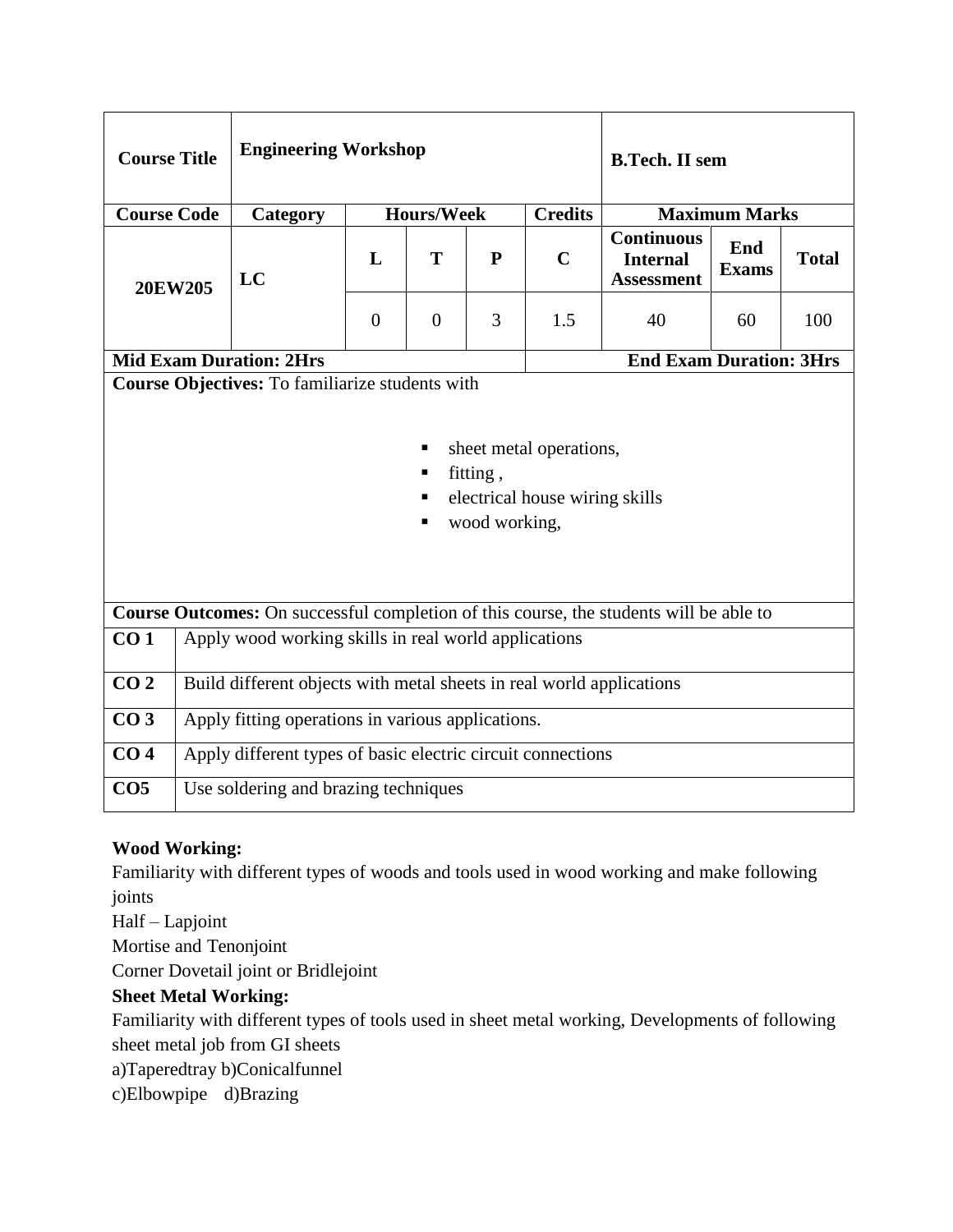# **Fitting:**

Familiarity with different types of tools used in fitting and do the following fitting exercises a) V-fitb)Dovetailfit c) Semi-circularfit

d) square fitting

# **Electrical Wiring:**

Familiarities with different types of basic electrical circuits and make the following connections

a) Parallelandseries b) Twowayswitch c)Godownlighting d) Tubelight

e) Threephasemotor f) Soldering ofwires

**Note: In each section a minimum of three exercises are to be carried out.**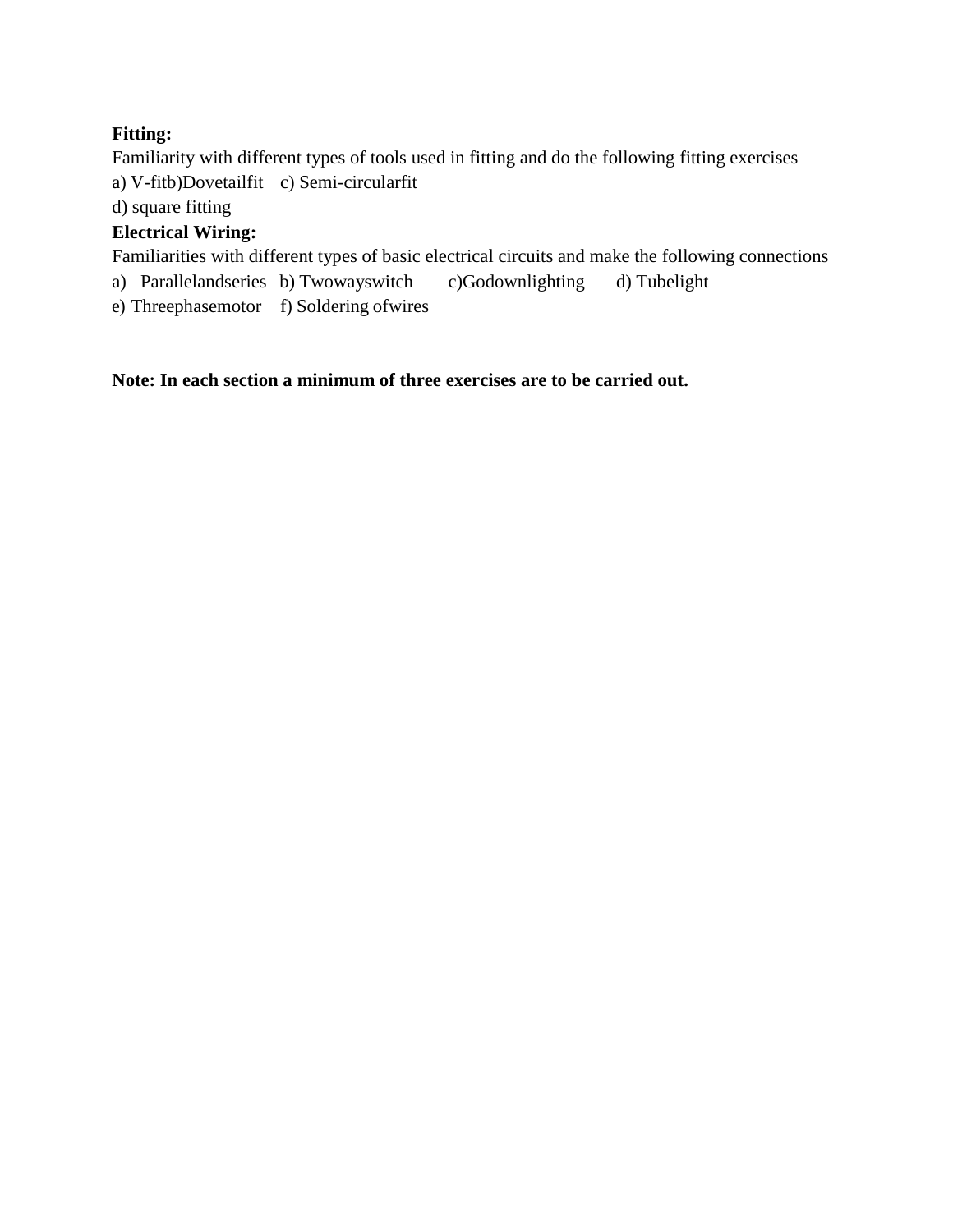| <b>Course Title</b>                                                                    |                                                                                                                                                                                                                                                                                                                                                                                                                                                                      |                                                                       | <b>IT WORKSHOP</b> |                   |                |                                                                                                 |                                                                                     | <b>B.Tech II Sem</b> |              |  |
|----------------------------------------------------------------------------------------|----------------------------------------------------------------------------------------------------------------------------------------------------------------------------------------------------------------------------------------------------------------------------------------------------------------------------------------------------------------------------------------------------------------------------------------------------------------------|-----------------------------------------------------------------------|--------------------|-------------------|----------------|-------------------------------------------------------------------------------------------------|-------------------------------------------------------------------------------------|----------------------|--------------|--|
| <b>Course Code</b>                                                                     |                                                                                                                                                                                                                                                                                                                                                                                                                                                                      | Category                                                              |                    | <b>Hours/Week</b> |                | <b>Credits</b>                                                                                  |                                                                                     | <b>Maximum Marks</b> |              |  |
| 2005206                                                                                |                                                                                                                                                                                                                                                                                                                                                                                                                                                                      | LC                                                                    | L                  | T                 | ${\bf P}$      | <b>Continuous</b><br>End<br>$\mathbf C$<br><b>Internal</b><br><b>Exams</b><br><b>Assessment</b> |                                                                                     |                      | <b>Total</b> |  |
|                                                                                        |                                                                                                                                                                                                                                                                                                                                                                                                                                                                      |                                                                       | $\overline{0}$     | $\overline{0}$    | $\overline{3}$ | 1.5                                                                                             | 40                                                                                  | 60                   | 100          |  |
|                                                                                        | <b>End Exam Duration: 3Hrs</b>                                                                                                                                                                                                                                                                                                                                                                                                                                       |                                                                       |                    |                   |                |                                                                                                 |                                                                                     |                      |              |  |
| Course Outcomes: On successful completion of this course, the students will be able to | <b>Course Objectives:</b><br>To make the students know about the internal parts of a computer, assembling and<br>dissembling a computer from the parts, preparing a computer for use by installing the<br>operating system.<br>To provide Technical training to the students on Productivity tools like Word processors,<br>Spreadsheets, Presentations and LAteX.<br>To learn about Networking of computers and use Internet facility for Browsing and<br>Searching |                                                                       |                    |                   |                |                                                                                                 |                                                                                     |                      |              |  |
| CO <sub>1</sub>                                                                        |                                                                                                                                                                                                                                                                                                                                                                                                                                                                      |                                                                       |                    |                   |                |                                                                                                 | Disassemble and Assemble a Personal Computer and prepare the computer ready to use. |                      |              |  |
| CO <sub>2</sub>                                                                        |                                                                                                                                                                                                                                                                                                                                                                                                                                                                      | calculations .using excel and also the documents using LAteX.         |                    |                   |                |                                                                                                 | Prepare the Documents using Word processors and Prepare spread sheets for           |                      |              |  |
| CO <sub>3</sub>                                                                        |                                                                                                                                                                                                                                                                                                                                                                                                                                                                      | Prepare Slide presentations using the presentation tool.              |                    |                   |                |                                                                                                 |                                                                                     |                      |              |  |
| CO <sub>4</sub>                                                                        |                                                                                                                                                                                                                                                                                                                                                                                                                                                                      | Interconnect two or more computers for information sharing.           |                    |                   |                |                                                                                                 |                                                                                     |                      |              |  |
| CO <sub>5</sub>                                                                        |                                                                                                                                                                                                                                                                                                                                                                                                                                                                      | Access the Internet and Browse it to obtain the required information. |                    |                   |                |                                                                                                 |                                                                                     |                      |              |  |
|                                                                                        |                                                                                                                                                                                                                                                                                                                                                                                                                                                                      | <b>Preparing your Computer</b>                                        |                    |                   |                |                                                                                                 |                                                                                     |                      |              |  |

# **Task 1:**

**Learn about Computer:** Identify the internal parts of a computer, and its peripherals. Represent the same in the form of diagrams including Block diagram of a computer. Write specifications for each part of a computer including peripherals and specification of Desktop computer. Submit it in the form of a report.

**Task 2:**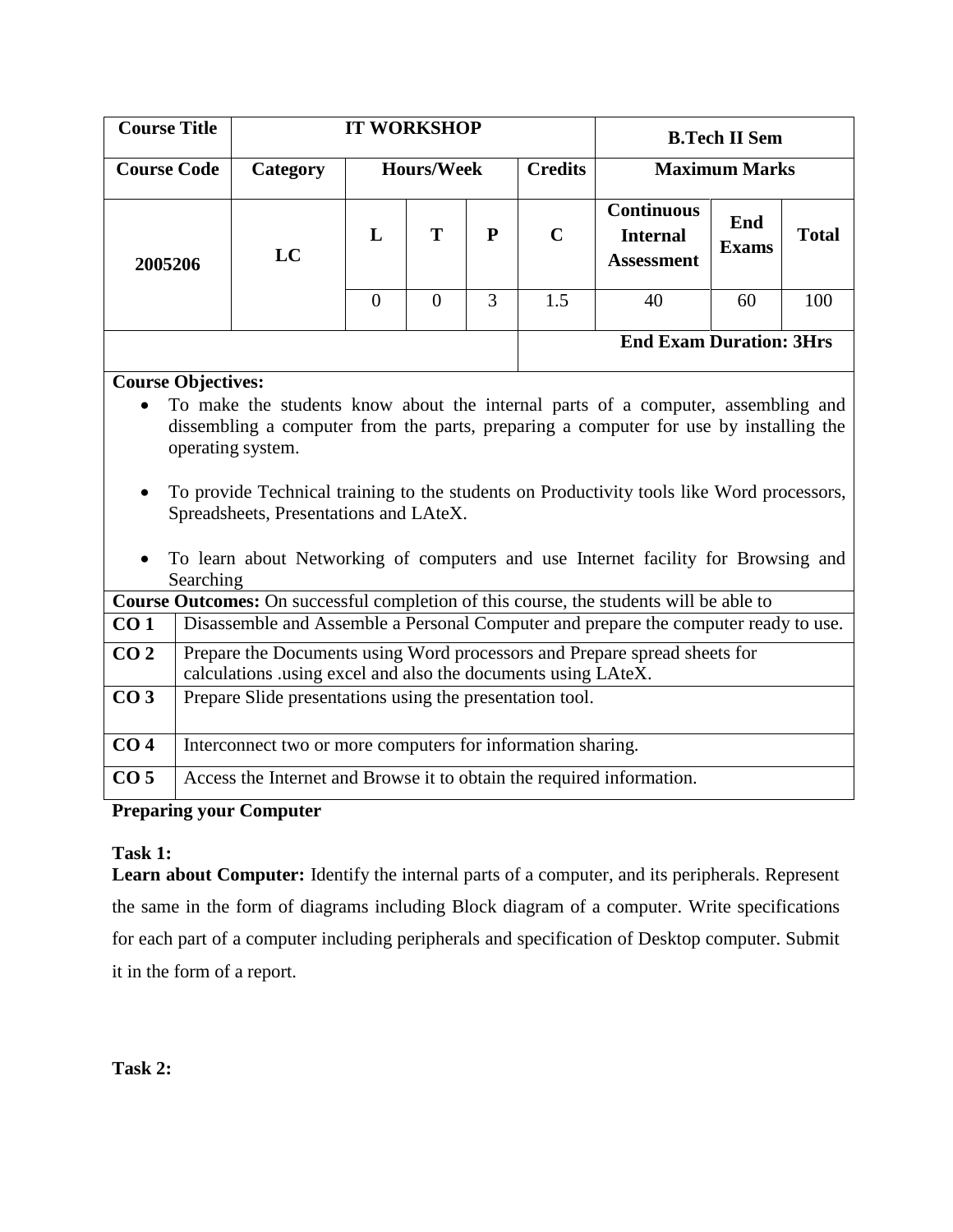**Assembling a Computer:** Disassemble and assemble the PC back to working condition. Students should be able to trouble shoot the computer and identify working and non-working parts. Student should identify the problem correctly by various methods.

#### **Task 3:**

**Install Operating system:** Student should install Linux on the computer. Student may install another operating system (including proprietary software) and make the system dual boot or multi boot.Students should record the entire installation process.

#### **Task 4**:

**Operating system features**: Students should record the various features that are supported by the operating system(s) installed. They have to submit a report on it. Students should be able to access CD/DVD drives, write CD/DVDs, access pen drives, print files, etc. Students should install new application software and record the installation process.

#### **Networking and Internet Task 5:**

**Networking**: Students should connect two computers directly using a cable or wireless connectivity and share information. Students should connect two or more computers using switch/hub and share information. Crimpling activity, logical configuration etc. should be done by the student. The entire process has to be documented.

#### **Task 6:**

**Browsing Internet**: Student should access the Internet for Browsing. Students should search the Internet for required information. Students should be able to create e-mail account and send email.

They should get acquaintance with applications like Facebook, skype etc. If Intranet mailing facility is available in the organization, then students should share the information using it. If the operating system supports sending messages to multiple users (LINUX supports it) in the same network, then it should be done by the student. Students are expected to submit the information about different browsers available, their features, and search process using different natural languages, and creating email account.

#### **Task 7:**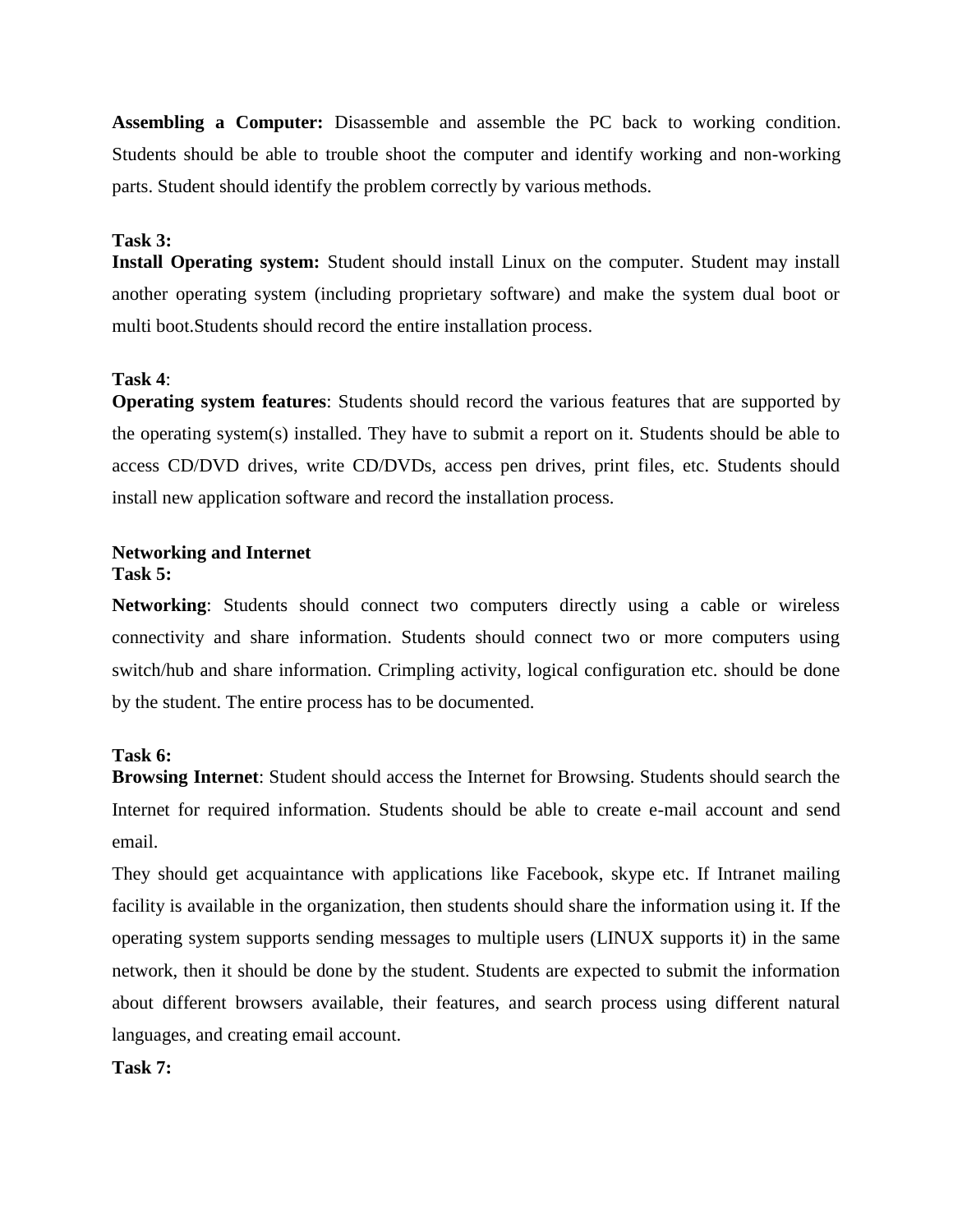**Antivirus:** Students should download freely available Antivirus software, install it and use it to check for threats to the computer being used. Students should submit information about the features of the antivirus used, installation process, about virus definitions, virus engine etc.

#### **Productivity tools**

#### **Task 8:**

**Word Processor:** Students should be able to create documents using the word processor tool. Some of the tasks that are to be performed are inserting and deleting the characters, words and lines, Alignment of the lines, Inserting header and Footer, changing the font, changing the colour, including images and tables in the word file, making page setup, copy and paste block of text, images, tables, linking the images which are present in other directory, formatting paragraphs, spell checking, etc. Students should be able to prepare project cover pages, content sheet and chapter pages at the end of the task using the features studied. Students should submit a user manual of the word processor considered,

Image Manipulation tools.

#### **Task 9:**

**Presentations:** creating, opening, saving and running the presentations, selecting the style for slides, formatting the slides with different fonts, colours, creating charts and tables, inserting and deleting text, graphics and animations, bulleting and numbering, hyperlinking, running the slide show, setting the timing for slide show.

#### **Task 10:**

**Spreadsheet:** Students should be able to create, open, save the application documents and format them as per the requirement. Some of the tasks that may be practiced are Managing the worksheet environment, creating cell data, inserting and deleting cell data, format cells, adjust the cell size, applying formulas and functions, preparing charts, sorting cells. Students should submit a user manual of the Spreadsheet.

**Task 11:**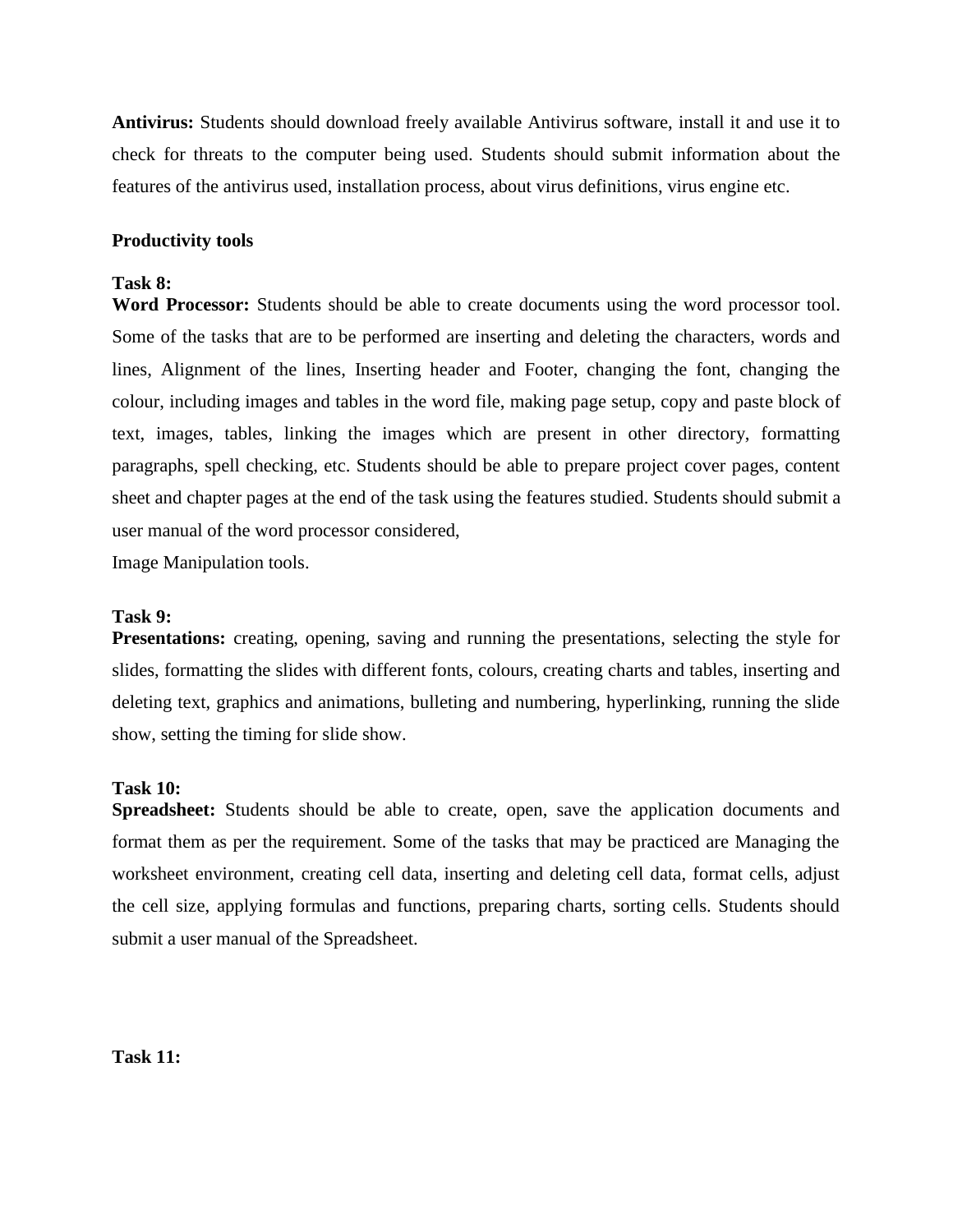LateX: Introduction to Latex and its installation and different IDEs. Creating first document using Latex, using content into sections using article and book class of LaTeX. Styling Pages: reviewing and customizing different paper sizes and formats. Formatting text (styles, size, alignment, colors and adding bullets and numbered items, inserting mathematical symbols, and images, etc.). Creating basic tables, adding simple and dashed borders, merging rows and columns. Referencing and Indexing: cross-referencing (refer to sections, table, images), bibliography (references).

#### **References:**

1. Introduction to Computers, Peter Norton, McGraw Hill

2. MOS study guide for word, Excel, PowerPoint & Outlook Exams, Joan Lambert, Joyce Cox, PHI.

3. Introduction to Information Technology, ITL Education Solutions limited, Pearson Education.

4. Networking your computers and devices, Rusen, PHI

5. Trouble shooting, Maintaining & Repairing PCs, Bigelows, TMH

6. Lamport L. LATEX: a document preparation system: user's guide and reference manual. Addison-wesley; 1994.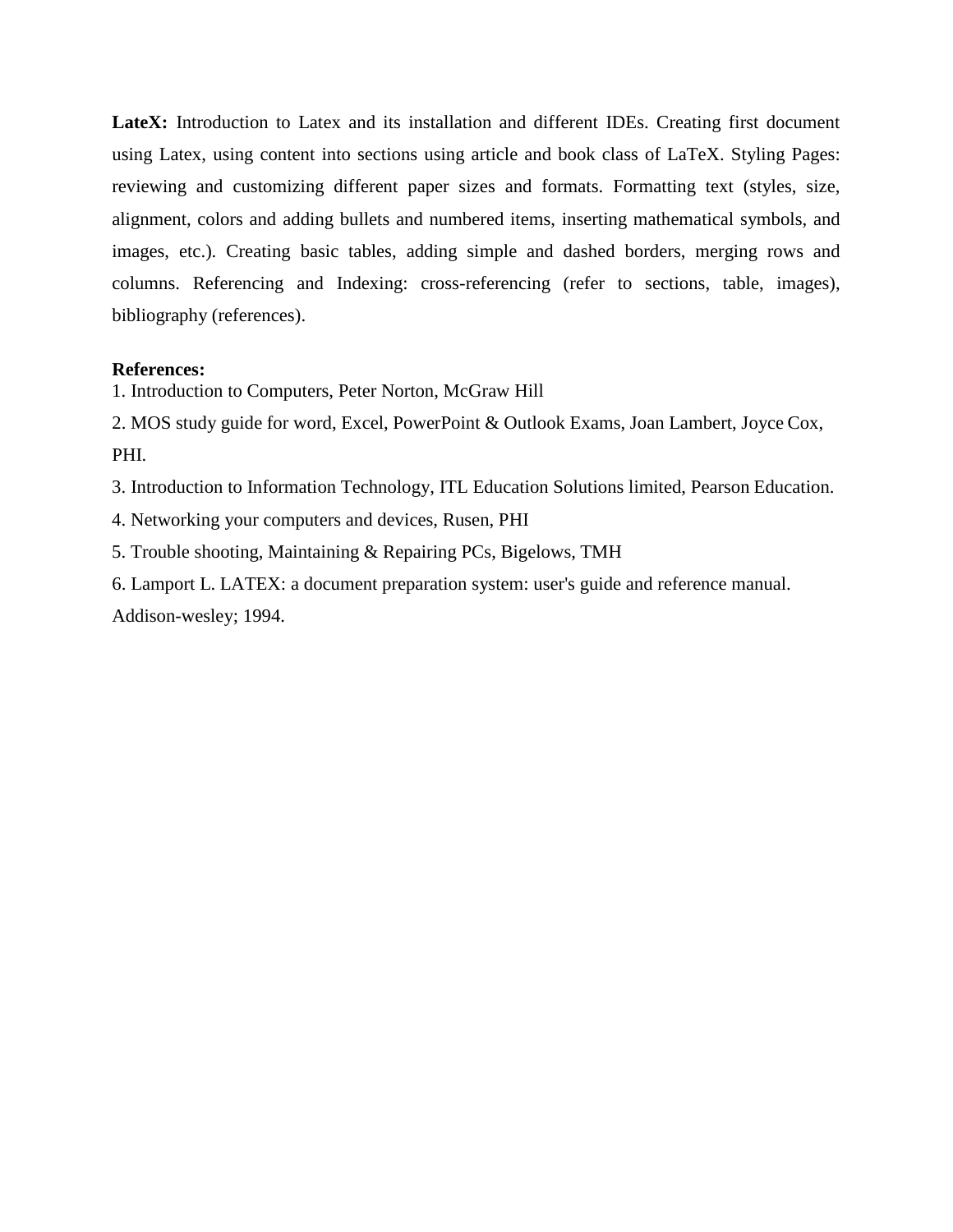| <b>Course Title</b> | <b>CHEMISTRY LAB</b> |   |                   | B. Tech.<br>(II Sem) |                |                                                           |                            |              |
|---------------------|----------------------|---|-------------------|----------------------|----------------|-----------------------------------------------------------|----------------------------|--------------|
| <b>Course Code</b>  | Category             |   | <b>Hours/Week</b> |                      | <b>Credits</b> |                                                           | <b>Maximum Marks</b>       |              |
| 2023207             | <b>BSC</b>           | L | т                 | P                    | $\mathbf C$    | <b>Continuous</b><br><b>Internal</b><br><b>Assessment</b> | End<br>lab<br><b>Exams</b> | <b>Total</b> |
|                     |                      | O | 0                 | 3                    | 1.5            | 40                                                        | 60                         | 100          |
|                     |                      |   |                   |                      |                | <b>End Exam Duration: 3Hrs</b>                            |                            |              |
|                     |                      |   |                   |                      |                |                                                           |                            |              |

# **Course Objectives**:

To verify the fundamental concepts with experiments.

|                 | <b>Course Outcomes:</b> At the end of the course, the students will be able to |  |  |  |  |  |  |
|-----------------|--------------------------------------------------------------------------------|--|--|--|--|--|--|
| CO <sub>1</sub> | <b>Determine</b> the cell constant and conductance of solutions.               |  |  |  |  |  |  |
| CO <sub>2</sub> | <b>Synthesis</b> of advanced polymer Bakelite.                                 |  |  |  |  |  |  |
| CO <sub>3</sub> | <b>Calculate</b> the strength of an acid present in secondary batteries.       |  |  |  |  |  |  |
| CO <sub>4</sub> | <b>Illustrate</b> the IR of some organic compounds                             |  |  |  |  |  |  |
| CO <sub>5</sub> | <b>Explain</b> acid-base titrations using pH metry.                            |  |  |  |  |  |  |

# **List of Experiments:**

- 1. Conductometric titration of strong acid vs. strong base.
- 2. Conductometric titration of weak acid vs. strong base
- 3.pH metric titration of strong acid vs. strong base.
- 4. pH metric titration of weak acid vs. strong base
- 5. Determination of cell constant and conductance of solutions
- 6. Potentiometry determination of redox potentials and emfs
- 7. Determination of Strength of an acid in Pb-Acid battery
- 8. Preparation of Bakelite.
- 9. Verify Lambert-Beer"s law
- 10. Thin layer chromatography
- 11. Identification of simple organic compounds by IR.
- 12. Preparation of nanomaterial"s by precipitation
- 13. Estimation of Ferrous Iron by Dichrometry.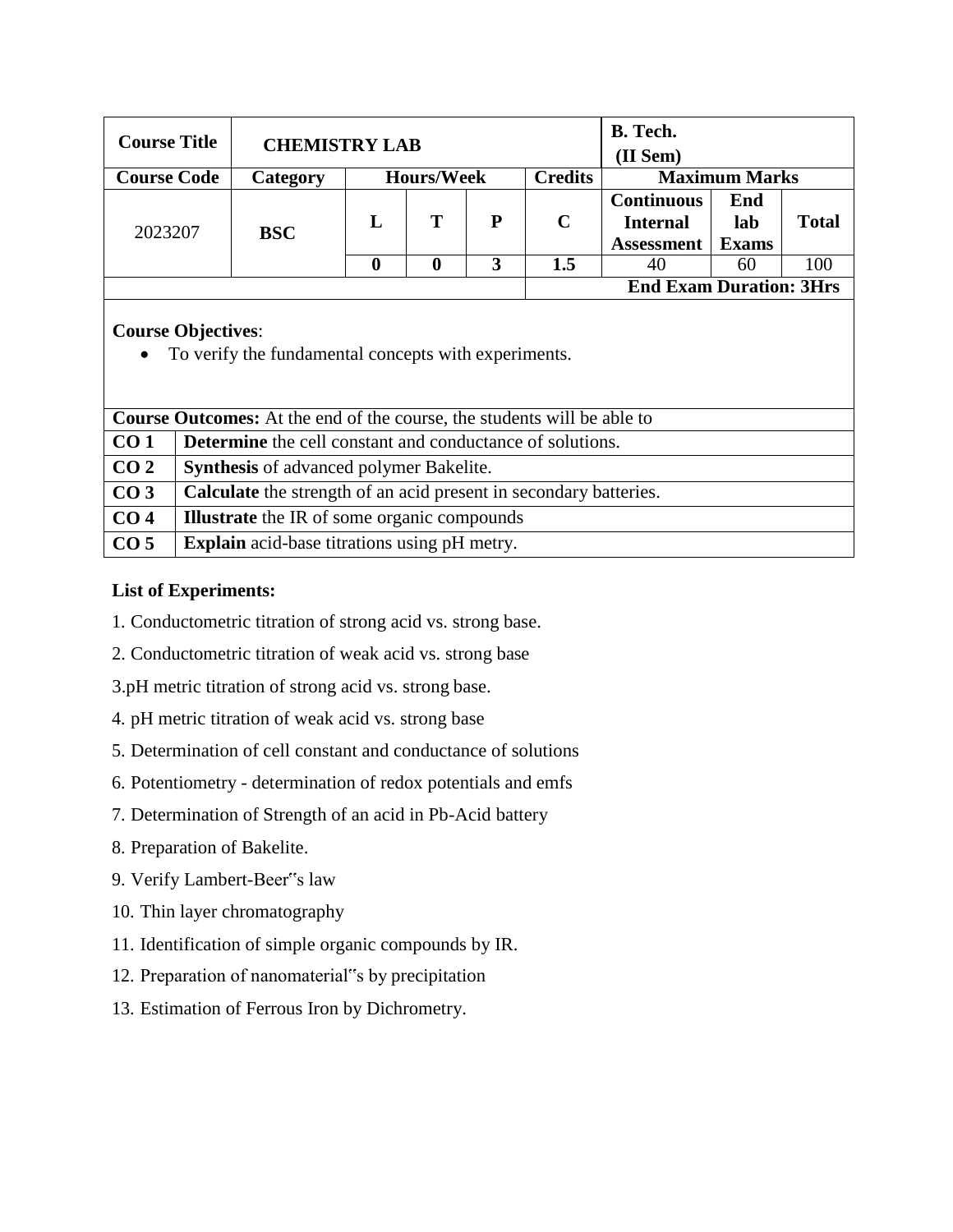| <b>Course Title</b> |                                                             |                                                               | C Programming & Data Structures Lab |                                     |   |             |                                                                                               | <b>B.Tech II Sem</b> |              |
|---------------------|-------------------------------------------------------------|---------------------------------------------------------------|-------------------------------------|-------------------------------------|---|-------------|-----------------------------------------------------------------------------------------------|----------------------|--------------|
| <b>Course Code</b>  |                                                             | Category                                                      |                                     | <b>Credits</b><br><b>Hours/Week</b> |   |             | <b>Maximum Marks</b>                                                                          |                      |              |
| 2005208             |                                                             | <b>ESC</b>                                                    | $\mathbf{L}$                        | T                                   | P | $\mathbf C$ | <b>Continuous</b><br><b>Internal</b><br><b>Assessment</b>                                     | End<br><b>Exams</b>  | <b>Total</b> |
|                     |                                                             |                                                               | $\overline{0}$                      | $\overline{0}$                      | 3 | 1.5         | 40                                                                                            | 60                   | 100          |
|                     | <b>End Exam Duration: 3Hrs</b>                              |                                                               |                                     |                                     |   |             |                                                                                               |                      |              |
|                     | <b>Course Objectives:</b>                                   |                                                               |                                     |                                     |   |             |                                                                                               |                      |              |
|                     |                                                             | know how to write and debug programs                          |                                     |                                     |   |             |                                                                                               |                      |              |
|                     |                                                             | know the principles of designing structured programs          |                                     |                                     |   |             |                                                                                               |                      |              |
|                     |                                                             |                                                               |                                     |                                     |   |             | Write basic C programs using, Selection statements, Repetitive statements,                    |                      |              |
|                     |                                                             | Functions, Pointers, Arrays, Strings and structures           |                                     |                                     |   |             |                                                                                               |                      |              |
|                     |                                                             | To apply suitable data structure to solve real world problems |                                     |                                     |   |             |                                                                                               |                      |              |
|                     |                                                             |                                                               |                                     |                                     |   |             | <b>Course Outcomes:</b> On successful completion of this course, the students will be able to |                      |              |
| CO <sub>1</sub>     |                                                             | Formulate the algorithms for simple problems                  |                                     |                                     |   |             |                                                                                               |                      |              |
| CO <sub>2</sub>     | Translate given algorithms to a working and correct program |                                                               |                                     |                                     |   |             |                                                                                               |                      |              |
| CO <sub>3</sub>     |                                                             | Correct syntax errors as reported by the compilers            |                                     |                                     |   |             |                                                                                               |                      |              |
| CO <sub>4</sub>     |                                                             | Identify and correct logical errors encountered at runtime    |                                     |                                     |   |             |                                                                                               |                      |              |

| CO <sub>5</sub> | Write iterative as well as recursive programs                                          |
|-----------------|----------------------------------------------------------------------------------------|
| CO <sub>6</sub> | Represent data in arrays, strings and structures and manipulate them through a program |
| $C_{O7}$        | Write programs on data structures like stack, queue, liked list, trees etc.            |

- **1.** Ramesh, s basic salary is input through the keyboard. His dearness allowance is 40% of basic salary and house rent allowance is 20% of basic salary. Write a C program to calculate his grosssalary.
- **2.** Write a program to take input of name, roll no and marks obtained by a student in 5 subjects each have its 100 full marks and display the name, roll no with percentage score secured.
- **3.** a) Write a C program to find out whether a given number is even number or oddnumber. b) Write a C program to check whether a given year is leap year ornot.
- **4.** Design and develop an algorithm that takes three coefficients (*a*, *b*, and *c*) of a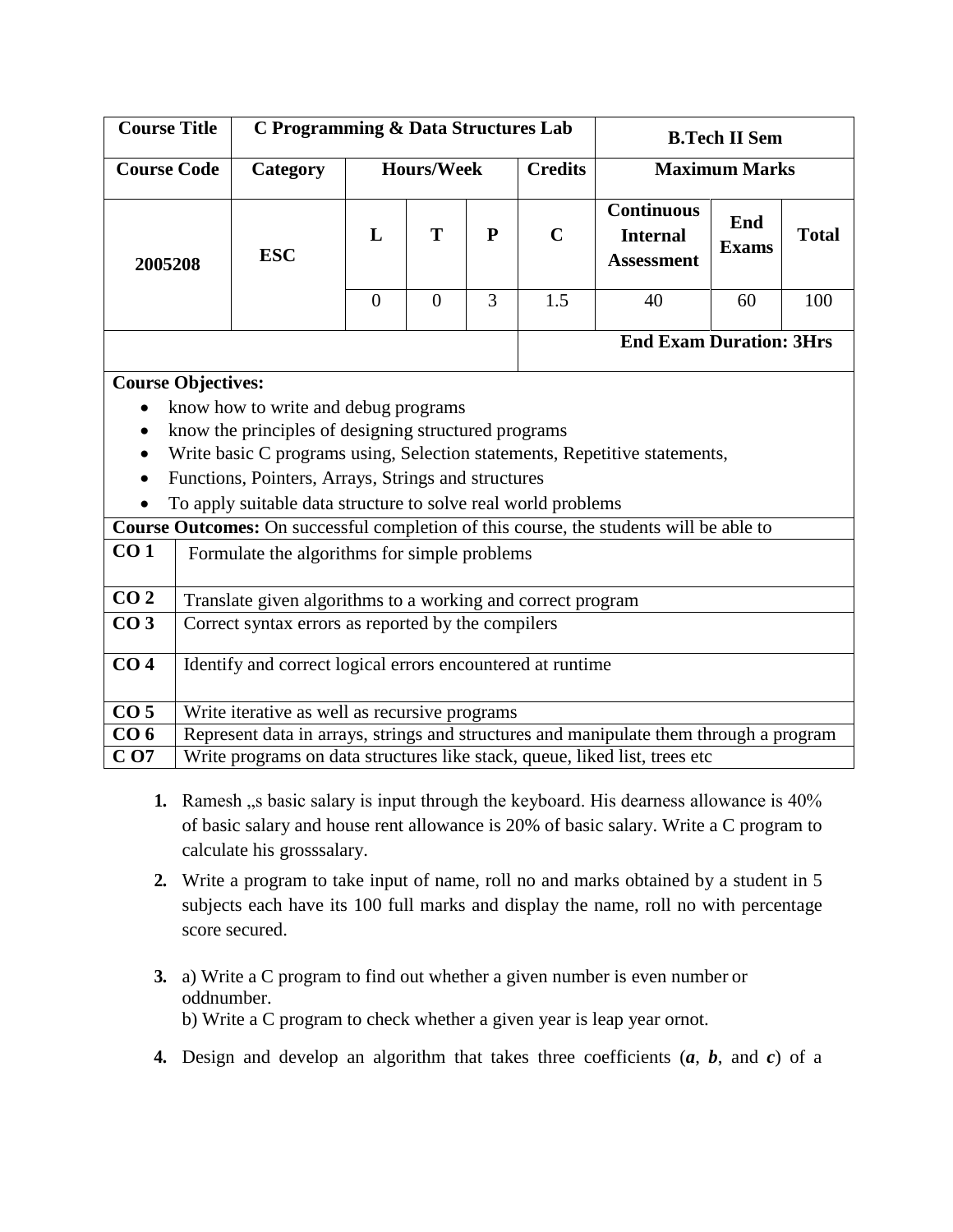Quadratic equation  $(ax^2+bx+c=0)$  as input and compute all possible roots. Implement a C program for the developed algorithm and execute the same to output the possible roots for a given set of coefficients with appropriatemessages.

- **5.** If the ages of the Ramesh, Suresh and Mahesh are input through the keyboard, write a C program to determine youngest of the three.
- **6.** A character is entered through keyboard. Write a C program to determine whether the character entered is a capital letter, a small case letter, a digit or a special symbol using if- else and switch case. The following table shows the range of ASCII values for various characters.

| Characters     | <b>ASCIIvalues</b>             |
|----------------|--------------------------------|
| $A-Z$          | $65 - 90$                      |
| $a - z$        | $97 - 122$                     |
| $0 - 9$        | $48 - 57$                      |
| Specialsymbols | $0-47, 58-64, 91-96, 123-127.$ |

- **7.** Write a C program which takes two integer operands and one operator from the user, performs the operation and then prints the result. (Consider the operators  $+, -, *, /, %$ and use switchstatement).
- **8.** Design and develop an algorithm to find whether a given number is Armstrong number or not. Implement a C program for the developedalgorithm.
- **9.** Design and develop an algorithm to check whether a given number is palindrome or not. Implement a C program for thesame.
- **10.** Write a C program to generate all the prime numbers between 1 and n, where n is a value supplied by theuser.
- **11.** Write a C program to generate the first N terms of Fibonacci sequence.
- **12.** Write a C program to find the smallest and largest number in a givenarray.
- **13.** Write a C program to find the frequency of a particular number in a list ofintegers.
- **14.** Write a C program to sort the list of elementsusing
	- **a**) BubbleSort b) Selectionsort.
- **15.** Write a C program to search for an element in a list of elementsusing
	- **a)** Linear search b) Binary search
- **16.** Write a C program to read two matrices and perform the following operations
	- **a)** Addition of two matrices
	- **b)** Multiplication of two matrices

## **17. Partitioning an array**

Given a randomly ordered array of n elements, write a C program to partition the elements into two subsets such that elements  $\leq X$  are in one subset and elements  $\geq X$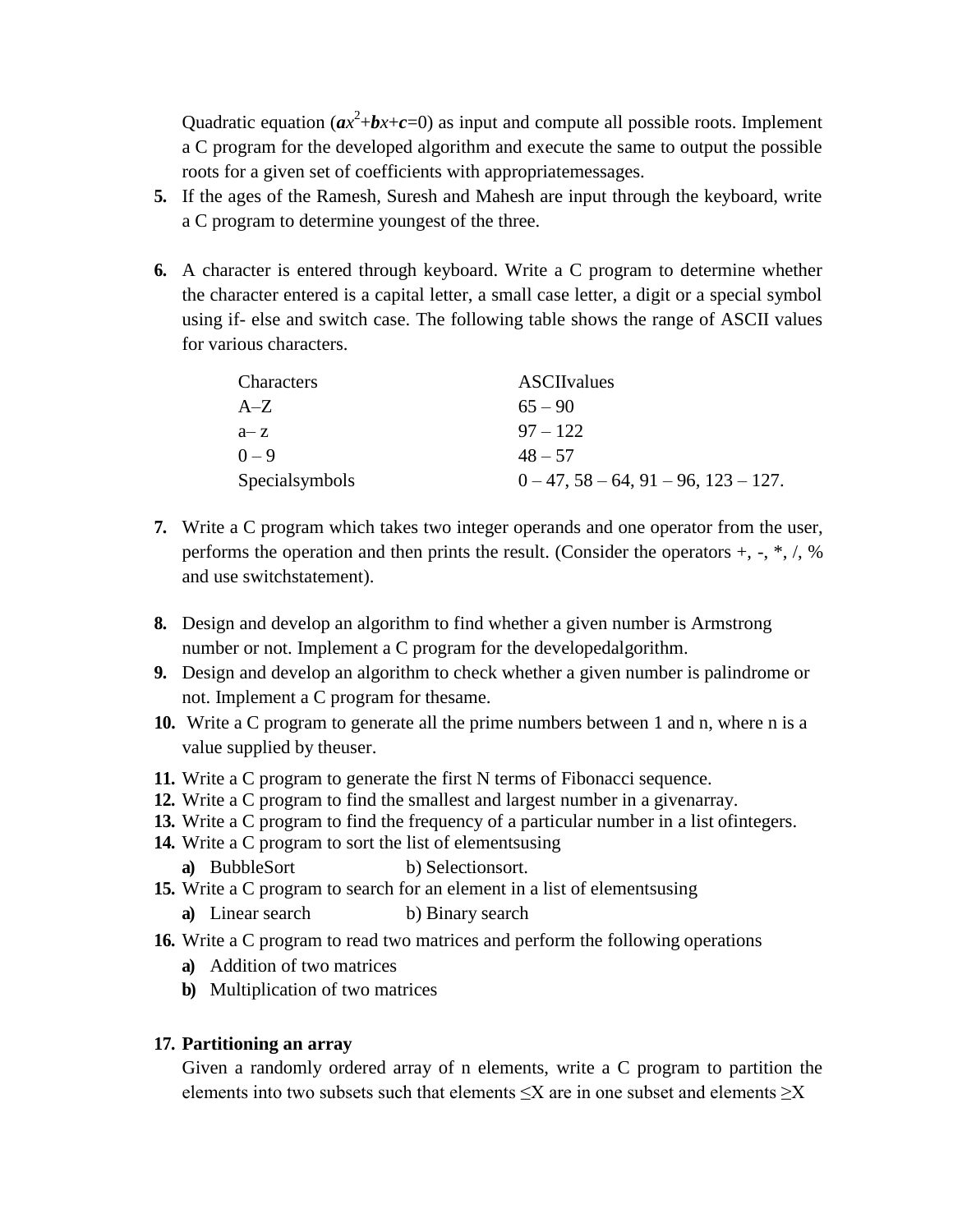are in another subset.

- **18.** Write a C program to rearrange the elements in an array so that they appear in reverse order.
- **19.** If a string and its reversed string are same then the string is called as palindrome string. Design and develop an algorithm to check whether a given string is a palindrome or not and implement a C program for the same.
- **20.** Write a C program to read two strings and perform the following operations without using built string library functions.
	- **i**) String length ii) String reversing
	- iii) Comparison of two strings iv) Concatenation of two strings
- **21.** Write a C program to count the number of vowels, consonants, digits, blank space sand special characters in a given string.
- **22.** Write a C program to swap the contents of two variables using
	- **a)** Call byvalue
	- **b)** Call byreference.
- **23.** Write a C program using recursionto
	- **a)** Find the factorial of a givennumber
	- **b)** Print the Fibonacci series up to a given number.
	- **c)** Find the GCD of twointegers.
- **24.** Write a C program to define a structure with the followingmembers.

Roll No., Name, marks in Sub1, Sub2, Sub3. Read the n students records and find the total marks of each student and print the result in the following format.

| Roll No    | Name  | Sub1   | Sub2 | Sub3    | Total marks | result             |
|------------|-------|--------|------|---------|-------------|--------------------|
| 189Y1A0501 | Kavya | $80\,$ | 70   | ワヒ<br>ັ | າາ -<br>44. | <b>Distinction</b> |

- **25.** Write C programs that implement stack (its operations) using
	- i) Arrays
	- ii) Pointers

**26.** Write C programs that implement Queue (its operations) using

- i) Arrays
- ii) Pointers

**27.** Write a C program that uses Stack operations to perform the following:

- i) Converting infix expression into postfix expression
- ii) Evaluating the postfix expression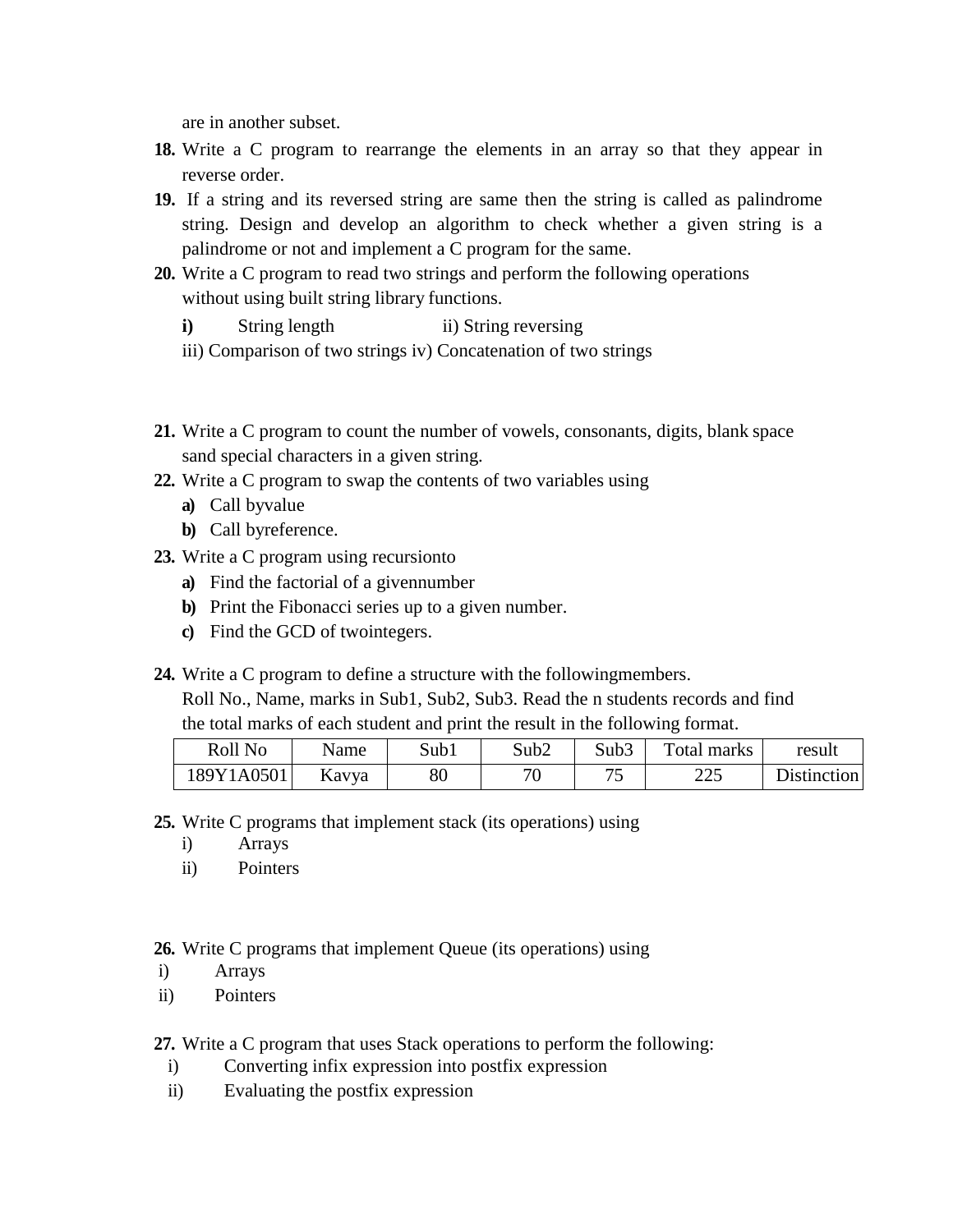- **28.** Write a C program that uses functions to perform the following operations on single linked list.
	- i) Creation ii) Insertion iii) Deletion iv) Traversal
- **29.** Write a C program that uses functions to perform the following operations on Double

linked list.

- i) Creation ii) Insertion iii) Deletion iv) Traversal
	- **30.** Write a C program that uses functions to perform the following:
		- i) Creating a Binary Tree of integers
	- ii) Traversing the above binary tree in preorder, inorder and postorder.

#### **TEXT BOOKS**

- 1. Programming in C and Data Structures, J.R.Hanly, Ashok N. Kamthane and A. Ananda Rao, Pearson Education.
- 2. B.A.Forouzon and R.F. Gilberg, "COMPUTER SCIENCE: A Structured Programming Approach Using C", Third edition, CENGAGE Learning, 2016.
- 3. Richard F. Gilberg& Behrouz A. Forouzan, "Data Structures: A Pseudocode Approach with C", Second Edition, CENGAGE Learning, 2011
- 4. E. Balagurusamy, Programming in ANSI C, Fifth Edition, McGrawHill.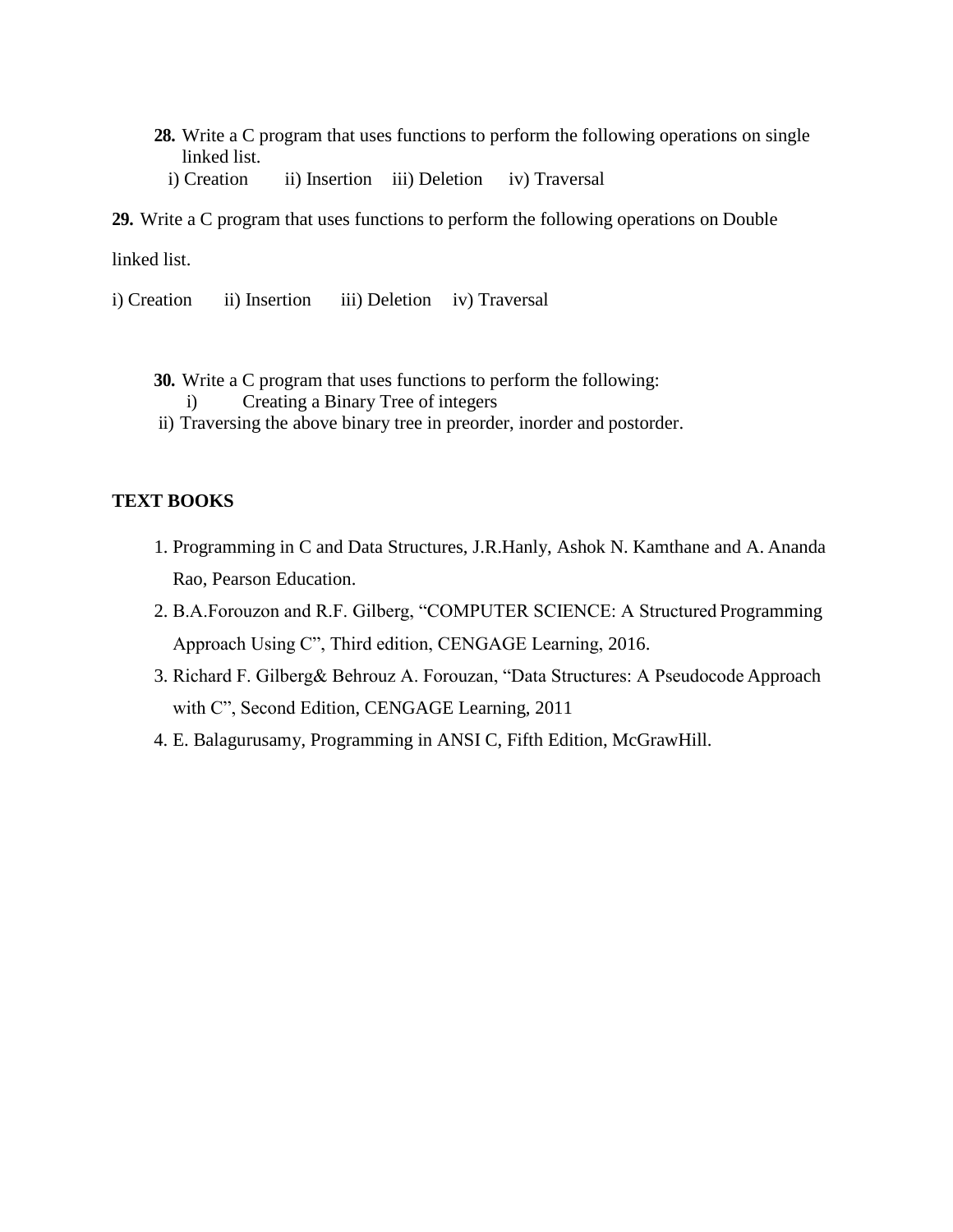|                                                                                                       | <b>Electronic Devices and Circuits Lab</b><br><b>Course Title</b>  |                                                                          |                                     |                |   | <b>B. Tech. ECE IISem</b> |                                                           |                     |              |
|-------------------------------------------------------------------------------------------------------|--------------------------------------------------------------------|--------------------------------------------------------------------------|-------------------------------------|----------------|---|---------------------------|-----------------------------------------------------------|---------------------|--------------|
| <b>Course Code</b>                                                                                    |                                                                    | Category                                                                 | <b>Hours/Week</b><br><b>Credits</b> |                |   | <b>Maximum Marks</b>      |                                                           |                     |              |
| 2004209                                                                                               |                                                                    | <b>ESC</b>                                                               | $\mathbf{L}$                        | T              | P | $\mathbf C$               | <b>Continuous</b><br><b>Internal</b><br><b>Assessment</b> | End<br><b>Exams</b> | <b>Total</b> |
|                                                                                                       |                                                                    |                                                                          | $\Omega$                            | $\overline{0}$ | 3 | 1.5                       | 40                                                        | 60                  | 100          |
|                                                                                                       |                                                                    |                                                                          |                                     |                |   |                           | <b>End Exam Duration: 3Hrs</b>                            |                     |              |
| <b>Course Objectives:</b>                                                                             |                                                                    |                                                                          |                                     |                |   |                           |                                                           |                     |              |
|                                                                                                       |                                                                    | To verify the theoretical concepts practically from all the experiments. |                                     |                |   |                           |                                                           |                     |              |
| To analyse the characteristics of Diodes, BJT, MOSFET, UJT.<br>$\bullet$                              |                                                                    |                                                                          |                                     |                |   |                           |                                                           |                     |              |
| To design the amplifier circuits from the given specifications.<br>$\bullet$                          |                                                                    |                                                                          |                                     |                |   |                           |                                                           |                     |              |
| To Model the electronic circuits using tools such as PSPICE/Multisim<br>$\bullet$                     |                                                                    |                                                                          |                                     |                |   |                           |                                                           |                     |              |
| Course Outcomes: On successful completion of this course, the students will be able to                |                                                                    |                                                                          |                                     |                |   |                           |                                                           |                     |              |
| CO <sub>1</sub><br>Understand the basic characteristics and applications of basic electronic devices. |                                                                    |                                                                          |                                     |                |   |                           |                                                           |                     |              |
| CO <sub>2</sub><br>Observe the characteristics of electronic devices by plotting graphs.              |                                                                    |                                                                          |                                     |                |   |                           |                                                           |                     |              |
| CO <sub>3</sub>                                                                                       | Analyze the Characteristics of UJT, BJT, MOSFET                    |                                                                          |                                     |                |   |                           |                                                           |                     |              |
| CO <sub>4</sub>                                                                                       | Design MOSFET / BJT based amplifiers for the given specifications. |                                                                          |                                     |                |   |                           |                                                           |                     |              |
| CO <sub>5</sub>                                                                                       | Simulate all circuits in PSPICE /Multisim.                         |                                                                          |                                     |                |   |                           |                                                           |                     |              |

# **LIST OF EXPERIMENTS:** (**Execute any 12 experiments**).

## **Note: All the experiments shall be implemented using both Hardware and Software.**

- 1. Verification of Volt- Ampere characteristics of a PN junction diode and find static, dynamic and reverse resistances of the diode from the graphs obtained.
- 2. Design a full wave rectifier for the given specifications with and without filters, and verify the given specifications experimentally. Vary the load and find ripple factor. Draw suitable graphs.
- 3. Verify various clipping and clamper circuits using PN junction diode and draw the suitable graphs.
- 4. Design a Zener diode-based *voltage regulator* against variations of supply and load. Verify the same from the experiment.
- 5. Study and draw the *output* and *transfer* characteristics of MOSFET (Enhance mode) in Common Source Configuration experimentally. Find *Threshold voltage (VT), gm, & K*  from the graphs.
- 6. Study and draw the *output* and *transfer* characteristics of MOSFET (Depletion mode) or JFET in Common Source Configuration experimentally. Find *IDSS, gm, & V<sup>P</sup>* from the graphs.
- **7.** Verification of the input and output characteristics of BJT in **Common Emitter** configuration experimentally and find required *h – parameters* from the graphs.
- **8.** Study and draw the input and output characteristics of BJT in **Common Base** configuration experimentally, and determine required *h – parameters* from the graphs.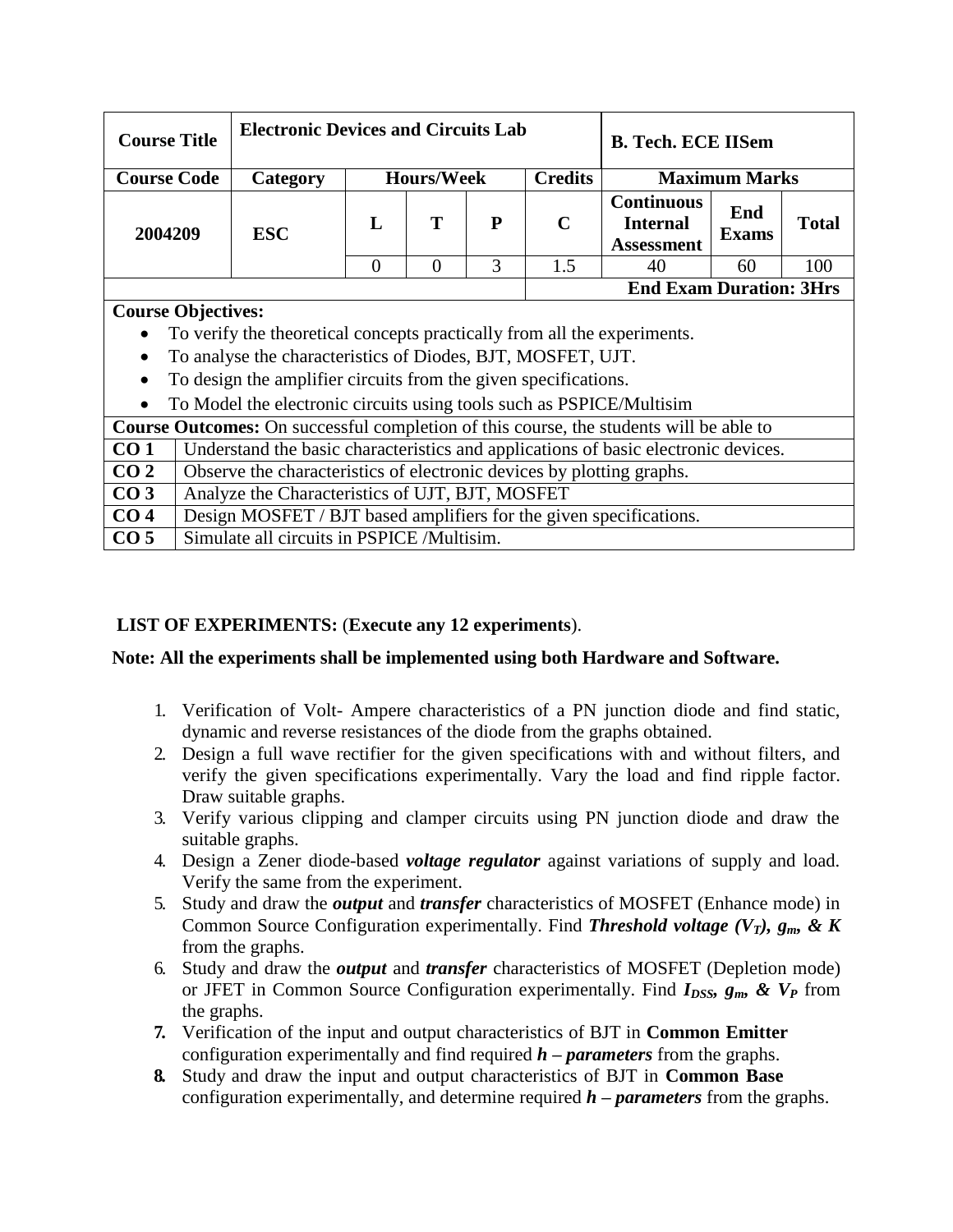- 9. Study and draw the Volt Ampere characteristics of UJT and determine *η, IP, Iv, VP, &Vv* from the experiment.
- 10. Design and analysis of voltage- divider bias/self-bias circuit using BJT.
- 11. Design and analysis of voltage- divider bias/self-bias circuit using JFET.
- 12. Design and analysis of self-bias circuit using MOSFET.
- 13. Design a suitable circuit for switch using CMOSFET/JFET/BJT.
- 14. Design a small signal amplifier using MOSFET (common source) for the given specifications. Draw the frequency response and find the bandwidth.
- 15. Design a small signal amplifier using BJT(common emitter) for the given specifications. Draw the frequency response and find the bandwidth.

#### **Tools / Equipment Required:** Software Toollike Multisim/ Pspice or Equivalent,

DC Power supplies, Multi meters, DC Ammeters, DC Voltmeters, AC Voltmeters, CROs, all the required active devices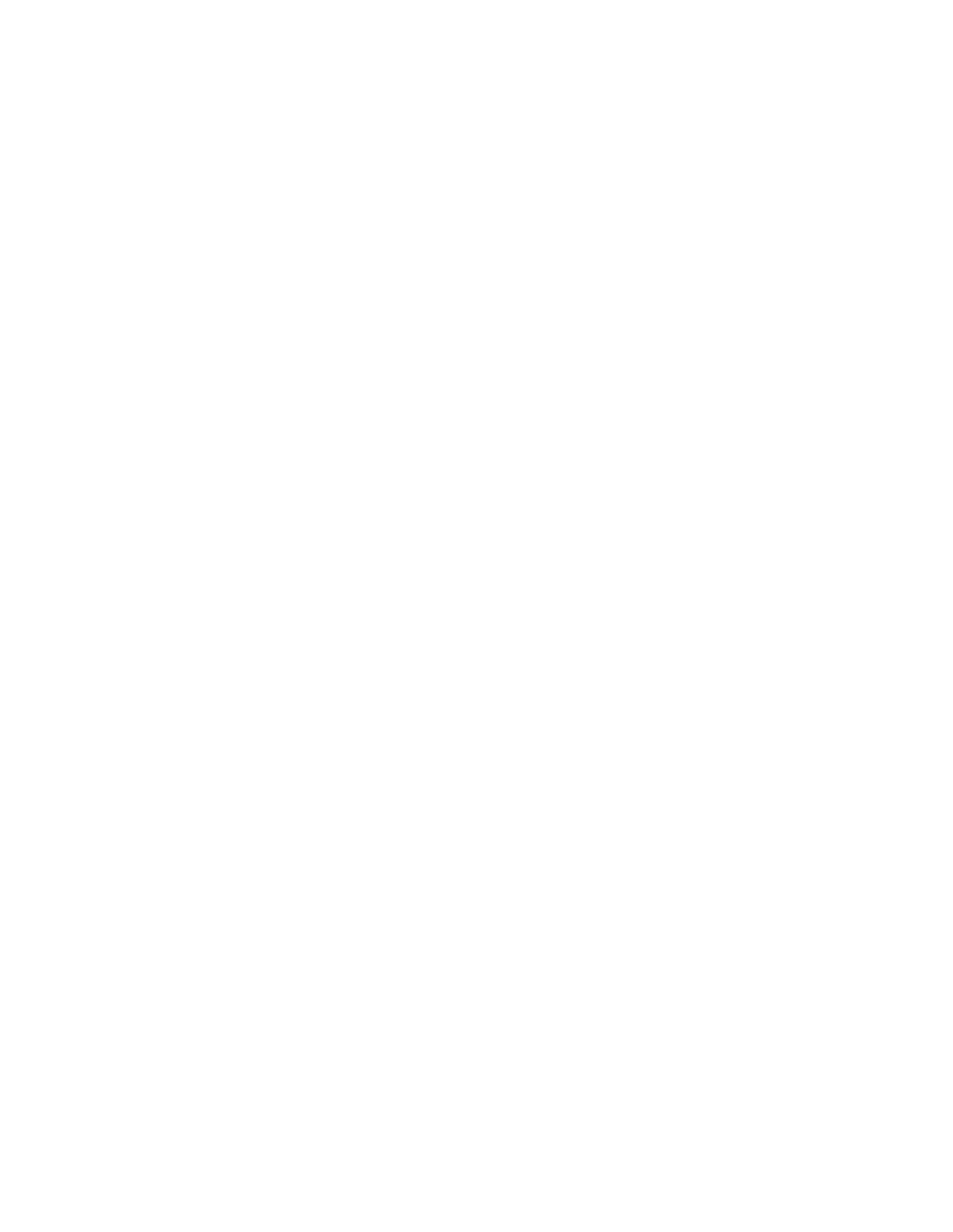| <b>Course Title</b>    | <b>ENVIRONMENTAL SCIENCE</b> |                   |   |   |                | <b>B. Tech. II Sem</b>                                    |                     |              |
|------------------------|------------------------------|-------------------|---|---|----------------|-----------------------------------------------------------|---------------------|--------------|
| <b>Course Code</b>     | <b>Category</b>              | <b>Hours/Week</b> |   |   | <b>Credits</b> | <b>Maximum Marks</b>                                      |                     |              |
| <b>20MC210</b>         | <b>MC</b>                    |                   | т | P | $\mathbf C$    | <b>Continuous</b><br><b>Internal</b><br><b>Assessment</b> | End<br><b>Exams</b> | <b>Total</b> |
|                        |                              |                   |   |   |                | 30                                                        |                     |              |
| Mid From Durotion, Mug |                              |                   |   |   |                |                                                           |                     |              |

#### **Mid Exam Duration: 2Hrs**

**Course Objectives:**

- To make the students to get awareness on environment.
- To understand the importance of protecting natural resources, ecosystems for future generations and pollution causes due to the day to day activities of human life.
- To save earth from the inventions by the engineers.

|                 | <b>Course Outcomes:</b> On successful completion of this course, the students will be able to                         |
|-----------------|-----------------------------------------------------------------------------------------------------------------------|
| CO1             | <b>Explain</b> multidisciplinary nature of environmental studies and various Renewable<br>and Nonrenewable resources. |
| CO <sub>2</sub> | Understand Energy flow, bio-geo chemical cycles and ecological pyramids                                               |
| CO <sub>3</sub> | <b>Illustrate</b> various causes of pollution and related preventive measures.                                        |
| CO <sub>4</sub> | <b>Summarize</b> Solid waste management, Social issues related to environment and their<br>protection acts.           |
| CO <sub>5</sub> | <b>Evaluate</b> Causes of population explosion, value education and welfare programmes.                               |

# **UNIT – I**

**Multidisciplinary Nature Of Environmental Studies: –**Scope and Importance – Need for Public Awareness.

**Natural Resources:** Renewable and non-renewable resources – Natural resources and associated problems

**Forest resources:** deforestation, case studies – Mining, dams and other effects on forest and tribal people

**Water resources:** Use and over utilization of surface and ground water conflicts over water. **Food resources:** World food problems, changes caused by agriculture and overgrazing, effects of modern agriculture, fertilizer-pesticide problems, water logging, salinity, case studies.

**Energy resources:** Renewable &Non-Renewable.

## **UNIT – II**

**Ecosystems:** Concept of an ecosystem. – Structure and function of an ecosystem – Producers, consumers and decomposers – Energy flow in the ecosystem – Food chains, food web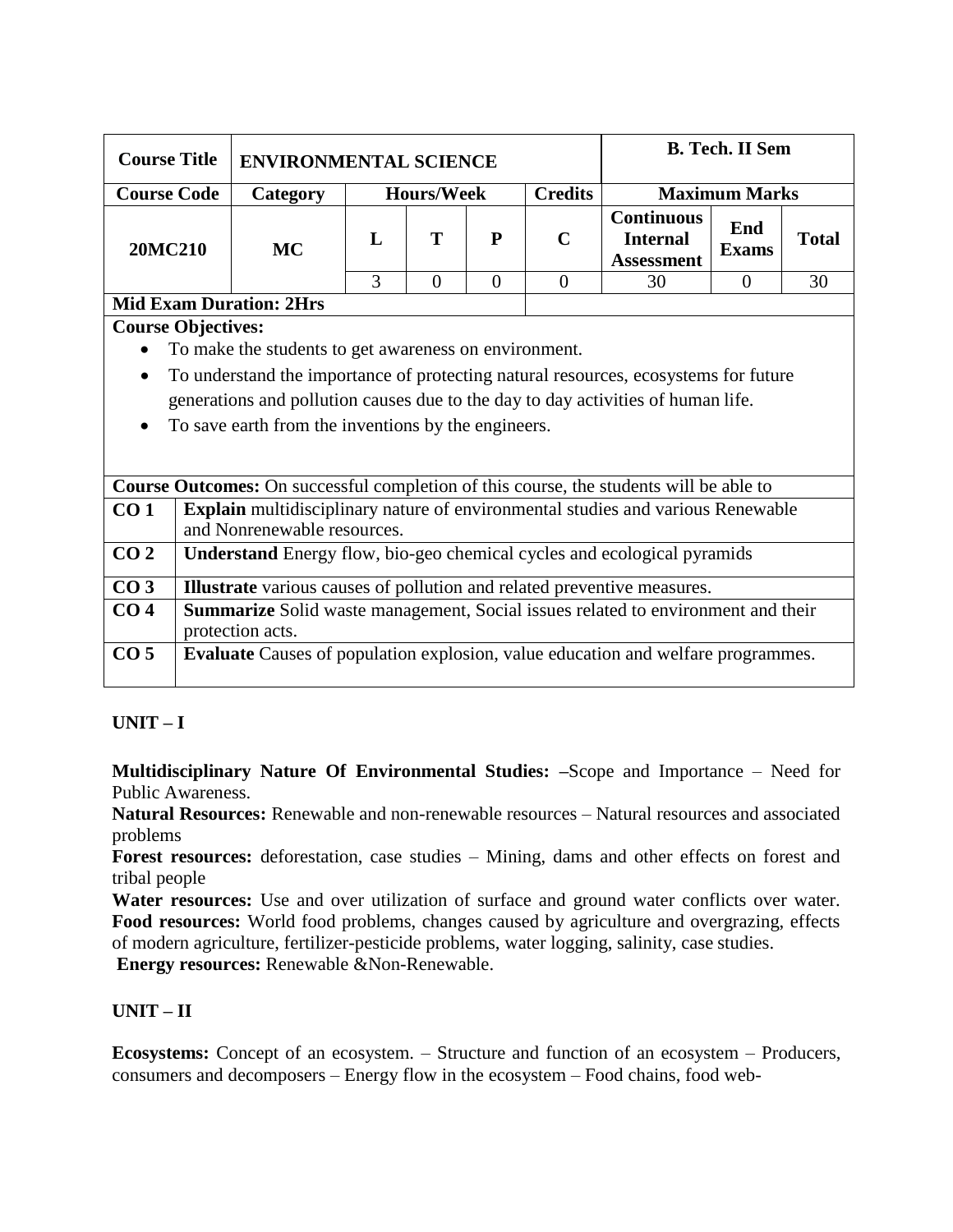Ecological succession and ecological pyramids – Introduction, types, characteristic features, structure and function of the following ecosystem:

- a. Forest ecosystem.
- b. Desert ecosystem
- c. Aquatic ecosystems (lakes, rivers and oceans)

**Biodiversity And Its Conservation :** Introduction, Definition: genetic, species and ecosystem diversity – Bio-geographical classification of India – Value of biodiversity: consumptive use, Productive use, social, ethical, aesthetic and option values – Biodiversity at global levels – India as a mega-diversity nation – Hot-spots of biodiversity – Threats to biodiversity: habitat loss, poaching of wildlife, man-wildlife conflicts – Conservation of biodiversity: In-situ and Ex-situ conservation of biodiversity.

## **UNIT – III**

**Environmental Pollution:** Definition, Cause, effects and control measures of:

- a. Air Pollution.
- b. Water pollution
- c. Soil pollution
- d. Marine pollution
- e. Noise pollution
- f. Thermal pollution
- g. Nuclear hazards

**Solid Waste Management:** Causes**,** effects and control measures of urban and industrial wastes – Role of an individual in prevention of pollution – Pollution case studies – Disaster management: floods, earthquake, cyclone and landslides.

## **UNIT – IV**

**Social Issues And The Environment:** From Unsustainable to Sustainable development – Urban problems related to energy – Water conservation, rain water harvesting, its problems and concerns. Case studies – Environmental ethics: Issues and possible solutions – Climate change, global warming, acid rain, ozone layer depletion, nuclear accidents.

Environment Protection Act. – Air (Prevention and Control of Pollution) Act. – Water (Prevention and control of Pollution) Act – Wildlife Protection Act – Forest Conservation Act.